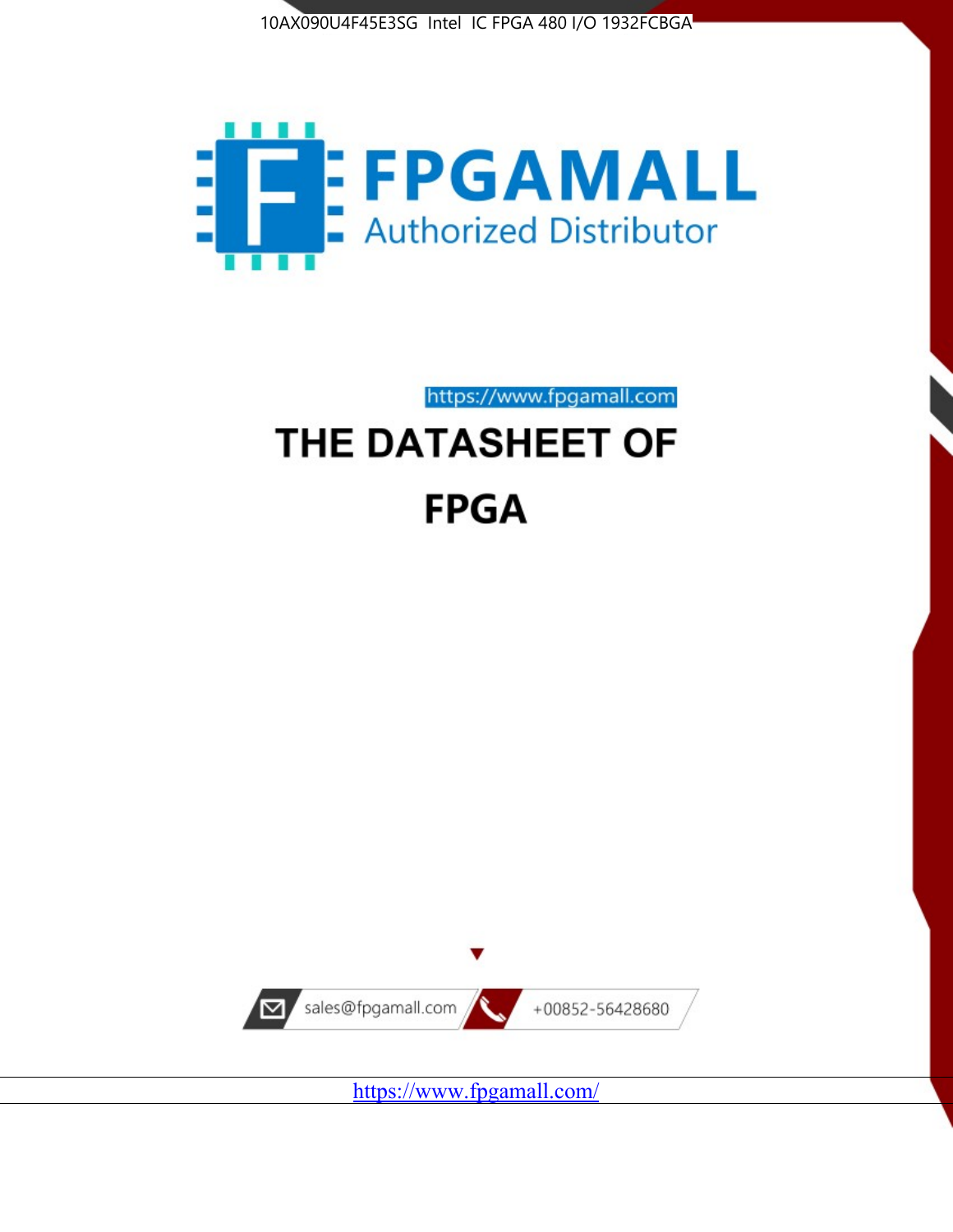10AX090U4F45E3SG Intel IC FPGA 480 I/O 1932FCBGA



# **Intel® Arria® 10 Device Overview**



**A10-OVERVIEW | 2018.12.06** Latest document on the web: **[PDF](https://www.intel.com/content/dam/www/programmable/us/en/pdfs/literature/hb/arria-10/a10_overview.pdf)** | **[HTML](https://www.intel.com/content/www/us/en/programmable/documentation/sam1403480274650.html)**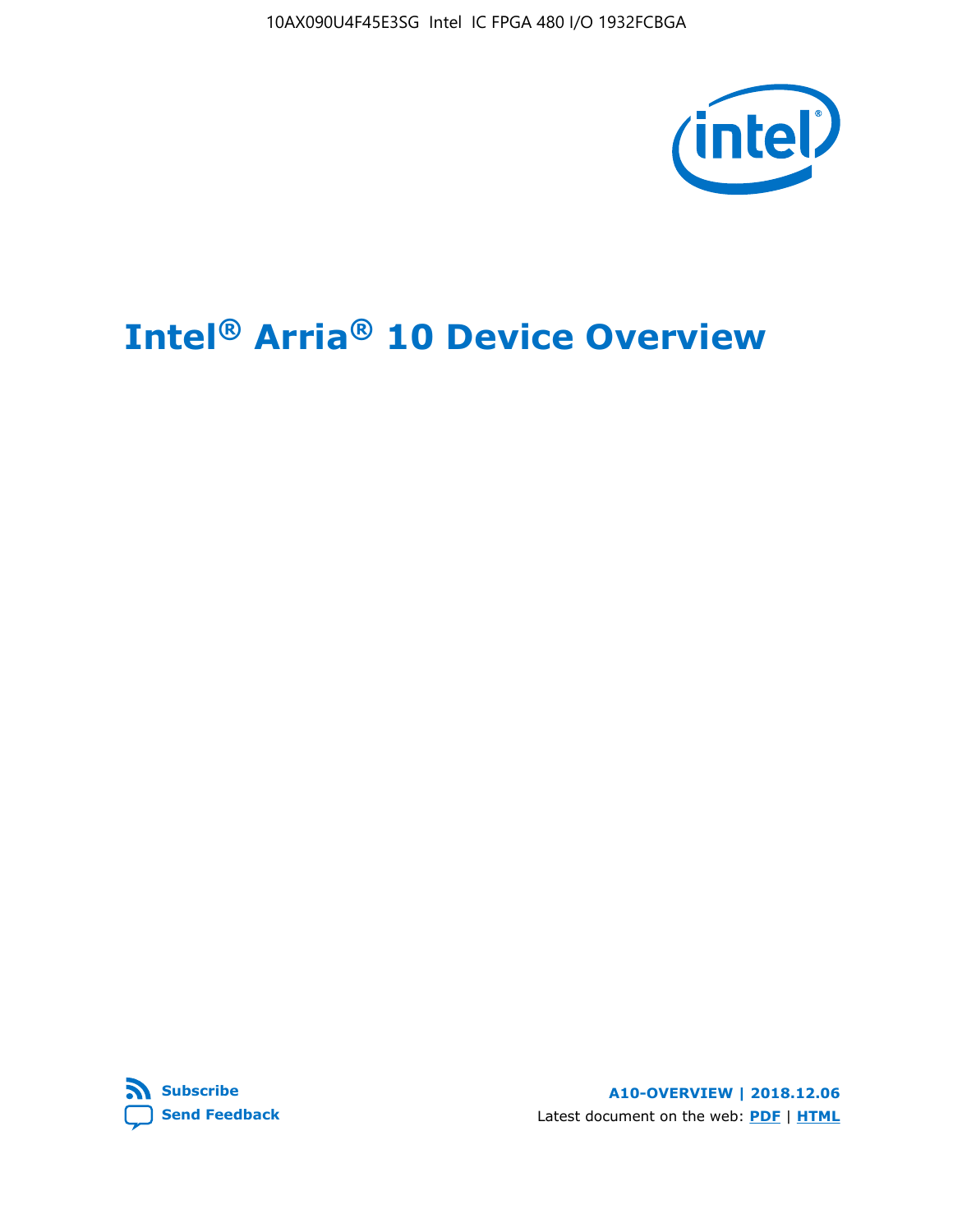

**Contents** 

# **Contents**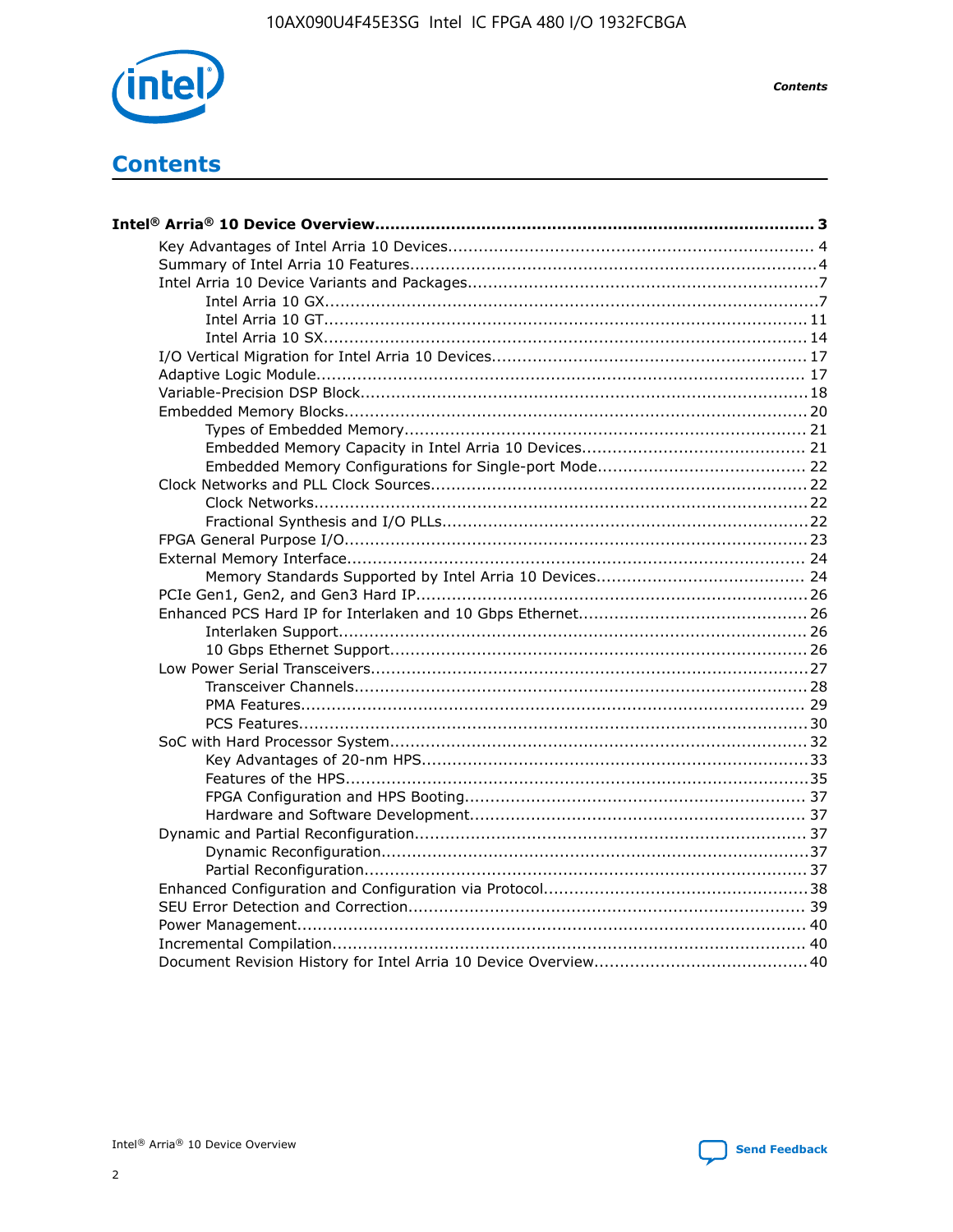**A10-OVERVIEW | 2018.12.06**

**[Send Feedback](mailto:FPGAtechdocfeedback@intel.com?subject=Feedback%20on%20Intel%20Arria%2010%20Device%20Overview%20(A10-OVERVIEW%202018.12.06)&body=We%20appreciate%20your%20feedback.%20In%20your%20comments,%20also%20specify%20the%20page%20number%20or%20paragraph.%20Thank%20you.)**



# **Intel® Arria® 10 Device Overview**

The Intel<sup>®</sup> Arria<sup>®</sup> 10 device family consists of high-performance and power-efficient 20 nm mid-range FPGAs and SoCs.

Intel Arria 10 device family delivers:

- Higher performance than the previous generation of mid-range and high-end FPGAs.
- Power efficiency attained through a comprehensive set of power-saving technologies.

The Intel Arria 10 devices are ideal for high performance, power-sensitive, midrange applications in diverse markets.

| <b>Market</b>         | <b>Applications</b>                                                                                               |
|-----------------------|-------------------------------------------------------------------------------------------------------------------|
| Wireless              | Channel and switch cards in remote radio heads<br>٠<br>Mobile backhaul<br>٠                                       |
| Wireline              | 40G/100G muxponders and transponders<br>٠<br>100G line cards<br>٠<br><b>Bridging</b><br>٠<br>Aggregation<br>٠     |
| <b>Broadcast</b>      | Studio switches<br>٠<br>Servers and transport<br>٠<br>Videoconferencing<br>٠<br>Professional audio and video<br>٠ |
| Computing and Storage | Flash cache<br>٠<br>Cloud computing servers<br>٠<br>Server acceleration<br>٠                                      |
| Medical               | Diagnostic scanners<br>٠<br>Diagnostic imaging<br>٠                                                               |
| Military              | Missile guidance and control<br>٠<br>Radar<br>٠<br>Electronic warfare<br>٠<br>Secure communications<br>٠          |

#### **Table 1. Sample Markets and Ideal Applications for Intel Arria 10 Devices**

#### **Related Information**

- [Intel Arria 10 Device Handbook: Known Issues](http://www.altera.com/support/kdb/solutions/rd07302013_646.html) Lists the planned updates to the *Intel Arria 10 Device Handbook* chapters.
- [Intel Arria 10 GX/GT Device Errata and Design Recommendations](https://www.intel.com/content/www/us/en/programmable/documentation/agz1493851706374.html#yqz1494433888646)
- [Intel Arria 10 SX Device Errata and Design Recommendations](https://www.intel.com/content/www/us/en/programmable/documentation/cru1462832385668.html#cru1462832558642)

Intel Corporation. All rights reserved. Intel, the Intel logo, Altera, Arria, Cyclone, Enpirion, MAX, Nios, Quartus and Stratix words and logos are trademarks of Intel Corporation or its subsidiaries in the U.S. and/or other countries. Intel warrants performance of its FPGA and semiconductor products to current specifications in accordance with Intel's standard warranty, but reserves the right to make changes to any products and services at any time without notice. Intel assumes no responsibility or liability arising out of the application or use of any information, product, or service described herein except as expressly agreed to in writing by Intel. Intel customers are advised to obtain the latest version of device specifications before relying on any published information and before placing orders for products or services. \*Other names and brands may be claimed as the property of others.

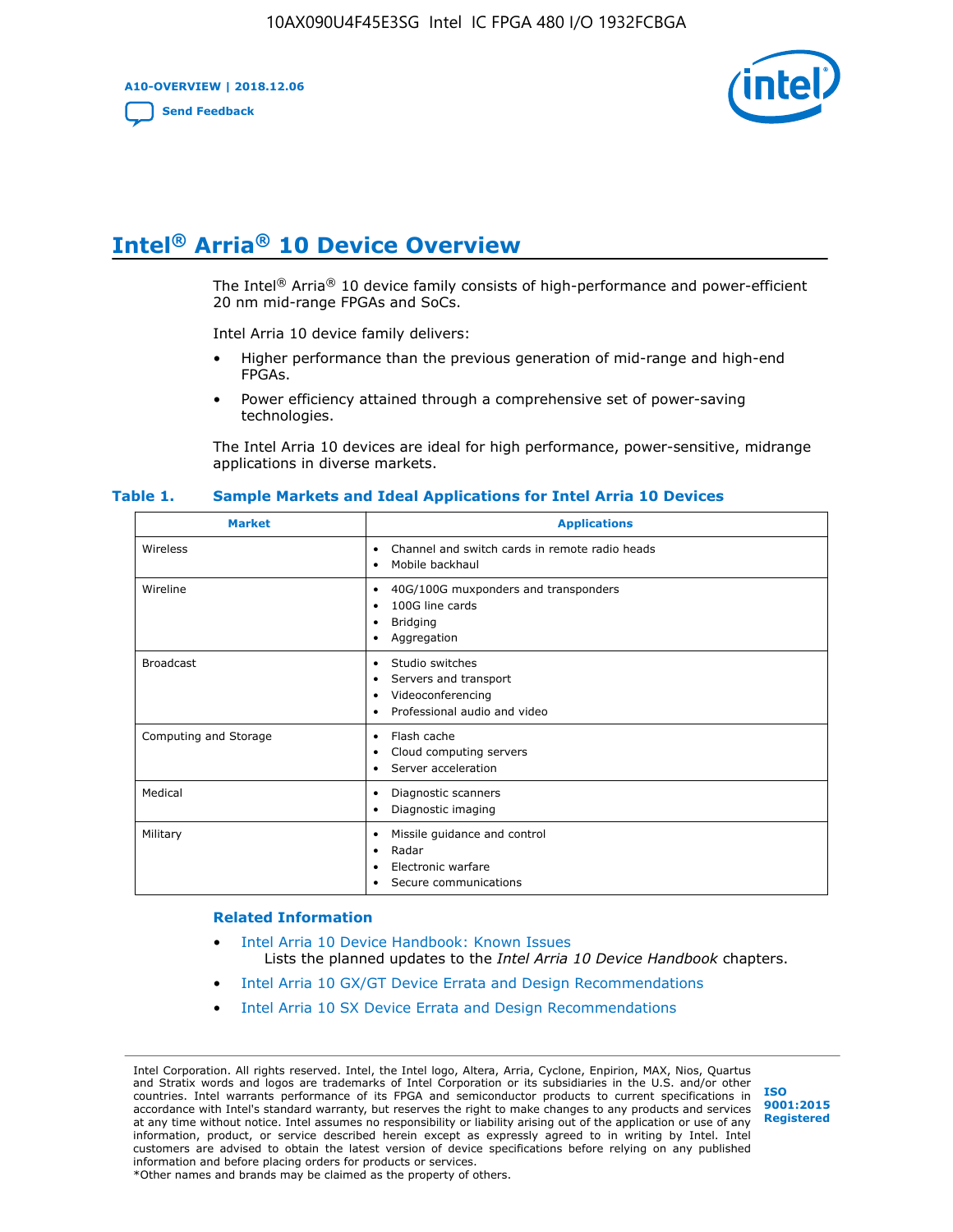

# **Key Advantages of Intel Arria 10 Devices**

# **Table 2. Key Advantages of the Intel Arria 10 Device Family**

| <b>Advantage</b>                                                                                          | <b>Supporting Feature</b>                                                                                                                                                                                                                                                                                                |
|-----------------------------------------------------------------------------------------------------------|--------------------------------------------------------------------------------------------------------------------------------------------------------------------------------------------------------------------------------------------------------------------------------------------------------------------------|
| Enhanced core architecture                                                                                | Built on TSMC's 20 nm process technology<br>٠<br>60% higher performance than the previous generation of mid-range FPGAs<br>٠<br>15% higher performance than the fastest previous-generation FPGA<br>٠                                                                                                                    |
| High-bandwidth integrated<br>transceivers                                                                 | Short-reach rates up to 25.8 Gigabits per second (Gbps)<br>٠<br>Backplane capability up to 12.5 Gbps<br>٠<br>Integrated 10GBASE-KR and 40GBASE-KR4 Forward Error Correction (FEC)<br>٠                                                                                                                                   |
| Improved logic integration and<br>hard IP blocks                                                          | 8-input adaptive logic module (ALM)<br>٠<br>Up to 65.6 megabits (Mb) of embedded memory<br>٠<br>Variable-precision digital signal processing (DSP) blocks<br>Fractional synthesis phase-locked loops (PLLs)<br>Hard PCI Express Gen3 IP blocks<br>Hard memory controllers and PHY up to 2,400 Megabits per second (Mbps) |
| Second generation hard<br>processor system (HPS) with<br>integrated ARM* Cortex*-A9*<br>MPCore* processor | Tight integration of a dual-core ARM Cortex-A9 MPCore processor, hard IP, and an<br>٠<br>FPGA in a single Intel Arria 10 system-on-a-chip (SoC)<br>Supports over 128 Gbps peak bandwidth with integrated data coherency between<br>$\bullet$<br>the processor and the FPGA fabric                                        |
| Advanced power savings                                                                                    | Comprehensive set of advanced power saving features<br>٠<br>Power-optimized MultiTrack routing and core architecture<br>٠<br>Up to 40% lower power compared to previous generation of mid-range FPGAs<br>Up to 60% lower power compared to previous generation of high-end FPGAs                                         |

# **Summary of Intel Arria 10 Features**

## **Table 3. Summary of Features for Intel Arria 10 Devices**

| <b>Feature</b>                  | <b>Description</b>                                                                                                                                                                                                                                                                                                                                                                                           |
|---------------------------------|--------------------------------------------------------------------------------------------------------------------------------------------------------------------------------------------------------------------------------------------------------------------------------------------------------------------------------------------------------------------------------------------------------------|
| Technology                      | TSMC's 20-nm SoC process technology<br>Allows operation at a lower $V_{\text{CC}}$ level of 0.82 V instead of the 0.9 V standard $V_{\text{CC}}$ core voltage                                                                                                                                                                                                                                                |
| Packaging                       | 1.0 mm ball-pitch Fineline BGA packaging<br>٠<br>0.8 mm ball-pitch Ultra Fineline BGA packaging<br>Multiple devices with identical package footprints for seamless migration between different<br><b>FPGA</b> densities<br>Devices with compatible package footprints allow migration to next generation high-end<br>Stratix <sup>®</sup> 10 devices<br>RoHS, leaded $(1)$ , and lead-free (Pb-free) options |
| High-performance<br>FPGA fabric | Enhanced 8-input ALM with four registers<br>Improved multi-track routing architecture to reduce congestion and improve compilation time<br>Hierarchical core clocking architecture<br>Fine-grained partial reconfiguration                                                                                                                                                                                   |
| Internal memory<br>blocks       | M20K-20-Kb memory blocks with hard error correction code (ECC)<br>Memory logic array block (MLAB)-640-bit memory                                                                                                                                                                                                                                                                                             |
|                                 | continued                                                                                                                                                                                                                                                                                                                                                                                                    |



<sup>(1)</sup> Contact Intel for availability.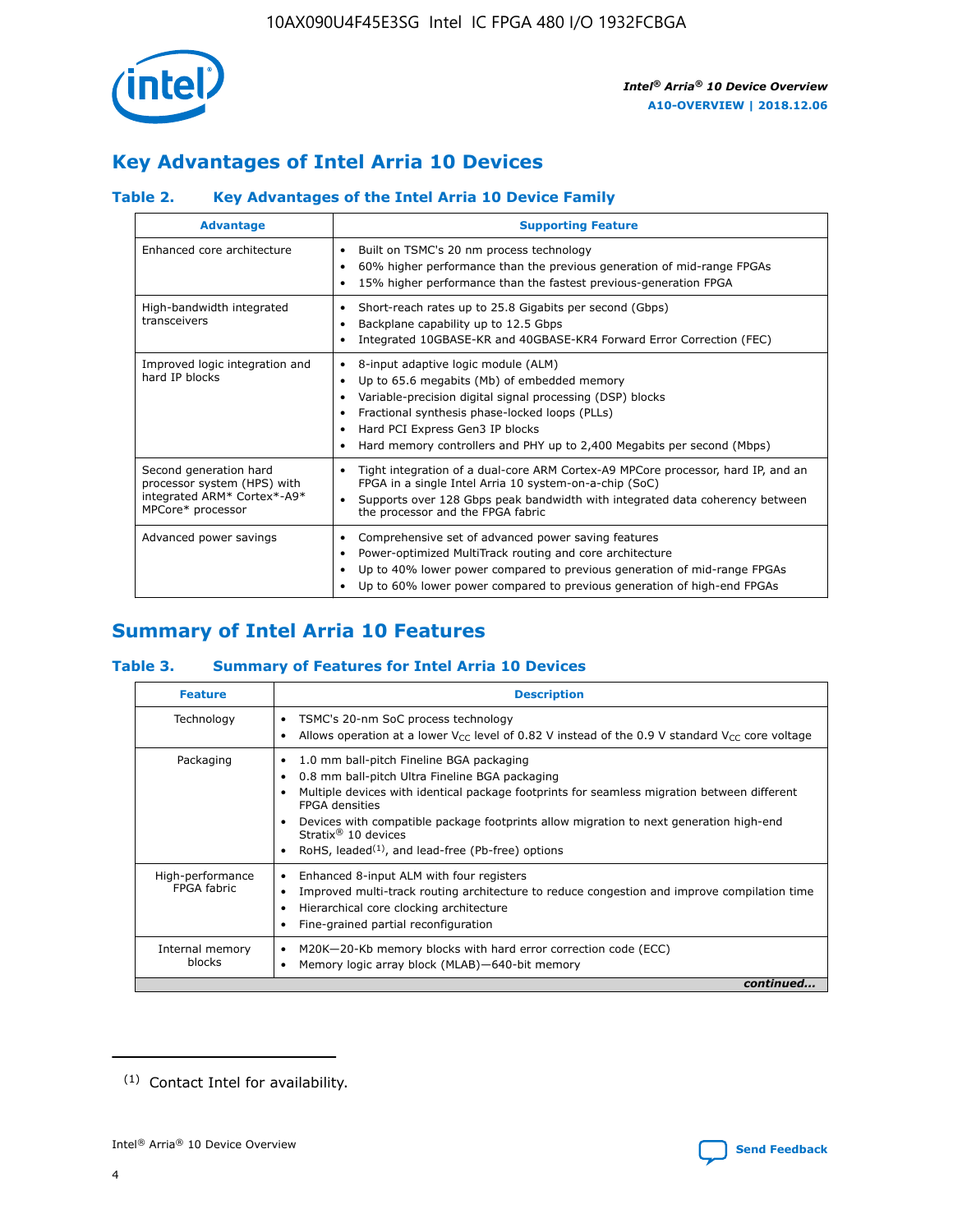r



| <b>Feature</b>                         | <b>Description</b>                                                                                             |                                                                                                                                                                                                                                                                                                                                                                                                                                                                                                                                                                                                                                                                                                                                                                                                                                        |  |  |  |  |  |
|----------------------------------------|----------------------------------------------------------------------------------------------------------------|----------------------------------------------------------------------------------------------------------------------------------------------------------------------------------------------------------------------------------------------------------------------------------------------------------------------------------------------------------------------------------------------------------------------------------------------------------------------------------------------------------------------------------------------------------------------------------------------------------------------------------------------------------------------------------------------------------------------------------------------------------------------------------------------------------------------------------------|--|--|--|--|--|
| Embedded Hard IP<br>blocks             | Variable-precision DSP                                                                                         | Native support for signal processing precision levels from $18 \times 19$ to<br>54 x 54<br>Native support for 27 x 27 multiplier mode<br>64-bit accumulator and cascade for systolic finite impulse responses<br>(FIRs)<br>Internal coefficient memory banks<br>$\bullet$<br>Preadder/subtractor for improved efficiency<br>Additional pipeline register to increase performance and reduce<br>power<br>Supports floating point arithmetic:<br>- Perform multiplication, addition, subtraction, multiply-add,<br>multiply-subtract, and complex multiplication.<br>- Supports multiplication with accumulation capability, cascade<br>summation, and cascade subtraction capability.<br>- Dynamic accumulator reset control.<br>- Support direct vector dot and complex multiplication chaining<br>multiply floating point DSP blocks. |  |  |  |  |  |
|                                        | Memory controller                                                                                              | DDR4, DDR3, and DDR3L                                                                                                                                                                                                                                                                                                                                                                                                                                                                                                                                                                                                                                                                                                                                                                                                                  |  |  |  |  |  |
|                                        | PCI Express*                                                                                                   | PCI Express (PCIe*) Gen3 (x1, x2, x4, or x8), Gen2 (x1, x2, x4, or x8)<br>and Gen1 (x1, x2, x4, or x8) hard IP with complete protocol stack,<br>endpoint, and root port                                                                                                                                                                                                                                                                                                                                                                                                                                                                                                                                                                                                                                                                |  |  |  |  |  |
|                                        | Transceiver I/O                                                                                                | 10GBASE-KR/40GBASE-KR4 Forward Error Correction (FEC)<br>PCS hard IPs that support:<br>$\bullet$<br>- 10-Gbps Ethernet (10GbE)<br>- PCIe PIPE interface<br>$-$ Interlaken<br>- Gbps Ethernet (GbE)<br>- Common Public Radio Interface (CPRI) with deterministic latency<br>support<br>- Gigabit-capable passive optical network (GPON) with fast lock-<br>time support<br>13.5G JESD204b<br>$\bullet$<br>8B/10B, 64B/66B, 64B/67B encoders and decoders<br>Custom mode support for proprietary protocols                                                                                                                                                                                                                                                                                                                               |  |  |  |  |  |
| Core clock networks                    | $\bullet$<br>$\bullet$                                                                                         | Up to 800 MHz fabric clocking, depending on the application:<br>- 667 MHz external memory interface clocking with 2,400 Mbps DDR4 interface<br>- 800 MHz LVDS interface clocking with 1,600 Mbps LVDS interface<br>Global, regional, and peripheral clock networks<br>Clock networks that are not used can be gated to reduce dynamic power                                                                                                                                                                                                                                                                                                                                                                                                                                                                                            |  |  |  |  |  |
| Phase-locked loops<br>(PLLs)           | High-resolution fractional synthesis PLLs:<br>$\bullet$<br>Integer PLLs:<br>- Adjacent to general purpose I/Os | - Precision clock synthesis, clock delay compensation, and zero delay buffering (ZDB)<br>- Support integer mode and fractional mode<br>- Fractional mode support with third-order delta-sigma modulation<br>- Support external memory and LVDS interfaces                                                                                                                                                                                                                                                                                                                                                                                                                                                                                                                                                                              |  |  |  |  |  |
| FPGA General-purpose<br>$I/Os$ (GPIOs) | On-chip termination (OCT)                                                                                      | 1.6 Gbps LVDS-every pair can be configured as receiver or transmitter<br>1.2 V to 3.0 V single-ended LVTTL/LVCMOS interfacing                                                                                                                                                                                                                                                                                                                                                                                                                                                                                                                                                                                                                                                                                                          |  |  |  |  |  |
| <b>External Memory</b><br>Interface    |                                                                                                                | Hard memory controller- DDR4, DDR3, and DDR3L support<br>$-$ DDR4-speeds up to 1,200 MHz/2,400 Mbps<br>- DDR3-speeds up to 1,067 MHz/2,133 Mbps<br>Soft memory controller—provides support for RLDRAM $3^{(2)}$ , QDR IV $^{(2)}$ , and QDR II+<br>continued                                                                                                                                                                                                                                                                                                                                                                                                                                                                                                                                                                           |  |  |  |  |  |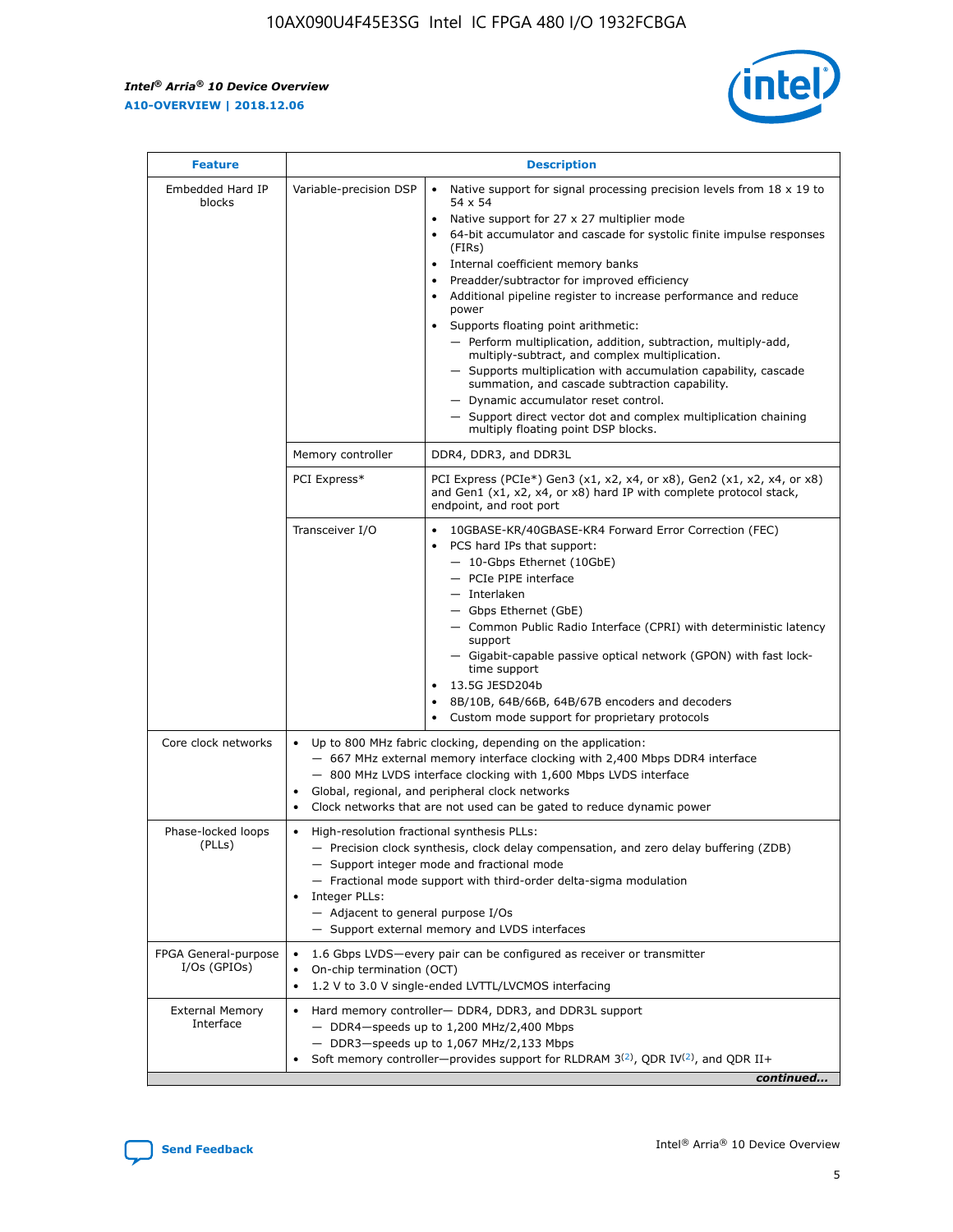

| <b>Feature</b>                                    | <b>Description</b>                                                                                                                                                                                                                                                                                                                                                                                                                                                                                                                                                                                                                         |  |  |  |  |  |  |  |
|---------------------------------------------------|--------------------------------------------------------------------------------------------------------------------------------------------------------------------------------------------------------------------------------------------------------------------------------------------------------------------------------------------------------------------------------------------------------------------------------------------------------------------------------------------------------------------------------------------------------------------------------------------------------------------------------------------|--|--|--|--|--|--|--|
| Low-power serial<br>transceivers                  | • Continuous operating range:<br>- Intel Arria 10 GX-1 Gbps to 17.4 Gbps<br>- Intel Arria 10 GT-1 Gbps to 25.8 Gbps<br>Backplane support:<br>$-$ Intel Arria 10 GX-up to 12.5<br>- Intel Arria 10 GT-up to 12.5<br>Extended range down to 125 Mbps with oversampling<br>ATX transmit PLLs with user-configurable fractional synthesis capability<br>Electronic Dispersion Compensation (EDC) support for XFP, SFP+, QSFP, and CFP optical<br>module<br>• Adaptive linear and decision feedback equalization<br>Transmitter pre-emphasis and de-emphasis<br>$\bullet$<br>Dynamic partial reconfiguration of individual transceiver channels |  |  |  |  |  |  |  |
| <b>HPS</b><br>(Intel Arria 10 SX<br>devices only) | Dual-core ARM Cortex-A9 MPCore processor-1.2 GHz CPU with<br>Processor and system<br>$\bullet$<br>1.5 GHz overdrive capability<br>256 KB on-chip RAM and 64 KB on-chip ROM<br>System peripherals-general-purpose timers, watchdog timers, direct<br>memory access (DMA) controller, FPGA configuration manager, and<br>clock and reset managers<br>Security features-anti-tamper, secure boot, Advanced Encryption<br>$\bullet$<br>Standard (AES) and authentication (SHA)<br>ARM CoreSight* JTAG debug access port, trace port, and on-chip<br>trace storage                                                                              |  |  |  |  |  |  |  |
|                                                   | <b>External interfaces</b><br>Hard memory interface-Hard memory controller (2,400 Mbps DDR4,<br>$\bullet$<br>and 2,133 Mbps DDR3), Quad serial peripheral interface (QSPI) flash<br>controller, NAND flash controller, direct memory access (DMA)<br>controller, Secure Digital/MultiMediaCard (SD/MMC) controller<br>Communication interface-10/100/1000 Ethernet media access<br>$\bullet$<br>control (MAC), USB On-The-GO (OTG) controllers, I <sup>2</sup> C controllers,<br>UART 16550, serial peripheral interface (SPI), and up to 62<br>HPS GPIO interfaces (48 direct-share I/Os)                                                 |  |  |  |  |  |  |  |
|                                                   | High-performance ARM AMBA* AXI bus bridges that support<br>Interconnects to core<br>$\bullet$<br>simultaneous read and write<br>HPS-FPGA bridges-include the FPGA-to-HPS, HPS-to-FPGA, and<br>$\bullet$<br>lightweight HPS-to-FPGA bridges that allow the FPGA fabric to issue<br>transactions to slaves in the HPS, and vice versa<br>Configuration bridge that allows HPS configuration manager to<br>configure the core logic via dedicated 32-bit configuration port<br>FPGA-to-HPS SDRAM controller bridge-provides configuration<br>interfaces for the multiport front end (MPFE) of the HPS SDRAM<br>controller                     |  |  |  |  |  |  |  |
| Configuration                                     | Tamper protection—comprehensive design protection to protect your valuable IP investments<br>Enhanced 256-bit advanced encryption standard (AES) design security with authentication<br>٠<br>Configuration via protocol (CvP) using PCIe Gen1, Gen2, or Gen3<br>continued                                                                                                                                                                                                                                                                                                                                                                  |  |  |  |  |  |  |  |

<sup>(2)</sup> Intel Arria 10 devices support this external memory interface using hard PHY with soft memory controller.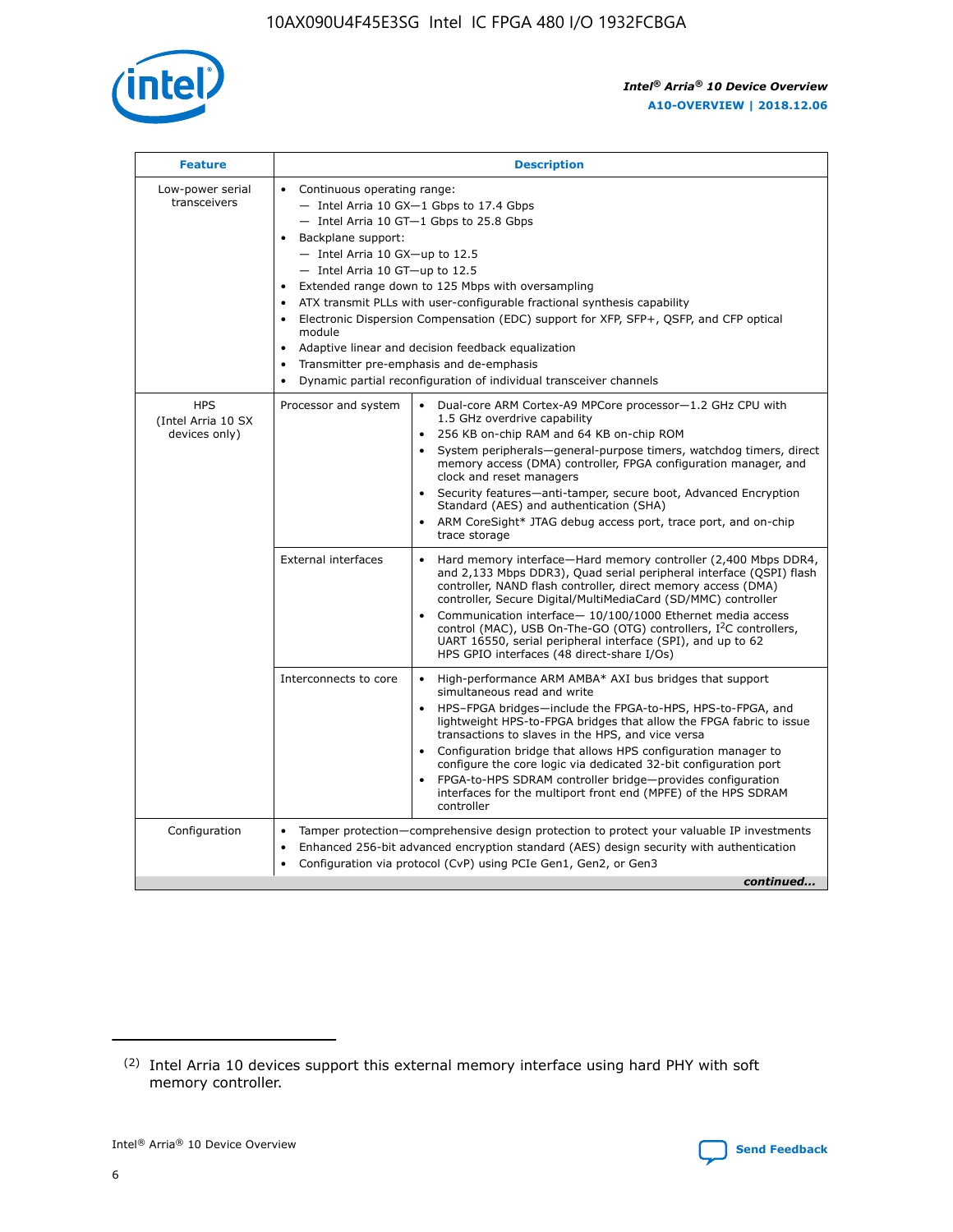

| <b>Feature</b>     | <b>Description</b>                                                                                                                                                                                                            |
|--------------------|-------------------------------------------------------------------------------------------------------------------------------------------------------------------------------------------------------------------------------|
|                    | Dynamic reconfiguration of the transceivers and PLLs<br>Fine-grained partial reconfiguration of the core fabric<br>Active Serial x4 Interface<br>$\bullet$                                                                    |
| Power management   | SmartVID<br>Low static power device options<br>Programmable Power Technology<br>Intel Quartus <sup>®</sup> Prime integrated power analysis                                                                                    |
| Software and tools | Intel Quartus Prime design suite<br>Transceiver toolkit<br>$\bullet$<br>Platform Designer system integration tool<br>DSP Builder for Intel FPGAs<br>OpenCL <sup>™</sup> support<br>Intel SoC FPGA Embedded Design Suite (EDS) |

## **Related Information**

[Intel Arria 10 Transceiver PHY Overview](https://www.intel.com/content/www/us/en/programmable/documentation/nik1398707230472.html#nik1398706768037) Provides details on Intel Arria 10 transceivers.

# **Intel Arria 10 Device Variants and Packages**

#### **Table 4. Device Variants for the Intel Arria 10 Device Family**

| <b>Variant</b>    | <b>Description</b>                                                                                                                                                                                                     |
|-------------------|------------------------------------------------------------------------------------------------------------------------------------------------------------------------------------------------------------------------|
| Intel Arria 10 GX | FPGA featuring 17.4 Gbps transceivers for short reach applications with 12.5 backplane driving<br>capability.                                                                                                          |
| Intel Arria 10 GT | FPGA featuring:<br>17.4 Gbps transceivers for short reach applications with 12.5 backplane driving capability.<br>25.8 Gbps transceivers for supporting CAUI-4 and CEI-25G applications with CFP2 and CFP4<br>modules. |
| Intel Arria 10 SX | SoC integrating ARM-based HPS and FPGA featuring 17.4 Gbps transceivers for short reach<br>applications with 12.5 backplane driving capability.                                                                        |

# **Intel Arria 10 GX**

This section provides the available options, maximum resource counts, and package plan for the Intel Arria 10 GX devices.

The information in this section is correct at the time of publication. For the latest information and to get more details, refer to the Intel FPGA Product Selector.

#### **Related Information**

#### [Intel FPGA Product Selector](http://www.altera.com/products/selector/psg-selector.html) Provides the latest information on Intel products.

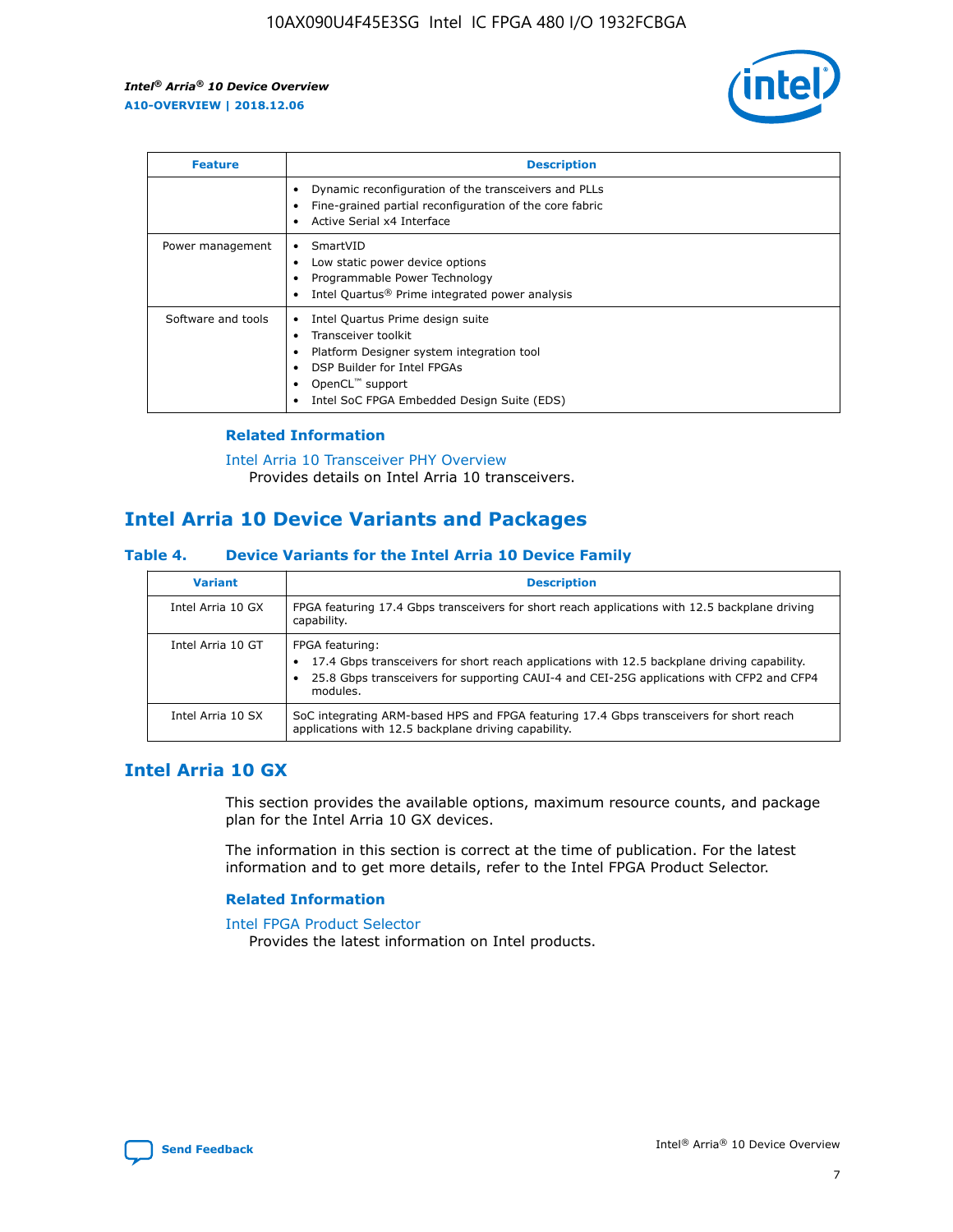

# **Available Options**





#### **Related Information**

[Transceiver Performance for Intel Arria 10 GX/SX Devices](https://www.intel.com/content/www/us/en/programmable/documentation/mcn1413182292568.html#mcn1413213965502) Provides more information about the transceiver speed grade.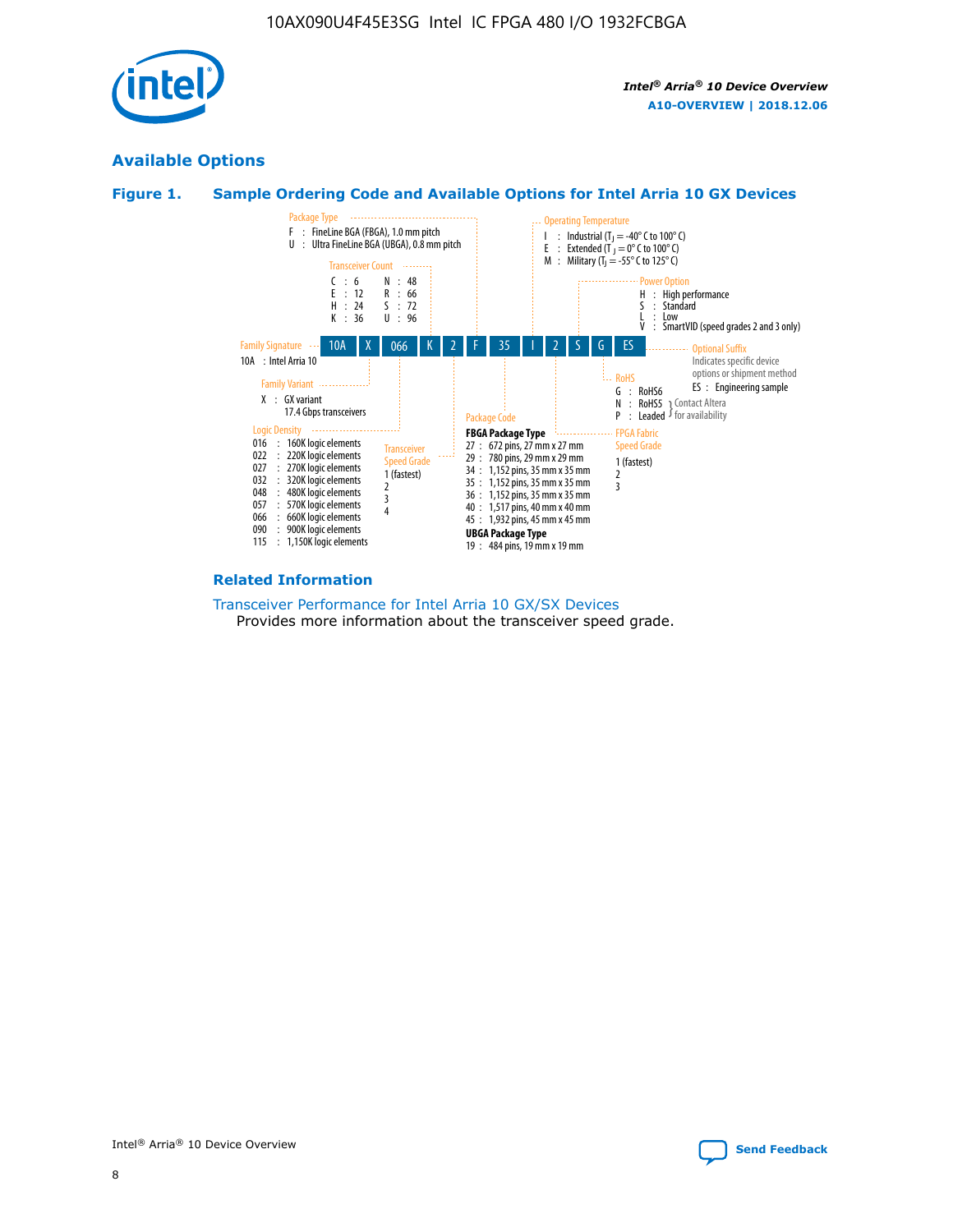

# **Maximum Resources**

#### **Table 5. Maximum Resource Counts for Intel Arria 10 GX Devices (GX 160, GX 220, GX 270, GX 320, and GX 480)**

| <b>Resource</b>              |                         | <b>Product Line</b> |                                |                |                |                |  |  |  |
|------------------------------|-------------------------|---------------------|--------------------------------|----------------|----------------|----------------|--|--|--|
|                              |                         | <b>GX 160</b>       | <b>GX 220</b><br><b>GX 270</b> |                | <b>GX 320</b>  | <b>GX 480</b>  |  |  |  |
| Logic Elements (LE) (K)      |                         | 160                 | 220                            | 270            | 320            | 480            |  |  |  |
| <b>ALM</b>                   |                         | 61,510              | 80,330                         | 101,620        | 119,900        | 183,590        |  |  |  |
| Register                     |                         | 246,040             | 406,480<br>321,320             |                | 479,600        | 734,360        |  |  |  |
| Memory (Kb)                  | M <sub>20</sub> K       | 8,800               | 11,740                         | 15,000         | 17,820         | 28,620         |  |  |  |
|                              | <b>MLAB</b>             | 1,050               | 1,690                          | 2,452          | 2,727          | 4,164          |  |  |  |
| Variable-precision DSP Block |                         | 156                 | 192                            | 830            | 985            | 1,368          |  |  |  |
| 18 x 19 Multiplier           |                         | 312                 | 384                            | 1,970<br>1,660 |                | 2,736          |  |  |  |
| PLL                          | Fractional<br>Synthesis | 6                   | 6                              | 8              | 8              | 12             |  |  |  |
|                              | I/O                     | 6                   | 6                              | 8              | 8              | 12             |  |  |  |
| 17.4 Gbps Transceiver        |                         | 12                  | 12                             | 24             | 24             | 36             |  |  |  |
| GPIO <sup>(3)</sup>          |                         | 288                 | 288                            | 384            | 384            |                |  |  |  |
| LVDS Pair $(4)$              |                         | 120                 | 120                            | 168            | 168            | 222            |  |  |  |
| PCIe Hard IP Block           |                         | 1                   | 1                              | 2              | $\overline{2}$ | $\overline{2}$ |  |  |  |
| Hard Memory Controller       |                         | 6                   | 6                              | 8<br>8         |                | 12             |  |  |  |

<sup>(4)</sup> Each LVDS I/O pair can be used as differential input or output.



<sup>(3)</sup> The number of GPIOs does not include transceiver I/Os. In the Intel Quartus Prime software, the number of user I/Os includes transceiver I/Os.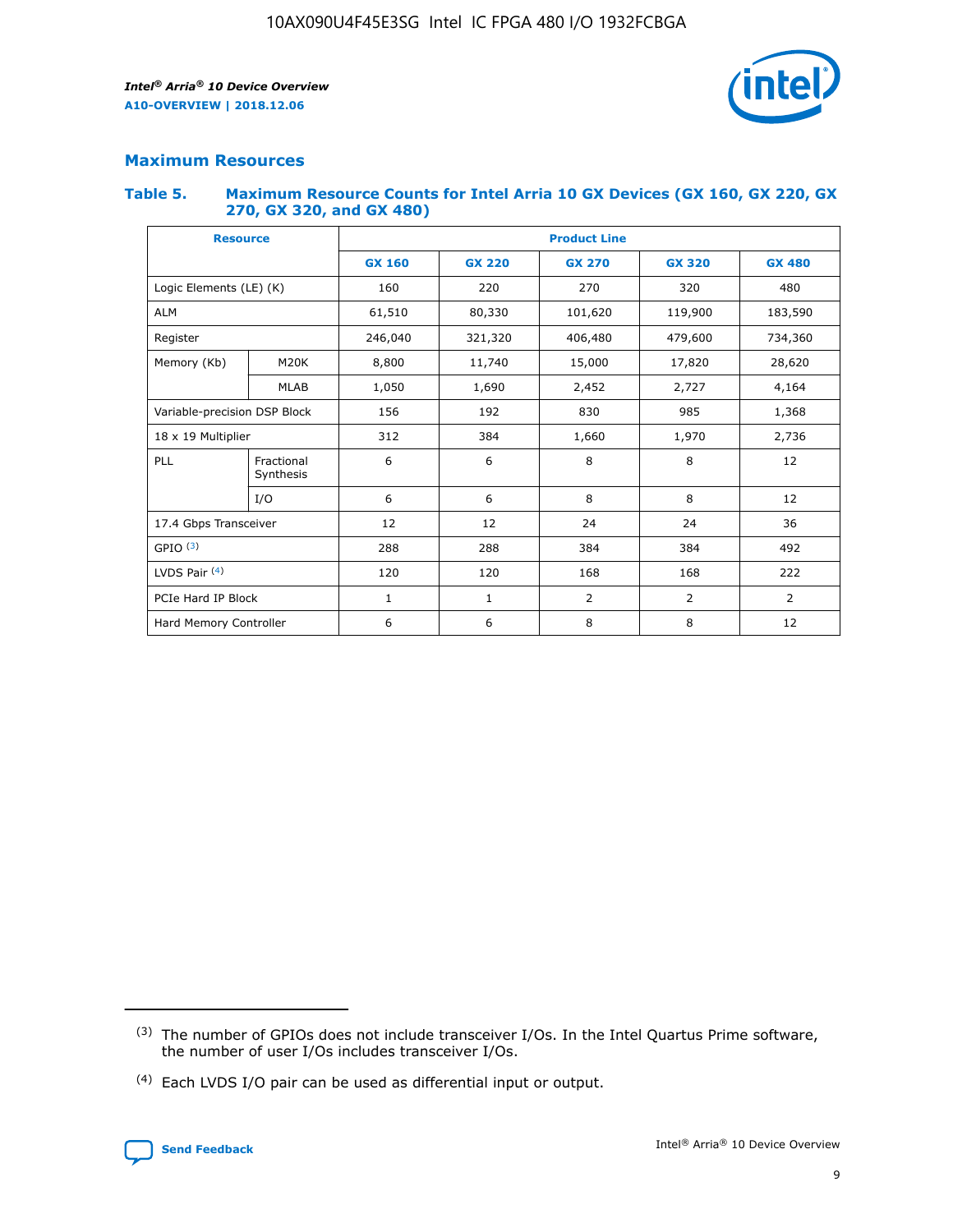

## **Table 6. Maximum Resource Counts for Intel Arria 10 GX Devices (GX 570, GX 660, GX 900, and GX 1150)**

|                              | <b>Resource</b>         | <b>Product Line</b> |                |                |                |  |  |  |
|------------------------------|-------------------------|---------------------|----------------|----------------|----------------|--|--|--|
|                              |                         | <b>GX 570</b>       | <b>GX 660</b>  | <b>GX 900</b>  | <b>GX 1150</b> |  |  |  |
| Logic Elements (LE) (K)      |                         | 570                 | 660            | 900            | 1,150          |  |  |  |
| <b>ALM</b>                   |                         | 217,080             | 251,680        | 339,620        | 427,200        |  |  |  |
| Register                     |                         | 868,320             | 1,006,720      |                | 1,708,800      |  |  |  |
| Memory (Kb)                  | <b>M20K</b>             | 36,000              | 42,620         | 48,460         | 54,260         |  |  |  |
|                              | <b>MLAB</b>             | 5,096               | 5,788          | 9,386          | 12,984         |  |  |  |
| Variable-precision DSP Block |                         | 1,523               | 1,687          | 1,518          | 1,518          |  |  |  |
| $18 \times 19$ Multiplier    |                         | 3,046               | 3,374          | 3,036          | 3,036          |  |  |  |
| PLL                          | Fractional<br>Synthesis | 16                  | 16             | 32             | 32             |  |  |  |
|                              | I/O                     | 16                  | 16             | 16             | 16             |  |  |  |
| 17.4 Gbps Transceiver        |                         | 48                  | 48<br>96       |                | 96             |  |  |  |
| GPIO <sup>(3)</sup>          |                         | 696                 | 696            | 768            | 768            |  |  |  |
| LVDS Pair $(4)$              |                         | 324                 | 324            | 384            | 384            |  |  |  |
| PCIe Hard IP Block           |                         | 2                   | $\overline{2}$ | $\overline{4}$ | 4              |  |  |  |
| Hard Memory Controller       |                         | 16                  | 16             | 16             | 16             |  |  |  |

# **Package Plan**

# **Table 7. Package Plan for Intel Arria 10 GX Devices (U19, F27, and F29)**

Refer to I/O and High Speed I/O in Intel Arria 10 Devices chapter for the number of 3 V I/O, LVDS I/O, and LVDS channels in each device package.

| <b>Product Line</b> | <b>U19</b><br>$(19 \text{ mm} \times 19 \text{ mm})$<br>484-pin UBGA) |          |             |         | <b>F27</b><br>(27 mm × 27 mm,<br>672-pin FBGA) |             | <b>F29</b><br>(29 mm × 29 mm,<br>780-pin FBGA) |          |             |  |
|---------------------|-----------------------------------------------------------------------|----------|-------------|---------|------------------------------------------------|-------------|------------------------------------------------|----------|-------------|--|
|                     | 3 V I/O                                                               | LVDS I/O | <b>XCVR</b> | 3 V I/O | LVDS I/O                                       | <b>XCVR</b> | 3 V I/O                                        | LVDS I/O | <b>XCVR</b> |  |
| GX 160              | 48                                                                    | 192      | 6           | 48      | 192                                            | 12          | 48                                             | 240      | 12          |  |
| GX 220              | 48                                                                    | 192      | 6           | 48      | 192                                            | 12          | 48                                             | 240      | 12          |  |
| GX 270              |                                                                       |          |             | 48      | 192                                            | 12          | 48                                             | 312      | 12          |  |
| GX 320              |                                                                       |          |             | 48      | 192                                            | 12          | 48                                             | 312      | 12          |  |
| GX 480              |                                                                       |          |             |         |                                                |             | 48                                             | 312      | 12          |  |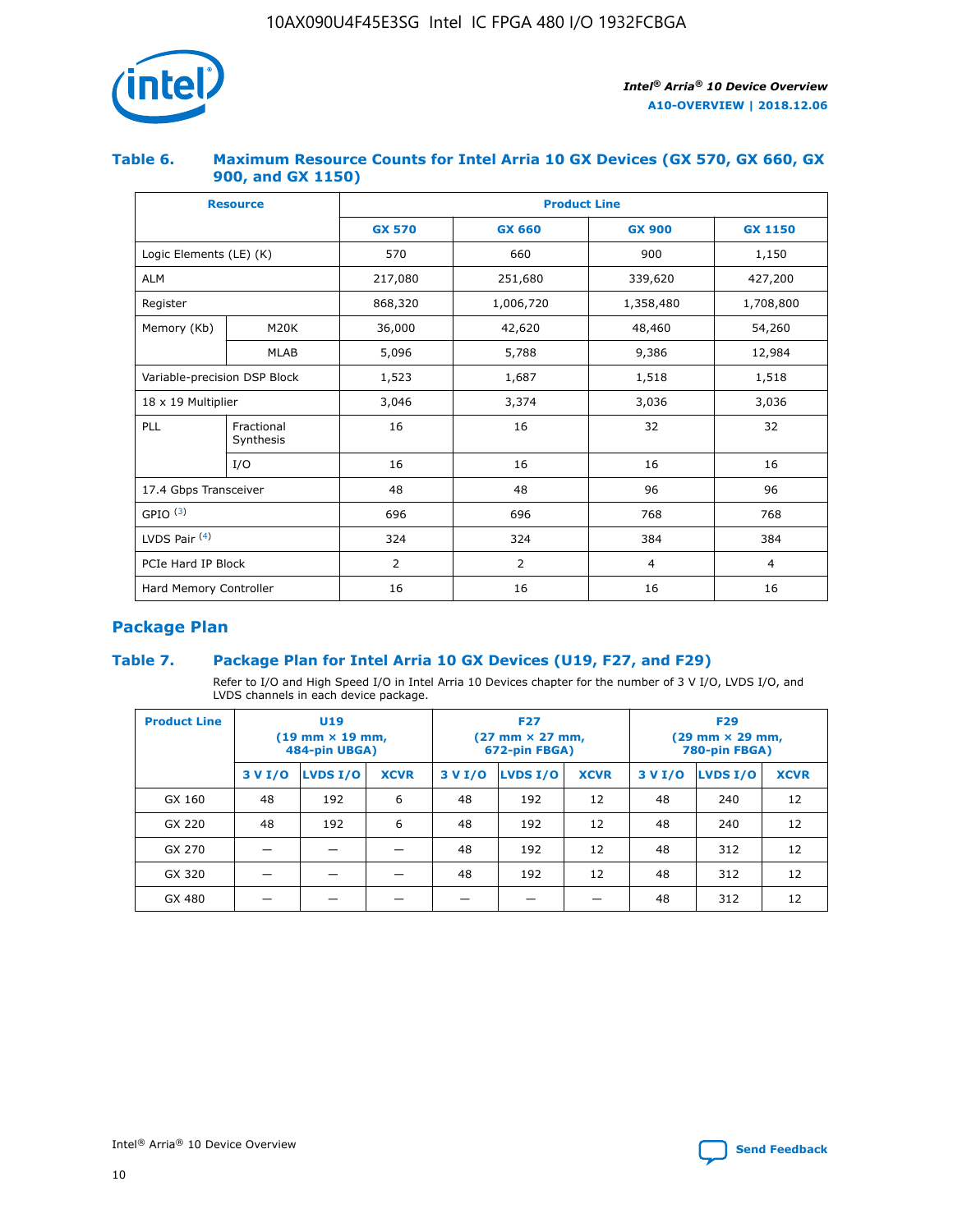

#### **Table 8. Package Plan for Intel Arria 10 GX Devices (F34, F35, NF40, and KF40)**

Refer to I/O and High Speed I/O in Intel Arria 10 Devices chapter for the number of 3 V I/O, LVDS I/O, and LVDS channels in each device package.

| <b>Product Line</b> | <b>F34</b><br>$(35 \text{ mm} \times 35 \text{ mm})$<br>1152-pin FBGA) |                    | <b>F35</b><br>$(35 \text{ mm} \times 35 \text{ mm})$<br><b>1152-pin FBGA)</b> |           | <b>KF40</b><br>$(40$ mm $\times$ 40 mm,<br>1517-pin FBGA) |             |           | <b>NF40</b><br>$(40$ mm $\times$ 40 mm,<br><b>1517-pin FBGA)</b> |             |            |                    |             |
|---------------------|------------------------------------------------------------------------|--------------------|-------------------------------------------------------------------------------|-----------|-----------------------------------------------------------|-------------|-----------|------------------------------------------------------------------|-------------|------------|--------------------|-------------|
|                     | 3V<br>I/O                                                              | <b>LVDS</b><br>I/O | <b>XCVR</b>                                                                   | 3V<br>I/O | <b>LVDS</b><br>I/O                                        | <b>XCVR</b> | 3V<br>I/O | <b>LVDS</b><br>I/O                                               | <b>XCVR</b> | 3 V<br>I/O | <b>LVDS</b><br>I/O | <b>XCVR</b> |
| GX 270              | 48                                                                     | 336                | 24                                                                            | 48        | 336                                                       | 24          |           |                                                                  |             |            |                    |             |
| GX 320              | 48                                                                     | 336                | 24                                                                            | 48        | 336                                                       | 24          |           |                                                                  |             |            |                    |             |
| GX 480              | 48                                                                     | 444                | 24                                                                            | 48        | 348                                                       | 36          |           |                                                                  |             |            |                    |             |
| GX 570              | 48                                                                     | 444                | 24                                                                            | 48        | 348                                                       | 36          | 96        | 600                                                              | 36          | 48         | 540                | 48          |
| GX 660              | 48                                                                     | 444                | 24                                                                            | 48        | 348                                                       | 36          | 96        | 600                                                              | 36          | 48         | 540                | 48          |
| GX 900              |                                                                        | 504                | 24                                                                            | -         |                                                           |             |           |                                                                  |             |            | 600                | 48          |
| GX 1150             |                                                                        | 504                | 24                                                                            |           |                                                           |             |           |                                                                  |             |            | 600                | 48          |

#### **Table 9. Package Plan for Intel Arria 10 GX Devices (RF40, NF45, SF45, and UF45)**

Refer to I/O and High Speed I/O in Intel Arria 10 Devices chapter for the number of 3 V I/O, LVDS I/O, and LVDS channels in each device package.

| <b>Product Line</b> | <b>RF40</b><br>$(40$ mm $\times$ 40 mm,<br>1517-pin FBGA) |                    |             | <b>NF45</b><br>$(45 \text{ mm} \times 45 \text{ mm})$<br><b>1932-pin FBGA)</b> |                    |             | <b>SF45</b><br>$(45 \text{ mm} \times 45 \text{ mm})$<br><b>1932-pin FBGA)</b> |                    |             | <b>UF45</b><br>$(45 \text{ mm} \times 45 \text{ mm})$<br><b>1932-pin FBGA)</b> |                    |             |
|---------------------|-----------------------------------------------------------|--------------------|-------------|--------------------------------------------------------------------------------|--------------------|-------------|--------------------------------------------------------------------------------|--------------------|-------------|--------------------------------------------------------------------------------|--------------------|-------------|
|                     | 3V<br>I/O                                                 | <b>LVDS</b><br>I/O | <b>XCVR</b> | 3 V<br>I/O                                                                     | <b>LVDS</b><br>I/O | <b>XCVR</b> | 3 V<br>I/O                                                                     | <b>LVDS</b><br>I/O | <b>XCVR</b> | 3V<br>I/O                                                                      | <b>LVDS</b><br>I/O | <b>XCVR</b> |
| GX 900              |                                                           | 342                | 66          | _                                                                              | 768                | 48          |                                                                                | 624                | 72          |                                                                                | 480                | 96          |
| GX 1150             |                                                           | 342                | 66          | _                                                                              | 768                | 48          |                                                                                | 624                | 72          |                                                                                | 480                | 96          |

### **Related Information**

[I/O and High-Speed Differential I/O Interfaces in Intel Arria 10 Devices chapter, Intel](https://www.intel.com/content/www/us/en/programmable/documentation/sam1403482614086.html#sam1403482030321) [Arria 10 Device Handbook](https://www.intel.com/content/www/us/en/programmable/documentation/sam1403482614086.html#sam1403482030321)

Provides the number of 3 V and LVDS I/Os, and LVDS channels for each Intel Arria 10 device package.

# **Intel Arria 10 GT**

This section provides the available options, maximum resource counts, and package plan for the Intel Arria 10 GT devices.

The information in this section is correct at the time of publication. For the latest information and to get more details, refer to the Intel FPGA Product Selector.

#### **Related Information**

#### [Intel FPGA Product Selector](http://www.altera.com/products/selector/psg-selector.html)

Provides the latest information on Intel products.

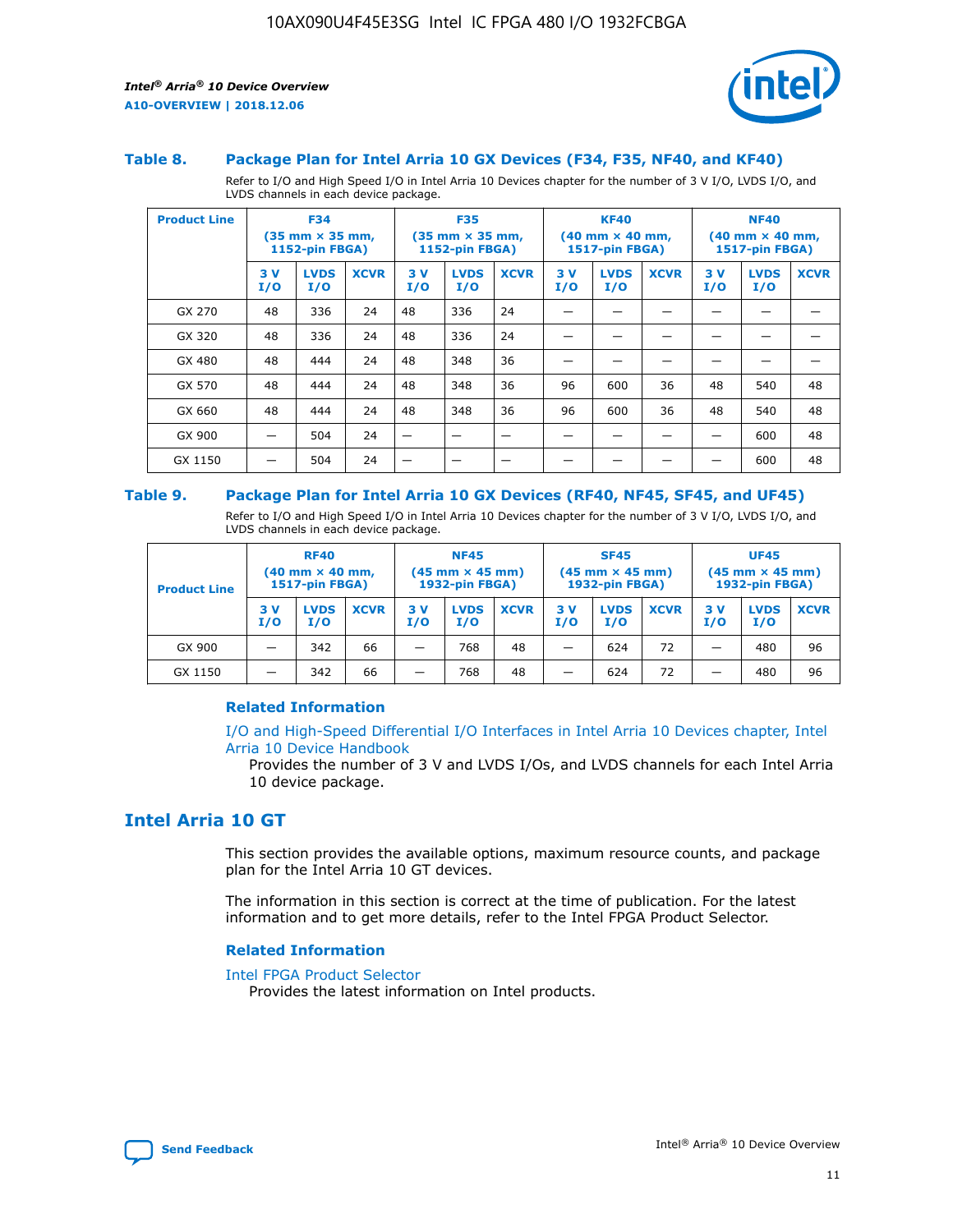

# **Available Options**

# **Figure 2. Sample Ordering Code and Available Options for Intel Arria 10 GT Devices**

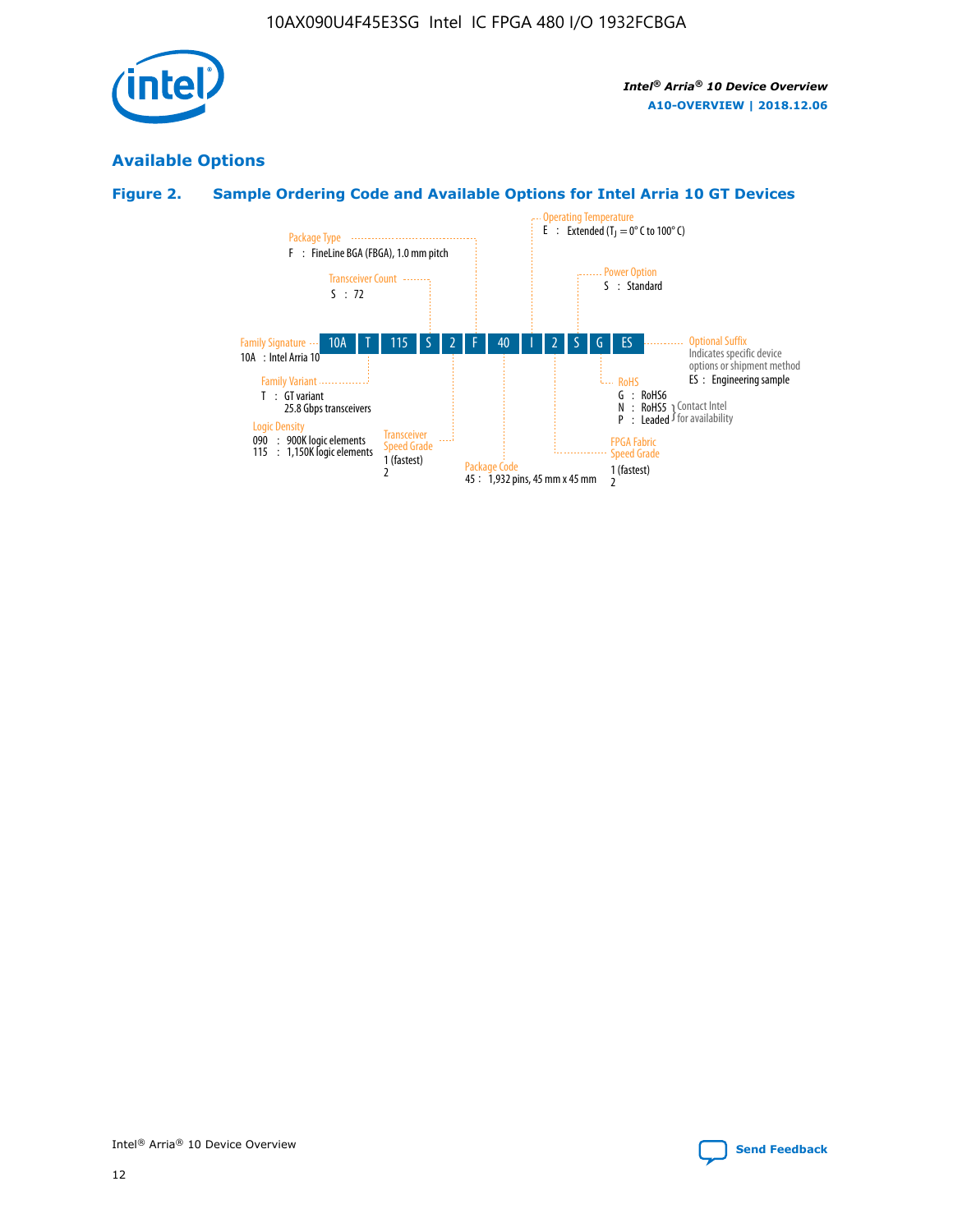

# **Maximum Resources**

#### **Table 10. Maximum Resource Counts for Intel Arria 10 GT Devices**

| <b>Resource</b>              |                      |                | <b>Product Line</b> |  |
|------------------------------|----------------------|----------------|---------------------|--|
|                              |                      | <b>GT 900</b>  | <b>GT 1150</b>      |  |
| Logic Elements (LE) (K)      |                      | 900            | 1,150               |  |
| <b>ALM</b>                   |                      | 339,620        | 427,200             |  |
| Register                     |                      | 1,358,480      | 1,708,800           |  |
| Memory (Kb)                  | M20K                 | 48,460         | 54,260              |  |
|                              | <b>MLAB</b>          | 9,386          | 12,984              |  |
| Variable-precision DSP Block |                      | 1,518          | 1,518               |  |
| 18 x 19 Multiplier           |                      | 3,036          | 3,036               |  |
| <b>PLL</b>                   | Fractional Synthesis | 32             | 32                  |  |
|                              | I/O                  | 16             | 16                  |  |
| Transceiver                  | 17.4 Gbps            | 72(5)          | 72(5)               |  |
|                              | 25.8 Gbps            | 6              | 6                   |  |
| GPIO <sup>(6)</sup>          |                      | 624            | 624                 |  |
| LVDS Pair $(7)$              |                      | 312            | 312                 |  |
| PCIe Hard IP Block           |                      | $\overline{4}$ | $\overline{4}$      |  |
| Hard Memory Controller       |                      | 16             | 16                  |  |

### **Related Information**

#### [Intel Arria 10 GT Channel Usage](https://www.intel.com/content/www/us/en/programmable/documentation/nik1398707230472.html#nik1398707008178)

Configuring GT/GX channels in Intel Arria 10 GT devices.

## **Package Plan**

#### **Table 11. Package Plan for Intel Arria 10 GT Devices**

Refer to I/O and High Speed I/O in Intel Arria 10 Devices chapter for the number of 3 V I/O, LVDS I/O, and LVDS channels in each device package.

| <b>Product Line</b> | <b>SF45</b><br>(45 mm × 45 mm, 1932-pin FBGA) |                 |             |  |  |  |
|---------------------|-----------------------------------------------|-----------------|-------------|--|--|--|
|                     | 3 V I/O                                       | <b>LVDS I/O</b> | <b>XCVR</b> |  |  |  |
| GT 900              |                                               | 624             | 72          |  |  |  |
| GT 1150             |                                               | 624             | 72          |  |  |  |

<sup>(7)</sup> Each LVDS I/O pair can be used as differential input or output.



 $(5)$  If all 6 GT channels are in use, 12 of the GX channels are not usable.

<sup>(6)</sup> The number of GPIOs does not include transceiver I/Os. In the Intel Quartus Prime software, the number of user I/Os includes transceiver I/Os.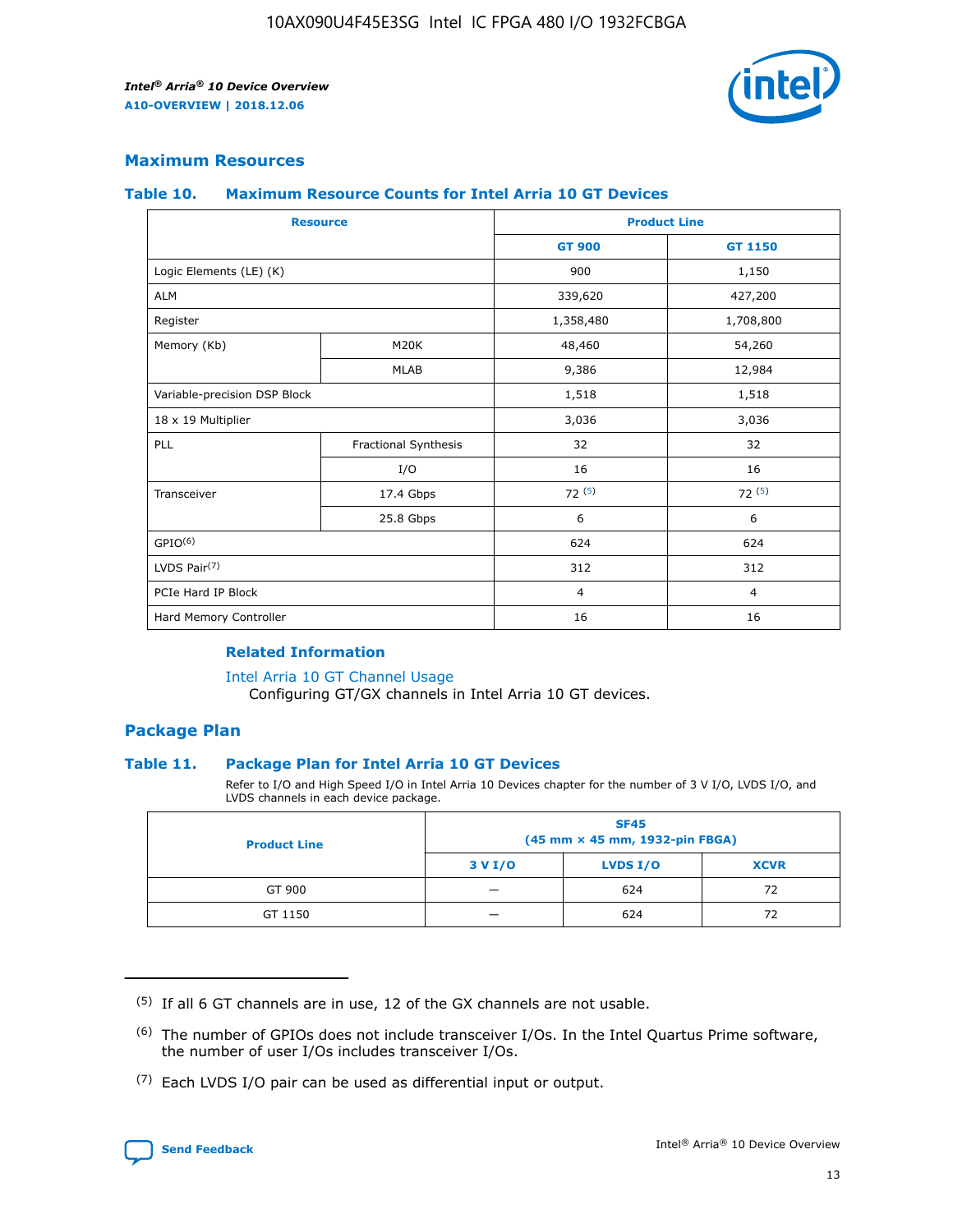

#### **Related Information**

[I/O and High-Speed Differential I/O Interfaces in Intel Arria 10 Devices chapter, Intel](https://www.intel.com/content/www/us/en/programmable/documentation/sam1403482614086.html#sam1403482030321) [Arria 10 Device Handbook](https://www.intel.com/content/www/us/en/programmable/documentation/sam1403482614086.html#sam1403482030321)

Provides the number of 3 V and LVDS I/Os, and LVDS channels for each Intel Arria 10 device package.

# **Intel Arria 10 SX**

This section provides the available options, maximum resource counts, and package plan for the Intel Arria 10 SX devices.

The information in this section is correct at the time of publication. For the latest information and to get more details, refer to the Intel FPGA Product Selector.

#### **Related Information**

[Intel FPGA Product Selector](http://www.altera.com/products/selector/psg-selector.html) Provides the latest information on Intel products.

#### **Available Options**

#### **Figure 3. Sample Ordering Code and Available Options for Intel Arria 10 SX Devices**



#### **Related Information**

[Transceiver Performance for Intel Arria 10 GX/SX Devices](https://www.intel.com/content/www/us/en/programmable/documentation/mcn1413182292568.html#mcn1413213965502) Provides more information about the transceiver speed grade.

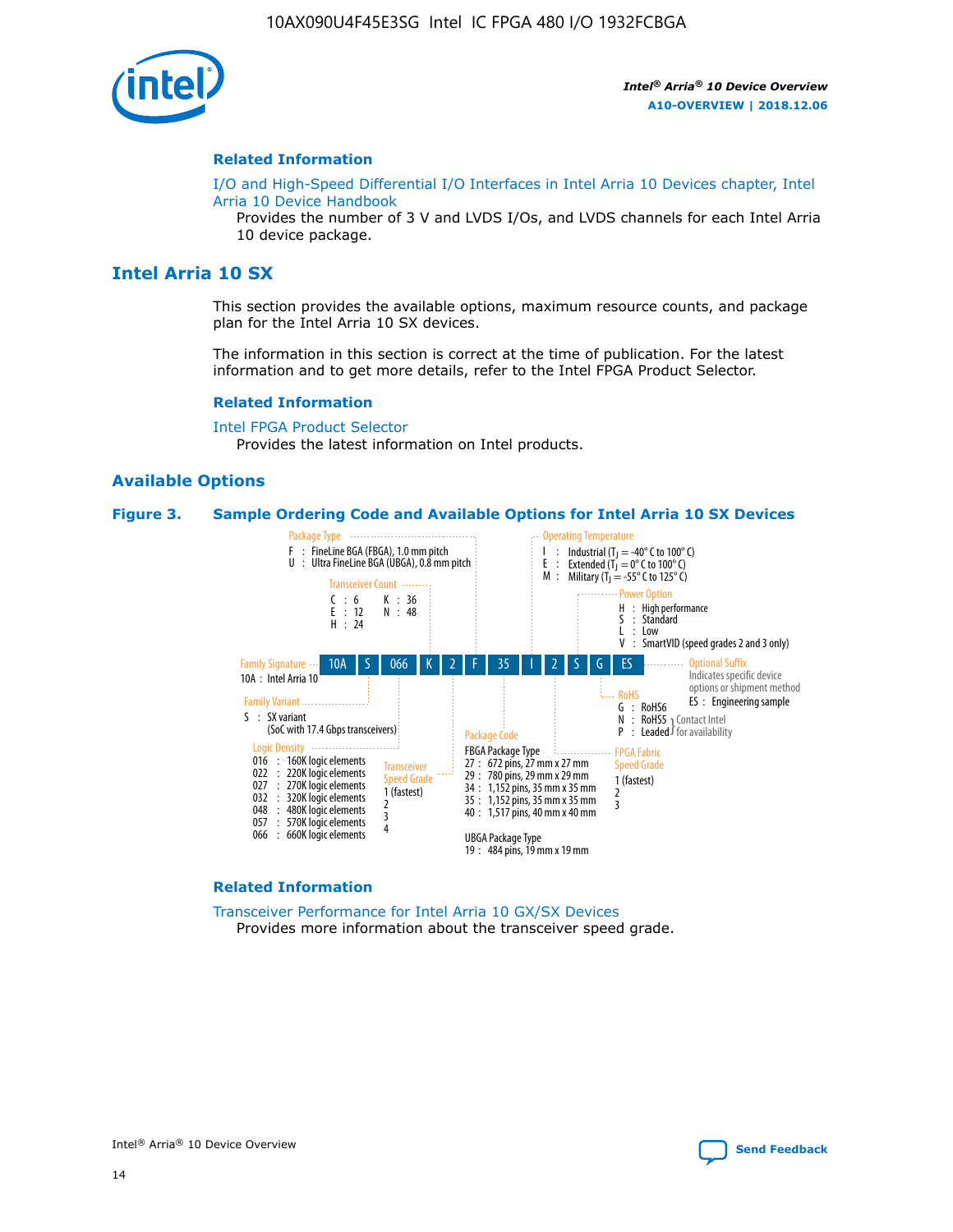

# **Maximum Resources**

#### **Table 12. Maximum Resource Counts for Intel Arria 10 SX Devices**

|                                   | <b>Resource</b>         | <b>Product Line</b> |               |                |                |                |                |                |  |  |  |
|-----------------------------------|-------------------------|---------------------|---------------|----------------|----------------|----------------|----------------|----------------|--|--|--|
|                                   |                         | <b>SX 160</b>       | <b>SX 220</b> | <b>SX 270</b>  | <b>SX 320</b>  | <b>SX 480</b>  | <b>SX 570</b>  | <b>SX 660</b>  |  |  |  |
| Logic Elements (LE) (K)           |                         | 160                 | 220           | 270            | 320            | 480            | 570            | 660            |  |  |  |
| <b>ALM</b>                        |                         | 61,510              | 80,330        | 101,620        | 119,900        | 183,590        | 217,080        | 251,680        |  |  |  |
| Register                          |                         | 246,040             | 321,320       | 406,480        | 479,600        | 734,360        | 868,320        | 1,006,720      |  |  |  |
| Memory (Kb)                       | M <sub>20</sub> K       | 8,800               | 11,740        | 15,000         | 17,820         | 28,620         | 36,000         | 42,620         |  |  |  |
|                                   | <b>MLAB</b>             | 1,050               | 1,690         | 2,452          | 2,727          | 4,164          | 5,096          | 5,788          |  |  |  |
| Variable-precision DSP Block      |                         | 156                 | 192           | 830            | 985            | 1,368          | 1,523          | 1,687          |  |  |  |
| 18 x 19 Multiplier                |                         | 312                 | 384           | 1,660          | 1,970          | 2,736          | 3,046          | 3,374          |  |  |  |
| <b>PLL</b>                        | Fractional<br>Synthesis | 6                   | 6             | 8              | 8              | 12             | 16             | 16             |  |  |  |
|                                   | I/O                     | 6                   | 6             | 8              | 8              | 12             | 16             | 16             |  |  |  |
| 17.4 Gbps Transceiver             |                         | 12                  | 12            | 24             | 24             | 36             | 48             | 48             |  |  |  |
| GPIO <sup>(8)</sup>               |                         | 288                 | 288           | 384            | 384            | 492            | 696            | 696            |  |  |  |
| LVDS Pair $(9)$                   |                         | 120                 | 120           | 168            | 168            | 174            | 324            | 324            |  |  |  |
| PCIe Hard IP Block                |                         | $\mathbf{1}$        | $\mathbf{1}$  | $\overline{2}$ | $\overline{2}$ | $\overline{2}$ | $\overline{2}$ | $\overline{2}$ |  |  |  |
| Hard Memory Controller            |                         | 6                   | 6             | 8              | 8              | 12             | 16             | 16             |  |  |  |
| ARM Cortex-A9 MPCore<br>Processor |                         | Yes                 | Yes           | Yes            | Yes            | Yes            | Yes            | Yes            |  |  |  |

# **Package Plan**

#### **Table 13. Package Plan for Intel Arria 10 SX Devices (U19, F27, F29, and F34)**

Refer to I/O and High Speed I/O in Intel Arria 10 Devices chapter for the number of 3 V I/O, LVDS I/O, and LVDS channels in each device package.

| <b>Product Line</b> | U19<br>$(19 \text{ mm} \times 19 \text{ mm})$<br>484-pin UBGA) |                    |             | <b>F27</b><br>$(27 \text{ mm} \times 27 \text{ mm})$ .<br>672-pin FBGA) |                    | <b>F29</b><br>$(29 \text{ mm} \times 29 \text{ mm})$ .<br>780-pin FBGA) |            |                    | <b>F34</b><br>$(35 \text{ mm} \times 35 \text{ mm})$<br><b>1152-pin FBGA)</b> |           |                    |             |
|---------------------|----------------------------------------------------------------|--------------------|-------------|-------------------------------------------------------------------------|--------------------|-------------------------------------------------------------------------|------------|--------------------|-------------------------------------------------------------------------------|-----------|--------------------|-------------|
|                     | 3V<br>I/O                                                      | <b>LVDS</b><br>I/O | <b>XCVR</b> | 3V<br>I/O                                                               | <b>LVDS</b><br>I/O | <b>XCVR</b>                                                             | 3 V<br>I/O | <b>LVDS</b><br>I/O | <b>XCVR</b>                                                                   | 3V<br>I/O | <b>LVDS</b><br>I/O | <b>XCVR</b> |
| SX 160              | 48                                                             | 144                | 6           | 48                                                                      | 192                | 12                                                                      | 48         | 240                | 12                                                                            |           |                    |             |
| SX 220              | 48                                                             | 144                | 6           | 48                                                                      | 192                | 12                                                                      | 48         | 240                | 12                                                                            |           |                    |             |
| SX 270              |                                                                |                    |             | 48                                                                      | 192                | 12                                                                      | 48         | 312                | 12                                                                            | 48        | 336                | 24          |
| SX 320              |                                                                |                    |             | 48                                                                      | 192                | 12                                                                      | 48         | 312                | 12                                                                            | 48        | 336                | 24          |
|                     | continued                                                      |                    |             |                                                                         |                    |                                                                         |            |                    |                                                                               |           |                    |             |

 $(8)$  The number of GPIOs does not include transceiver I/Os. In the Intel Quartus Prime software, the number of user I/Os includes transceiver I/Os.

 $(9)$  Each LVDS I/O pair can be used as differential input or output.

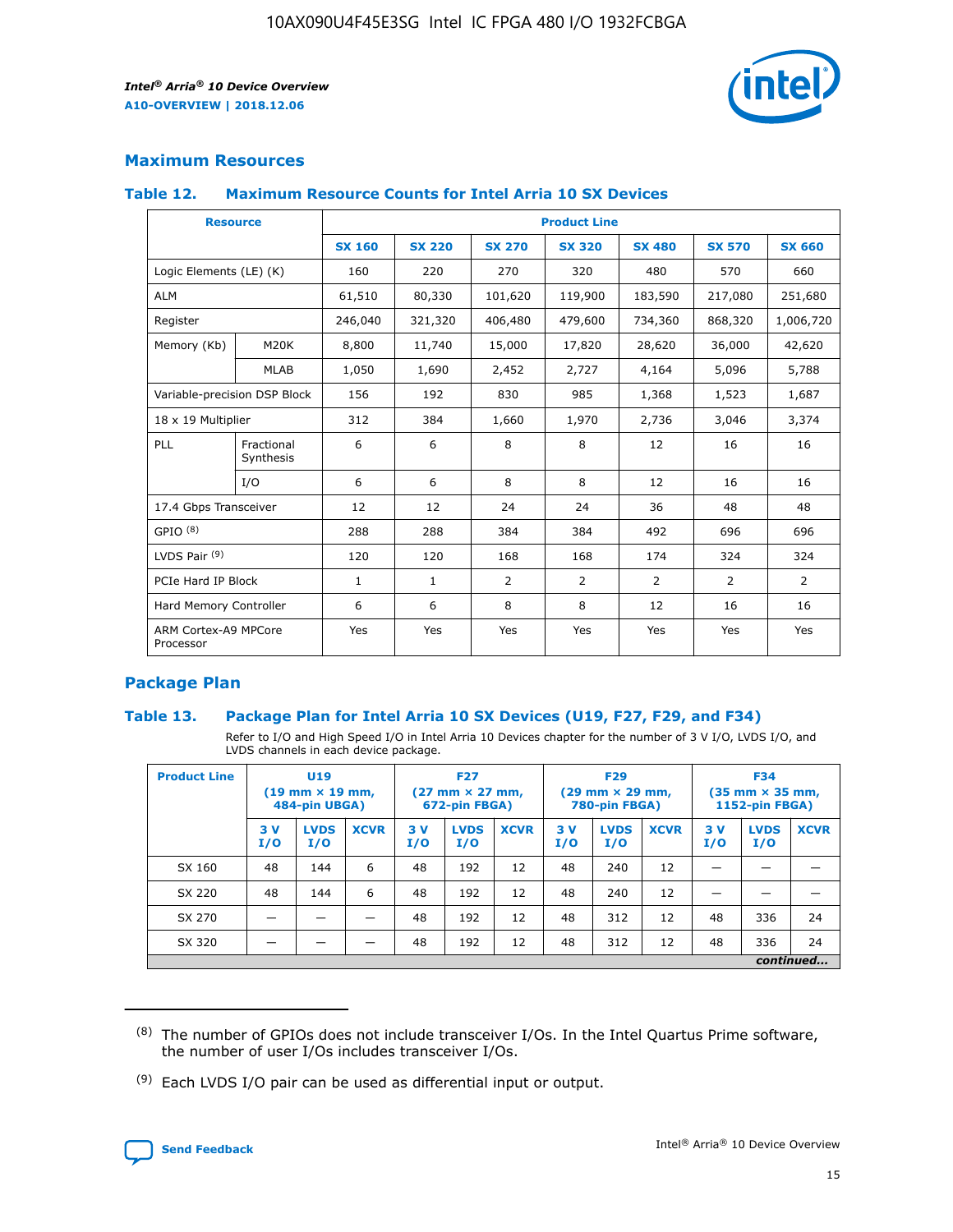

| <b>Product Line</b> | U <sub>19</sub><br>$(19$ mm $\times$ 19 mm,<br>484-pin UBGA) |                    | <b>F27</b><br>$(27 \text{ mm} \times 27 \text{ mm})$<br>672-pin FBGA) |           |                    | <b>F29</b><br>$(29 \text{ mm} \times 29 \text{ mm})$<br>780-pin FBGA) |           |                    | <b>F34</b><br>$(35$ mm $\times$ 35 mm,<br>1152-pin FBGA) |           |                    |             |
|---------------------|--------------------------------------------------------------|--------------------|-----------------------------------------------------------------------|-----------|--------------------|-----------------------------------------------------------------------|-----------|--------------------|----------------------------------------------------------|-----------|--------------------|-------------|
|                     | 3 V<br>I/O                                                   | <b>LVDS</b><br>I/O | <b>XCVR</b>                                                           | 3V<br>I/O | <b>LVDS</b><br>I/O | <b>XCVR</b>                                                           | 3V<br>I/O | <b>LVDS</b><br>I/O | <b>XCVR</b>                                              | 3V<br>I/O | <b>LVDS</b><br>I/O | <b>XCVR</b> |
| SX 480              |                                                              |                    |                                                                       |           |                    |                                                                       | 48        | 312                | 12                                                       | 48        | 444                | 24          |
| SX 570              |                                                              |                    |                                                                       |           |                    |                                                                       |           |                    |                                                          | 48        | 444                | 24          |
| SX 660              |                                                              |                    |                                                                       |           |                    |                                                                       |           |                    |                                                          | 48        | 444                | 24          |

## **Table 14. Package Plan for Intel Arria 10 SX Devices (F35, KF40, and NF40)**

Refer to I/O and High Speed I/O in Intel Arria 10 Devices chapter for the number of 3 V I/O, LVDS I/O, and LVDS channels in each device package.

| <b>Product Line</b> | <b>F35</b><br>(35 mm × 35 mm,<br><b>1152-pin FBGA)</b> |          |             |                                           | <b>KF40</b><br>(40 mm × 40 mm,<br>1517-pin FBGA) |    | <b>NF40</b><br>$(40 \text{ mm} \times 40 \text{ mm})$<br>1517-pin FBGA) |          |             |  |
|---------------------|--------------------------------------------------------|----------|-------------|-------------------------------------------|--------------------------------------------------|----|-------------------------------------------------------------------------|----------|-------------|--|
|                     | 3 V I/O                                                | LVDS I/O | <b>XCVR</b> | <b>LVDS I/O</b><br>3 V I/O<br><b>XCVR</b> |                                                  |    | 3 V I/O                                                                 | LVDS I/O | <b>XCVR</b> |  |
| SX 270              | 48                                                     | 336      | 24          |                                           |                                                  |    |                                                                         |          |             |  |
| SX 320              | 48                                                     | 336      | 24          |                                           |                                                  |    |                                                                         |          |             |  |
| SX 480              | 48                                                     | 348      | 36          |                                           |                                                  |    |                                                                         |          |             |  |
| SX 570              | 48                                                     | 348      | 36          | 96                                        | 600                                              | 36 | 48                                                                      | 540      | 48          |  |
| SX 660              | 48                                                     | 348      | 36          | 96                                        | 600                                              | 36 | 48                                                                      | 540      | 48          |  |

# **Related Information**

[I/O and High-Speed Differential I/O Interfaces in Intel Arria 10 Devices chapter, Intel](https://www.intel.com/content/www/us/en/programmable/documentation/sam1403482614086.html#sam1403482030321) [Arria 10 Device Handbook](https://www.intel.com/content/www/us/en/programmable/documentation/sam1403482614086.html#sam1403482030321)

Provides the number of 3 V and LVDS I/Os, and LVDS channels for each Intel Arria 10 device package.

Intel<sup>®</sup> Arria<sup>®</sup> 10 Device Overview **[Send Feedback](mailto:FPGAtechdocfeedback@intel.com?subject=Feedback%20on%20Intel%20Arria%2010%20Device%20Overview%20(A10-OVERVIEW%202018.12.06)&body=We%20appreciate%20your%20feedback.%20In%20your%20comments,%20also%20specify%20the%20page%20number%20or%20paragraph.%20Thank%20you.)** Send Feedback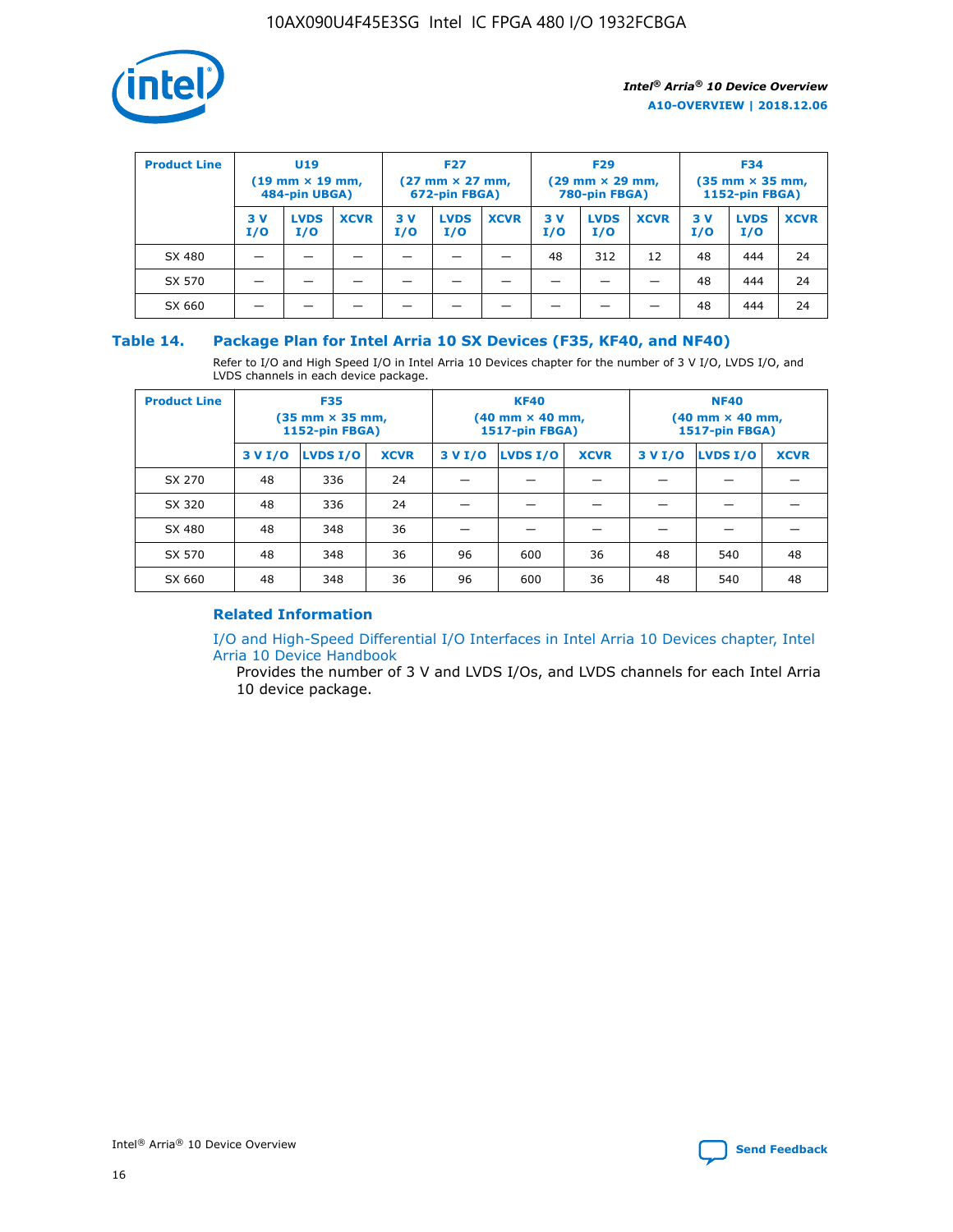

# **I/O Vertical Migration for Intel Arria 10 Devices**

#### **Figure 4. Migration Capability Across Intel Arria 10 Product Lines**

- The arrows indicate the migration paths. The devices included in each vertical migration path are shaded. Devices with fewer resources in the same path have lighter shades.
- To achieve the full I/O migration across product lines in the same migration path, restrict I/Os and transceivers usage to match the product line with the lowest I/O and transceiver counts.
- An LVDS I/O bank in the source device may be mapped to a 3 V I/O bank in the target device. To use memory interface clock frequency higher than 533 MHz, assign external memory interface pins only to banks that are LVDS I/O in both devices.
- There may be nominal 0.15 mm package height difference between some product lines in the same package type.
	- **Variant Product Line Package U19 F27 F29 F34 F35 KF40 NF40 RF40 NF45 SF45 UF45** Intel® Arria® 10 GX GX 160 GX 220 GX 270 GX 320 GX 480 GX 570 GX 660 GX 900 GX 1150 Intel Arria 10 GT GT 900 GT 1150 Intel Arria 10 SX SX 160 SX 220 SX 270 SX 320 SX 480 SX 570 SX 660
- Some migration paths are not shown in the Intel Quartus Prime software **Pin Migration View**.

*Note:* To verify the pin migration compatibility, use the **Pin Migration View** window in the Intel Quartus Prime software Pin Planner.

# **Adaptive Logic Module**

Intel Arria 10 devices use a 20 nm ALM as the basic building block of the logic fabric.

The ALM architecture is the same as the previous generation FPGAs, allowing for efficient implementation of logic functions and easy conversion of IP between the device generations.

The ALM, as shown in following figure, uses an 8-input fracturable look-up table (LUT) with four dedicated registers to help improve timing closure in register-rich designs and achieve an even higher design packing capability than the traditional two-register per LUT architecture.

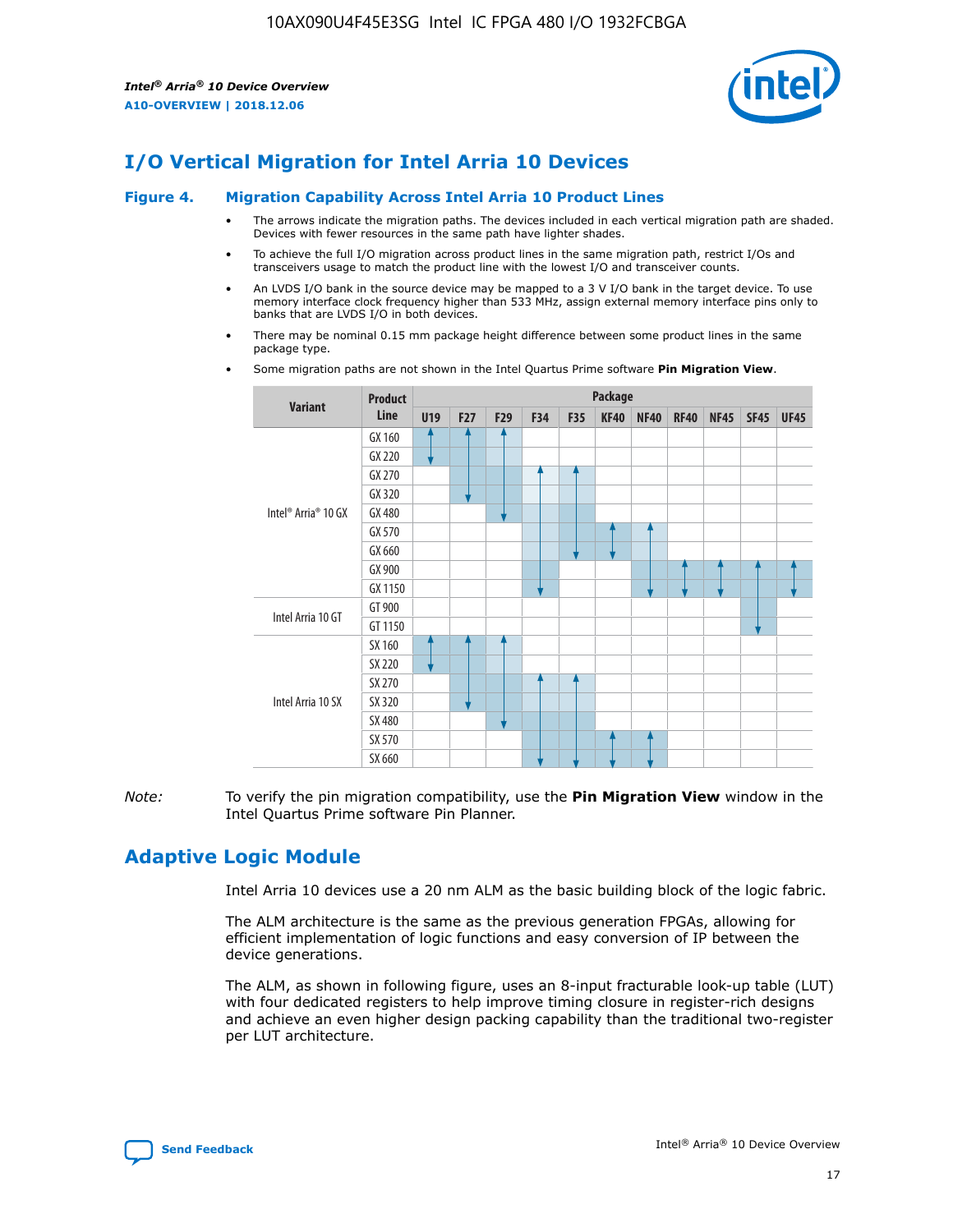

**Figure 5. ALM for Intel Arria 10 Devices**



The Intel Quartus Prime software optimizes your design according to the ALM logic structure and automatically maps legacy designs into the Intel Arria 10 ALM architecture.

# **Variable-Precision DSP Block**

The Intel Arria 10 variable precision DSP blocks support fixed-point arithmetic and floating-point arithmetic.

Features for fixed-point arithmetic:

- High-performance, power-optimized, and fully registered multiplication operations
- 18-bit and 27-bit word lengths
- Two 18 x 19 multipliers or one 27 x 27 multiplier per DSP block
- Built-in addition, subtraction, and 64-bit double accumulation register to combine multiplication results
- Cascading 19-bit or 27-bit when pre-adder is disabled and cascading 18-bit when pre-adder is used to form the tap-delay line for filtering applications
- Cascading 64-bit output bus to propagate output results from one block to the next block without external logic support
- Hard pre-adder supported in 19-bit and 27-bit modes for symmetric filters
- Internal coefficient register bank in both 18-bit and 27-bit modes for filter implementation
- 18-bit and 27-bit systolic finite impulse response (FIR) filters with distributed output adder
- Biased rounding support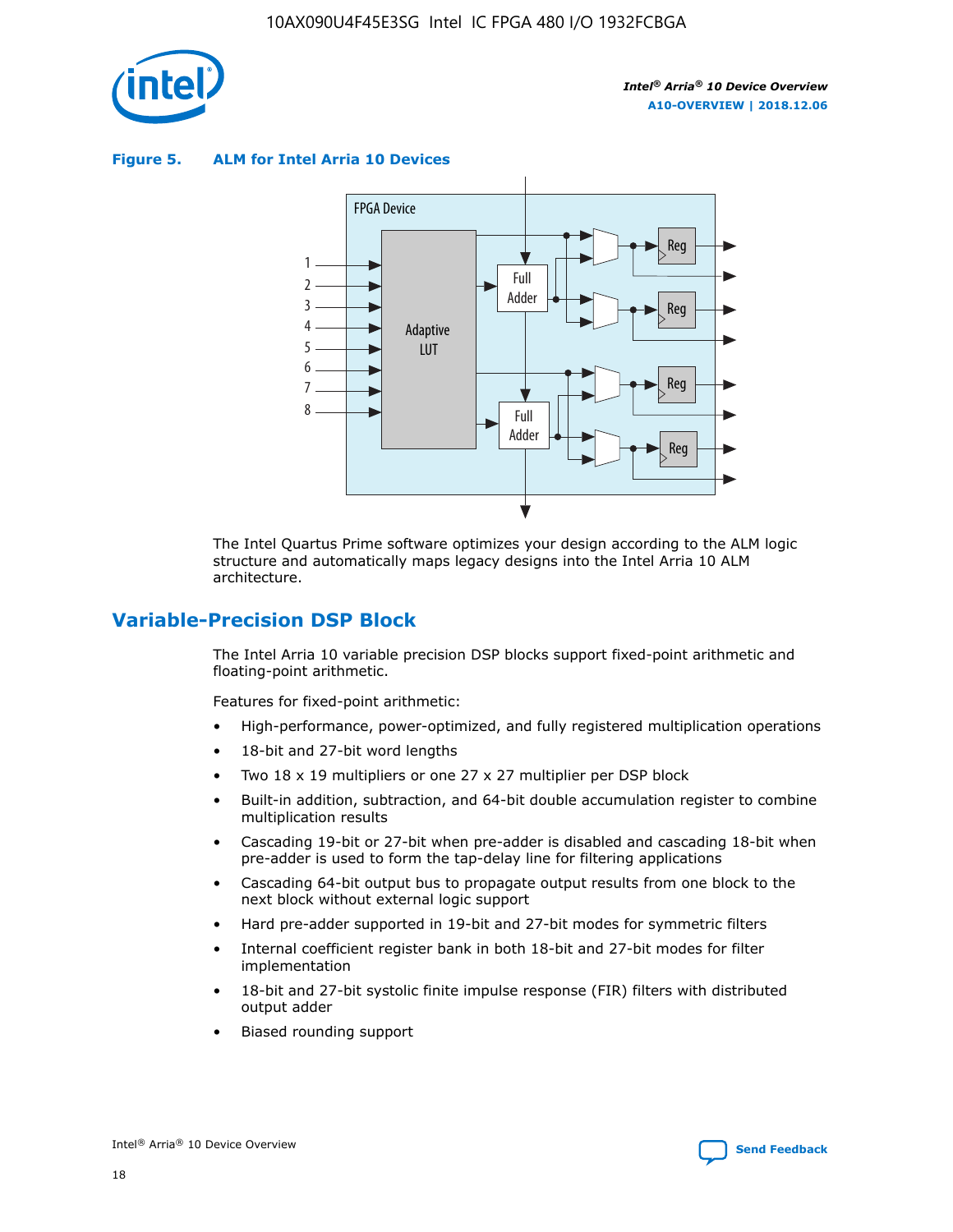

Features for floating-point arithmetic:

- A completely hardened architecture that supports multiplication, addition, subtraction, multiply-add, and multiply-subtract
- Multiplication with accumulation capability and a dynamic accumulator reset control
- Multiplication with cascade summation capability
- Multiplication with cascade subtraction capability
- Complex multiplication
- Direct vector dot product
- Systolic FIR filter

#### **Table 15. Variable-Precision DSP Block Configurations for Intel Arria 10 Devices**

| <b>Usage Example</b>                                       | <b>Multiplier Size (Bit)</b>    | <b>DSP Block Resources</b> |
|------------------------------------------------------------|---------------------------------|----------------------------|
| Medium precision fixed point                               | Two 18 x 19                     |                            |
| High precision fixed or Single precision<br>floating point | One 27 x 27                     |                            |
| Fixed point FFTs                                           | One 19 x 36 with external adder |                            |
| Very high precision fixed point                            | One 36 x 36 with external adder |                            |
| Double precision floating point                            | One 54 x 54 with external adder | 4                          |

#### **Table 16. Resources for Fixed-Point Arithmetic in Intel Arria 10 Devices**

The table lists the variable-precision DSP resources by bit precision for each Intel Arria 10 device.

| <b>Variant</b>  | <b>Product Line</b> | <b>Variable-</b><br>precision<br><b>DSP Block</b> | <b>Independent Input and Output</b><br><b>Multiplications Operator</b> |                                     | 18 x 19<br><b>Multiplier</b><br><b>Adder Sum</b> | $18 \times 18$<br><b>Multiplier</b><br><b>Adder</b> |
|-----------------|---------------------|---------------------------------------------------|------------------------------------------------------------------------|-------------------------------------|--------------------------------------------------|-----------------------------------------------------|
|                 |                     |                                                   | 18 x 19<br><b>Multiplier</b>                                           | $27 \times 27$<br><b>Multiplier</b> | <b>Mode</b>                                      | <b>Summed with</b><br>36 bit Input                  |
| AIntel Arria 10 | GX 160              | 156                                               | 312                                                                    | 156                                 | 156                                              | 156                                                 |
| GX              | GX 220              | 192                                               | 384                                                                    | 192                                 | 192                                              | 192                                                 |
|                 | GX 270              | 830                                               | 1,660                                                                  | 830                                 | 830                                              | 830                                                 |
|                 | GX 320              | 984                                               | 1,968                                                                  | 984                                 | 984                                              | 984                                                 |
|                 | GX 480              | 1,368                                             | 2,736                                                                  | 1,368                               | 1,368                                            | 1,368                                               |
|                 | GX 570              | 1,523                                             | 3,046                                                                  | 1,523                               | 1,523                                            | 1,523                                               |
|                 | GX 660              | 1,687                                             | 3,374                                                                  | 1,687                               | 1,687                                            | 1,687                                               |
|                 | GX 900              | 1,518                                             | 3,036                                                                  | 1,518                               | 1,518                                            | 1,518                                               |
|                 | GX 1150             | 1,518                                             | 3,036                                                                  | 1,518                               | 1,518                                            | 1,518                                               |
| Intel Arria 10  | GT 900              | 1,518                                             | 3,036                                                                  | 1,518                               | 1,518                                            | 1,518                                               |
| GT              | GT 1150             | 1,518                                             | 3,036                                                                  | 1,518                               | 1,518                                            | 1,518                                               |
| Intel Arria 10  | SX 160              | 156                                               | 312                                                                    | 156                                 | 156                                              | 156                                                 |
| <b>SX</b>       | SX 220              | 192                                               | 384                                                                    | 192                                 | 192                                              | 192                                                 |
|                 | SX 270              | 830                                               | 1,660                                                                  | 830                                 | 830                                              | 830                                                 |
|                 |                     |                                                   |                                                                        |                                     |                                                  | continued                                           |

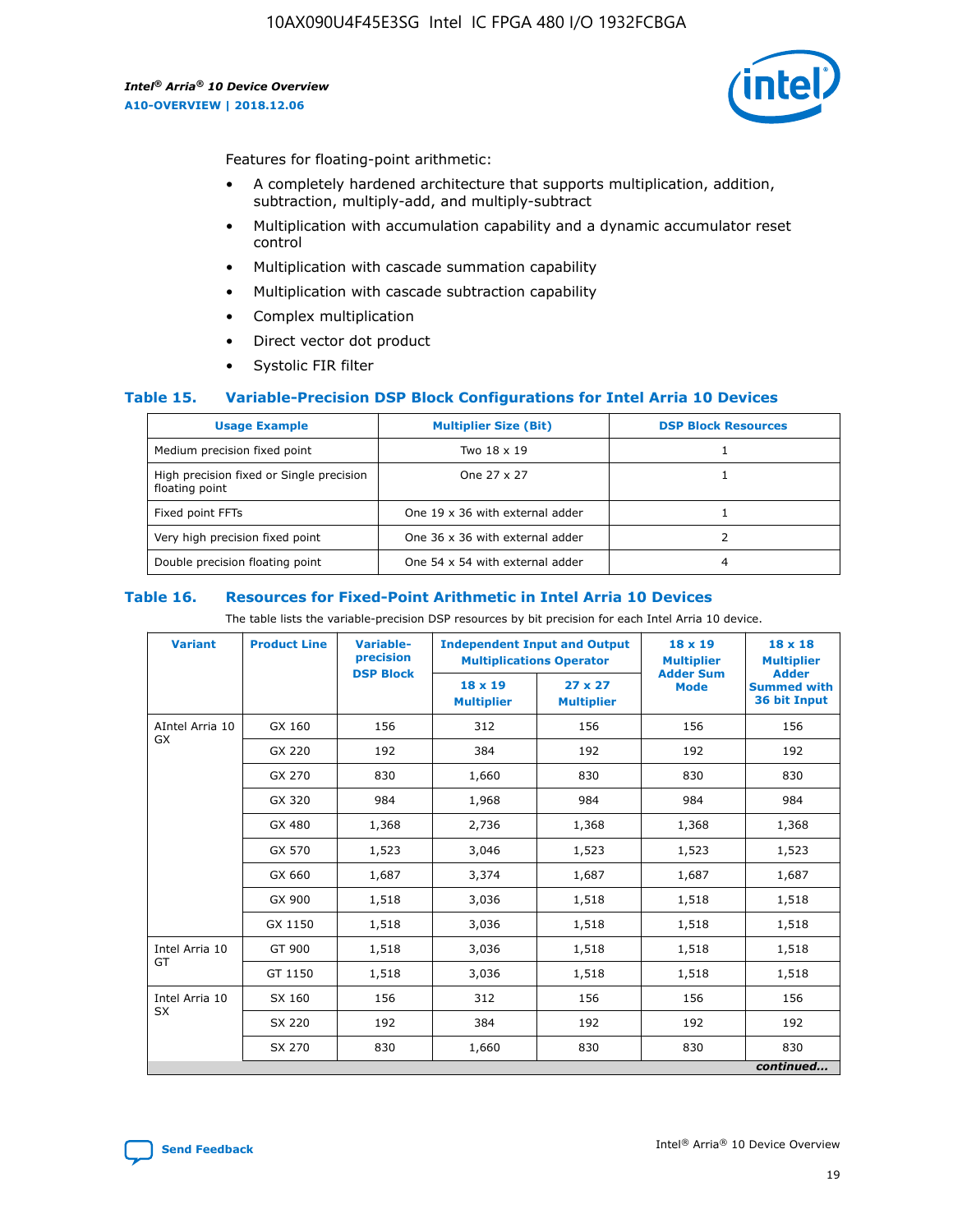

| <b>Variant</b> | <b>Product Line</b> | Variable-<br>precision | <b>Independent Input and Output</b><br><b>Multiplications Operator</b> |                                     | $18 \times 19$<br><b>Multiplier</b> | $18 \times 18$<br><b>Multiplier</b><br><b>Adder</b> |  |
|----------------|---------------------|------------------------|------------------------------------------------------------------------|-------------------------------------|-------------------------------------|-----------------------------------------------------|--|
|                |                     | <b>DSP Block</b>       | $18 \times 19$<br><b>Multiplier</b>                                    | $27 \times 27$<br><b>Multiplier</b> | <b>Adder Sum</b><br><b>Mode</b>     | <b>Summed with</b><br>36 bit Input                  |  |
|                | SX 320              | 984                    | 1,968                                                                  | 984                                 | 984                                 | 984                                                 |  |
|                | SX 480              | 1,368                  | 2,736                                                                  | 1,368                               | 1,368                               | 1,368                                               |  |
|                | SX 570              | 1,523                  | 3,046                                                                  | 1,523                               | 1,523                               | 1,523                                               |  |
|                | SX 660              | 1,687                  | 3,374                                                                  | 1,687                               | 1,687                               | 1,687                                               |  |

# **Table 17. Resources for Floating-Point Arithmetic in Intel Arria 10 Devices**

The table lists the variable-precision DSP resources by bit precision for each Intel Arria 10 device.

| <b>Variant</b> | <b>Product Line</b> | <b>Variable-</b><br>precision<br><b>DSP Block</b> | <b>Single</b><br><b>Precision</b><br><b>Floating-Point</b><br><b>Multiplication</b><br><b>Mode</b> | <b>Single-Precision</b><br><b>Floating-Point</b><br><b>Adder Mode</b> | Single-<br><b>Precision</b><br><b>Floating-Point</b><br><b>Multiply</b><br><b>Accumulate</b><br><b>Mode</b> | <b>Peak</b><br><b>Giga Floating-</b><br><b>Point</b><br><b>Operations</b><br>per Second<br>(GFLOPs) |
|----------------|---------------------|---------------------------------------------------|----------------------------------------------------------------------------------------------------|-----------------------------------------------------------------------|-------------------------------------------------------------------------------------------------------------|-----------------------------------------------------------------------------------------------------|
| Intel Arria 10 | GX 160              | 156                                               | 156                                                                                                | 156                                                                   | 156                                                                                                         | 140                                                                                                 |
| GX             | GX 220              | 192                                               | 192                                                                                                | 192                                                                   | 192                                                                                                         | 173                                                                                                 |
|                | GX 270              | 830                                               | 830                                                                                                | 830                                                                   | 830                                                                                                         | 747                                                                                                 |
|                | GX 320              | 984                                               | 984                                                                                                | 984                                                                   | 984                                                                                                         | 886                                                                                                 |
|                | GX 480              | 1,369                                             | 1,368                                                                                              | 1,368                                                                 | 1,368                                                                                                       | 1,231                                                                                               |
|                | GX 570              | 1,523                                             | 1,523                                                                                              | 1,523                                                                 | 1,523                                                                                                       | 1,371                                                                                               |
|                | GX 660              | 1,687                                             | 1,687                                                                                              | 1,687                                                                 | 1,687                                                                                                       | 1,518                                                                                               |
|                | GX 900              | 1,518                                             | 1,518                                                                                              | 1,518                                                                 | 1,518                                                                                                       | 1,366                                                                                               |
|                | GX 1150             | 1,518                                             | 1,518                                                                                              | 1,518                                                                 | 1,518                                                                                                       | 1,366                                                                                               |
| Intel Arria 10 | GT 900              | 1,518                                             | 1,518                                                                                              | 1,518                                                                 | 1,518                                                                                                       | 1,366                                                                                               |
| GT             | GT 1150             | 1,518                                             | 1,518                                                                                              | 1,518                                                                 | 1,518                                                                                                       | 1,366                                                                                               |
| Intel Arria 10 | SX 160              | 156                                               | 156                                                                                                | 156                                                                   | 156                                                                                                         | 140                                                                                                 |
| <b>SX</b>      | SX 220              | 192                                               | 192                                                                                                | 192                                                                   | 192                                                                                                         | 173                                                                                                 |
|                | SX 270              | 830                                               | 830                                                                                                | 830                                                                   | 830                                                                                                         | 747                                                                                                 |
|                | SX 320              | 984                                               | 984                                                                                                | 984                                                                   | 984                                                                                                         | 886                                                                                                 |
|                | SX 480              | 1,369                                             | 1,368                                                                                              | 1,368                                                                 | 1,368                                                                                                       | 1,231                                                                                               |
|                | SX 570              | 1,523                                             | 1,523                                                                                              | 1,523                                                                 | 1,523                                                                                                       | 1,371                                                                                               |
|                | SX 660              | 1,687                                             | 1,687                                                                                              | 1,687                                                                 | 1,687                                                                                                       | 1,518                                                                                               |

# **Embedded Memory Blocks**

The embedded memory blocks in the devices are flexible and designed to provide an optimal amount of small- and large-sized memory arrays to fit your design requirements.

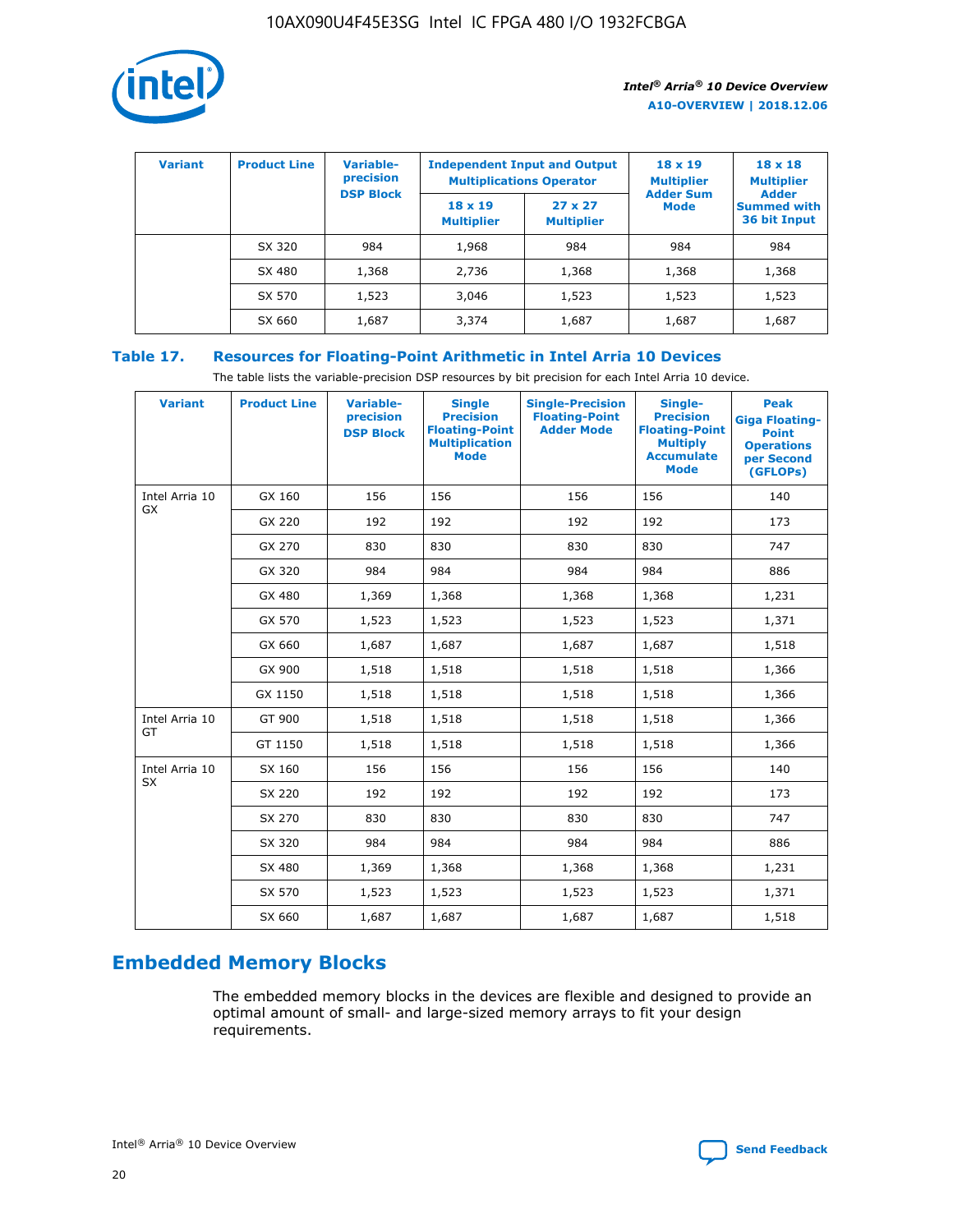

# **Types of Embedded Memory**

The Intel Arria 10 devices contain two types of memory blocks:

- 20 Kb M20K blocks—blocks of dedicated memory resources. The M20K blocks are ideal for larger memory arrays while still providing a large number of independent ports.
- 640 bit memory logic array blocks (MLABs)—enhanced memory blocks that are configured from dual-purpose logic array blocks (LABs). The MLABs are ideal for wide and shallow memory arrays. The MLABs are optimized for implementation of shift registers for digital signal processing (DSP) applications, wide and shallow FIFO buffers, and filter delay lines. Each MLAB is made up of ten adaptive logic modules (ALMs). In the Intel Arria 10 devices, you can configure these ALMs as ten 32 x 2 blocks, giving you one 32 x 20 simple dual-port SRAM block per MLAB.

# **Embedded Memory Capacity in Intel Arria 10 Devices**

|                   | <b>Product</b> |              | <b>M20K</b>         | <b>MLAB</b>  |                     | <b>Total RAM Bit</b> |
|-------------------|----------------|--------------|---------------------|--------------|---------------------|----------------------|
| <b>Variant</b>    | Line           | <b>Block</b> | <b>RAM Bit (Kb)</b> | <b>Block</b> | <b>RAM Bit (Kb)</b> | (Kb)                 |
| Intel Arria 10 GX | GX 160         | 440          | 8,800               | 1,680        | 1,050               | 9,850                |
|                   | GX 220         | 587          | 11,740              | 2,703        | 1,690               | 13,430               |
|                   | GX 270         | 750          | 15,000              | 3,922        | 2,452               | 17,452               |
|                   | GX 320         | 891          | 17,820              | 4,363        | 2,727               | 20,547               |
|                   | GX 480         | 1,431        | 28,620              | 6,662        | 4,164               | 32,784               |
|                   | GX 570         | 1,800        | 36,000              | 8,153        | 5,096               | 41,096               |
|                   | GX 660         | 2,131        | 42,620              | 9,260        | 5,788               | 48,408               |
|                   | GX 900         | 2,423        | 48,460              | 15,017       | 9,386               | 57,846               |
|                   | GX 1150        | 2,713        | 54,260              | 20,774       | 12,984              | 67,244               |
| Intel Arria 10 GT | GT 900         | 2,423        | 48,460              | 15,017       | 9,386               | 57,846               |
|                   | GT 1150        | 2,713        | 54,260              | 20,774       | 12,984              | 67,244               |
| Intel Arria 10 SX | SX 160         | 440          | 8,800               | 1,680        | 1,050               | 9,850                |
|                   | SX 220         | 587          | 11,740              | 2,703        | 1,690               | 13,430               |
|                   | SX 270         | 750          | 15,000              | 3,922        | 2,452               | 17,452               |
|                   | SX 320         | 891          | 17,820              | 4,363        | 2,727               | 20,547               |
|                   | SX 480         | 1,431        | 28,620              | 6,662        | 4,164               | 32,784               |
|                   | SX 570         | 1,800        | 36,000              | 8,153        | 5,096               | 41,096               |
|                   | SX 660         | 2,131        | 42,620              | 9,260        | 5,788               | 48,408               |

#### **Table 18. Embedded Memory Capacity and Distribution in Intel Arria 10 Devices**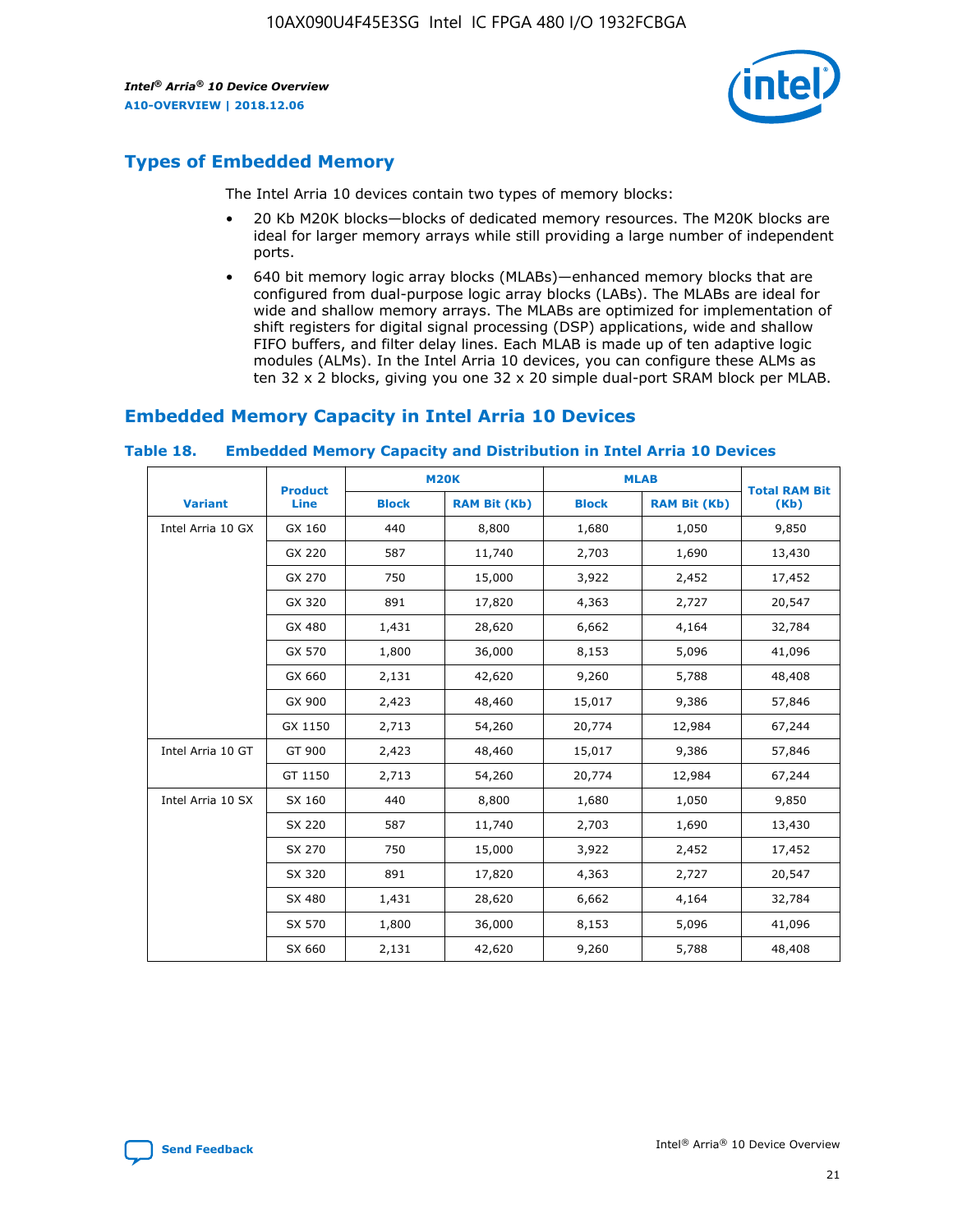

# **Embedded Memory Configurations for Single-port Mode**

#### **Table 19. Single-port Embedded Memory Configurations for Intel Arria 10 Devices**

This table lists the maximum configurations supported for single-port RAM and ROM modes.

| <b>Memory Block</b> | Depth (bits) | <b>Programmable Width</b> |
|---------------------|--------------|---------------------------|
| MLAB                | 32           | x16, x18, or x20          |
|                     | 64(10)       | x8, x9, x10               |
| M20K                | 512          | x40, x32                  |
|                     | 1K           | x20, x16                  |
|                     | 2K           | x10, x8                   |
|                     | 4K           | x5, x4                    |
|                     | 8K           | x2                        |
|                     | 16K          | x1                        |

# **Clock Networks and PLL Clock Sources**

The clock network architecture is based on Intel's global, regional, and peripheral clock structure. This clock structure is supported by dedicated clock input pins, fractional clock synthesis PLLs, and integer I/O PLLs.

# **Clock Networks**

The Intel Arria 10 core clock networks are capable of up to 800 MHz fabric operation across the full industrial temperature range. For the external memory interface, the clock network supports the hard memory controller with speeds up to 2,400 Mbps in a quarter-rate transfer.

To reduce power consumption, the Intel Quartus Prime software identifies all unused sections of the clock network and powers them down.

# **Fractional Synthesis and I/O PLLs**

Intel Arria 10 devices contain up to 32 fractional synthesis PLLs and up to 16 I/O PLLs that are available for both specific and general purpose uses in the core:

- Fractional synthesis PLLs—located in the column adjacent to the transceiver blocks
- I/O PLLs—located in each bank of the 48 I/Os

### **Fractional Synthesis PLLs**

You can use the fractional synthesis PLLs to:

- Reduce the number of oscillators that are required on your board
- Reduce the number of clock pins that are used in the device by synthesizing multiple clock frequencies from a single reference clock source

<sup>(10)</sup> Supported through software emulation and consumes additional MLAB blocks.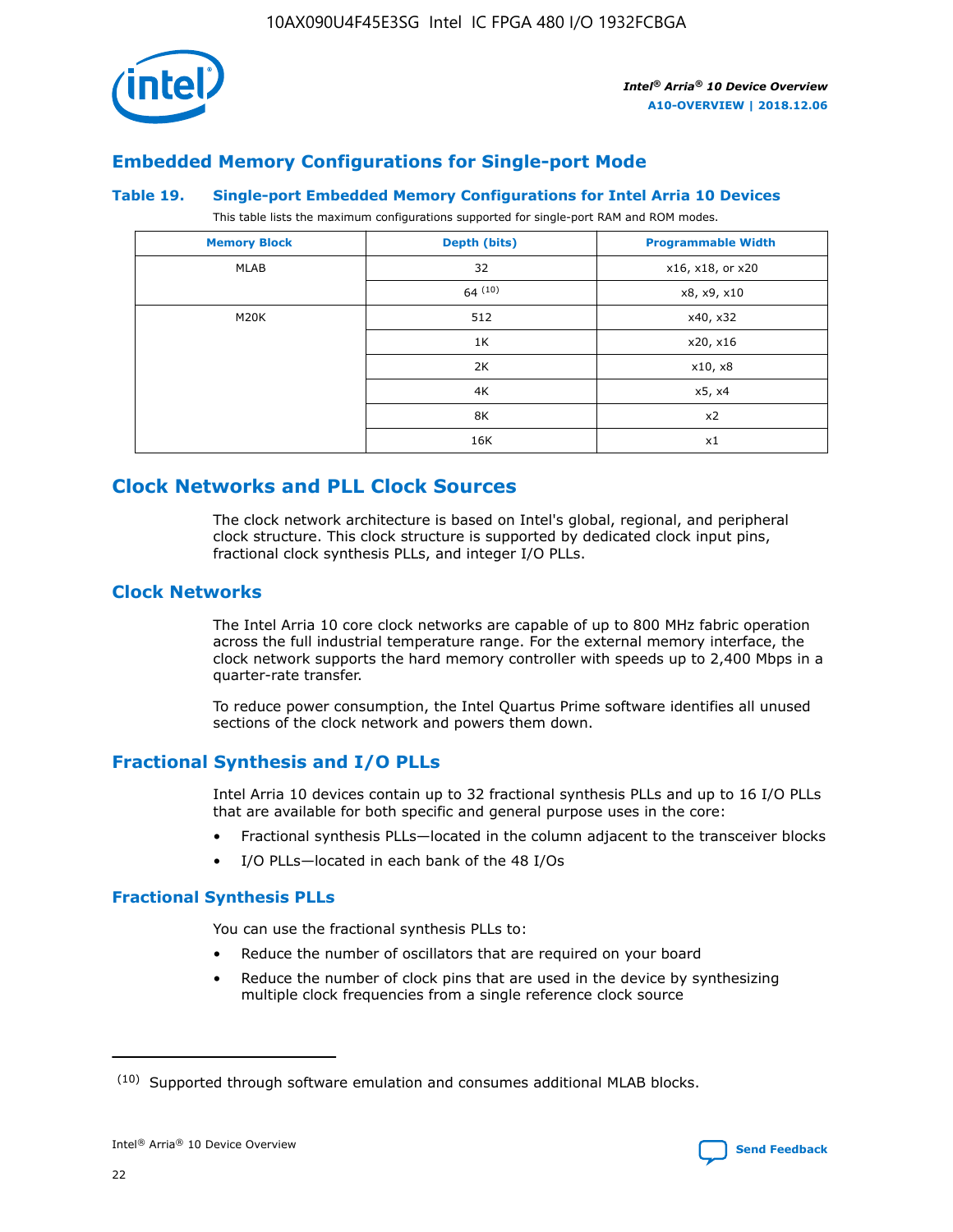10AX090U4F45E3SG Intel IC FPGA 480 I/O 1932FCBGA

*Intel® Arria® 10 Device Overview* **A10-OVERVIEW | 2018.12.06**



The fractional synthesis PLLs support the following features:

- Reference clock frequency synthesis for transceiver CMU and Advanced Transmit (ATX) PLLs
- Clock network delay compensation
- Zero-delay buffering
- Direct transmit clocking for transceivers
- Independently configurable into two modes:
	- Conventional integer mode equivalent to the general purpose PLL
	- Enhanced fractional mode with third order delta-sigma modulation
- PLL cascading

#### **I/O PLLs**

The integer mode I/O PLLs are located in each bank of 48 I/Os. You can use the I/O PLLs to simplify the design of external memory and high-speed LVDS interfaces.

In each I/O bank, the I/O PLLs are adjacent to the hard memory controllers and LVDS SERDES. Because these PLLs are tightly coupled with the I/Os that need to use them, it makes it easier to close timing.

You can use the I/O PLLs for general purpose applications in the core such as clock network delay compensation and zero-delay buffering.

Intel Arria 10 devices support PLL-to-PLL cascading.

# **FPGA General Purpose I/O**

Intel Arria 10 devices offer highly configurable GPIOs. Each I/O bank contains 48 general purpose I/Os and a high-efficiency hard memory controller.

The following list describes the features of the GPIOs:

- Consist of 3 V I/Os for high-voltage application and LVDS I/Os for differential signaling
	- Up to two 3 V I/O banks, available in some devices, that support up to 3 V I/O standards
	- LVDS I/O banks that support up to 1.8 V I/O standards
- Support a wide range of single-ended and differential I/O interfaces
- LVDS speeds up to 1.6 Gbps
- Each LVDS pair of pins has differential input and output buffers, allowing you to configure the LVDS direction for each pair.
- Programmable bus hold and weak pull-up
- Programmable differential output voltage  $(V_{OD})$  and programmable pre-emphasis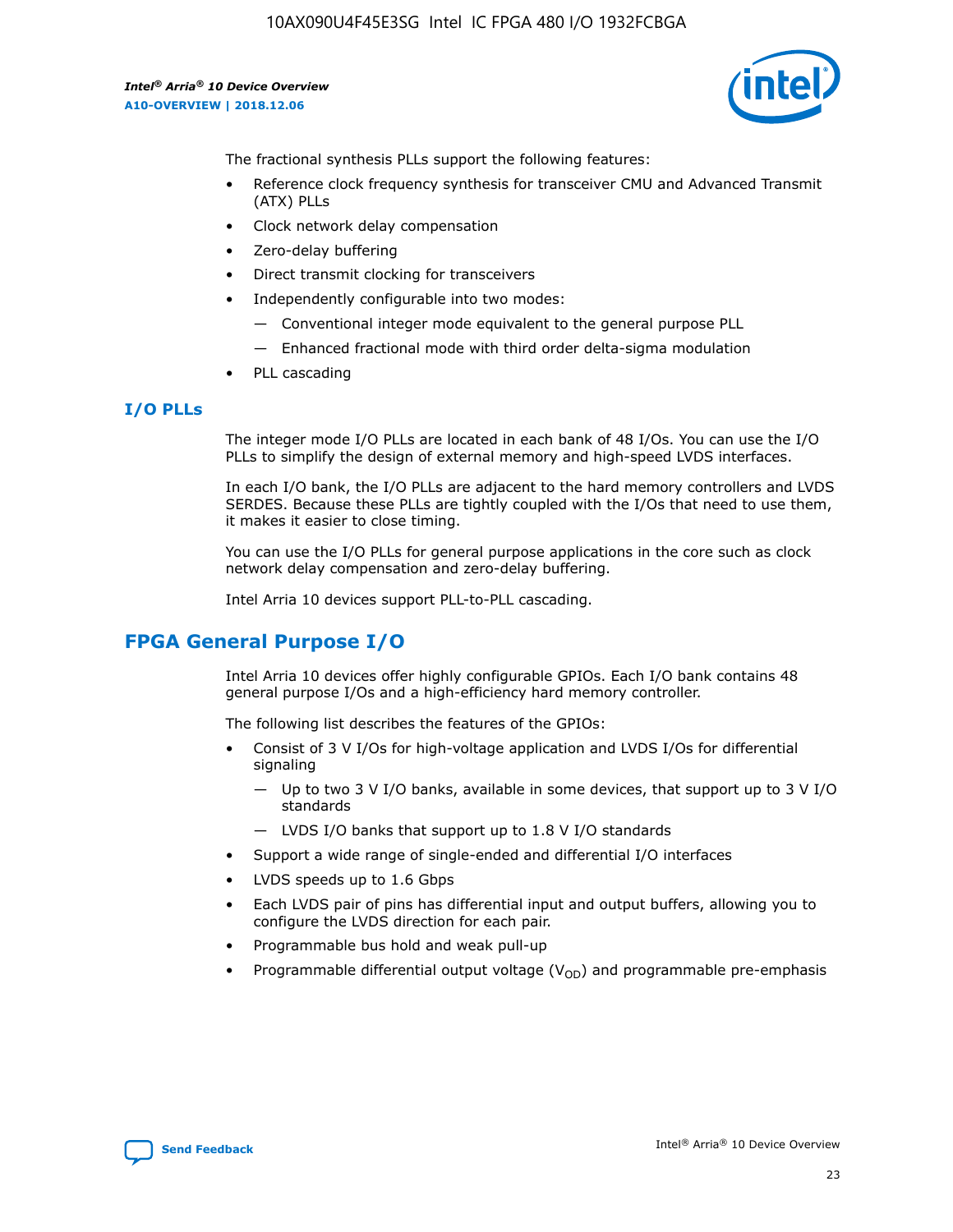

- Series (R<sub>S</sub>) and parallel (R<sub>T</sub>) on-chip termination (OCT) for all I/O banks with OCT calibration to limit the termination impedance variation
- On-chip dynamic termination that has the ability to swap between series and parallel termination, depending on whether there is read or write on a common bus for signal integrity
- Easy timing closure support using the hard read FIFO in the input register path, and delay-locked loop (DLL) delay chain with fine and coarse architecture

# **External Memory Interface**

Intel Arria 10 devices offer massive external memory bandwidth, with up to seven 32 bit DDR4 memory interfaces running at up to 2,400 Mbps. This bandwidth provides additional ease of design, lower power, and resource efficiencies of hardened highperformance memory controllers.

The memory interface within Intel Arria 10 FPGAs and SoCs delivers the highest performance and ease of use. You can configure up to a maximum width of 144 bits when using the hard or soft memory controllers. If required, you can bypass the hard memory controller and use a soft controller implemented in the user logic.

Each I/O contains a hardened DDR read/write path (PHY) capable of performing key memory interface functionality such as read/write leveling, FIFO buffering to lower latency and improve margin, timing calibration, and on-chip termination.

The timing calibration is aided by the inclusion of hard microcontrollers based on Intel's Nios® II technology, specifically tailored to control the calibration of multiple memory interfaces. This calibration allows the Intel Arria 10 device to compensate for any changes in process, voltage, or temperature either within the Intel Arria 10 device itself, or within the external memory device. The advanced calibration algorithms ensure maximum bandwidth and robust timing margin across all operating conditions.

In addition to parallel memory interfaces, Intel Arria 10 devices support serial memory technologies such as the Hybrid Memory Cube (HMC). The HMC is supported by the Intel Arria 10 high-speed serial transceivers which connect up to four HMC links, with each link running at data rates up to 15 Gbps.

#### **Related Information**

#### [External Memory Interface Spec Estimator](http://www.altera.com/technology/memory/estimator/mem-emif-index.html)

Provides a parametric tool that allows you to find and compare the performance of the supported external memory interfaces in IntelFPGAs.

# **Memory Standards Supported by Intel Arria 10 Devices**

The I/Os are designed to provide high performance support for existing and emerging external memory standards.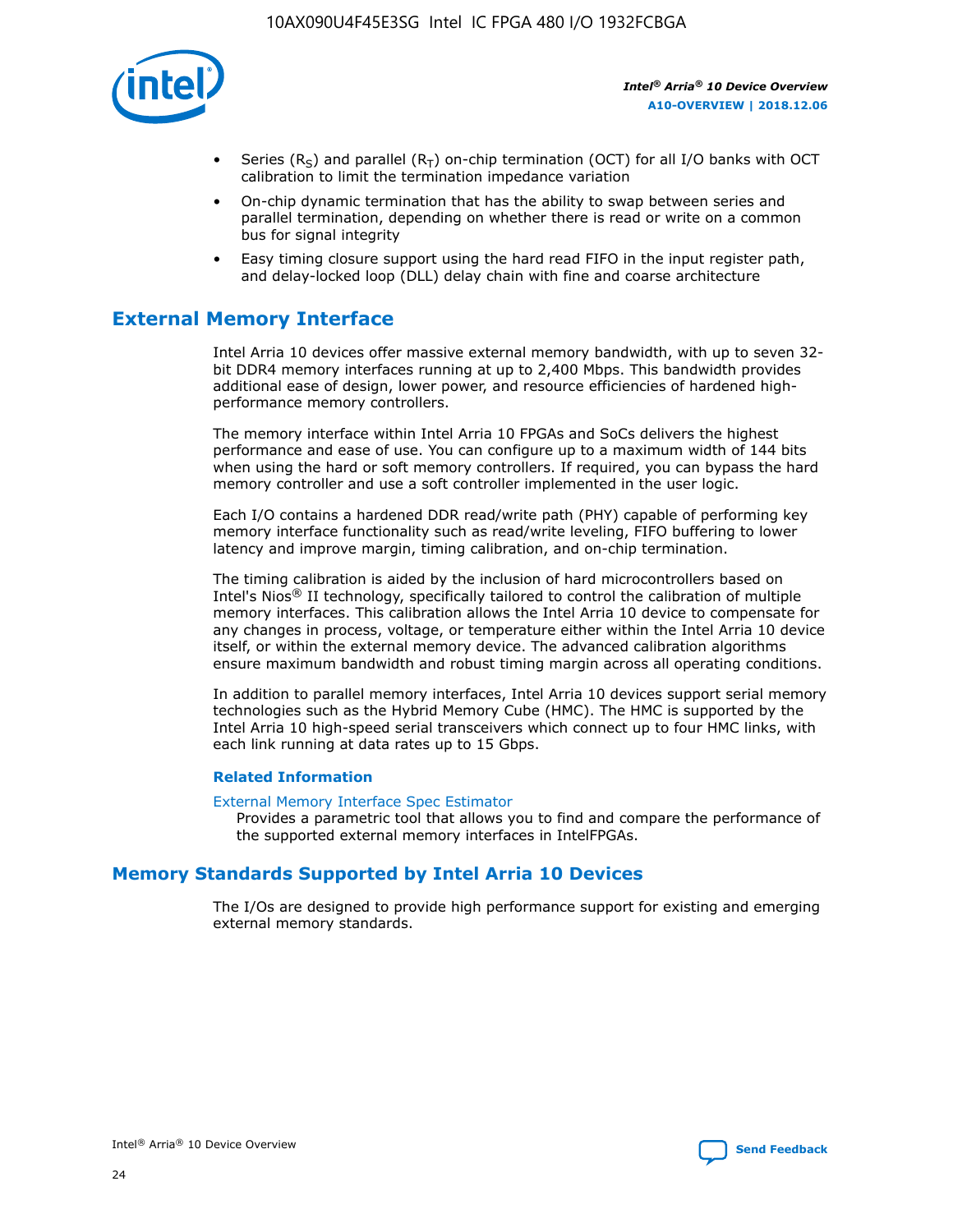

#### **Table 20. Memory Standards Supported by the Hard Memory Controller**

This table lists the overall capability of the hard memory controller. For specific details, refer to the External Memory Interface Spec Estimator and Intel Arria 10 Device Datasheet.

| <b>Memory Standard</b> | <b>Rate Support</b> | <b>Ping Pong PHY Support</b> | <b>Maximum Frequency</b><br>(MHz) |
|------------------------|---------------------|------------------------------|-----------------------------------|
| <b>DDR4 SDRAM</b>      | Quarter rate        | Yes                          | 1,067                             |
|                        |                     |                              | 1,200                             |
| DDR3 SDRAM             | Half rate           | Yes                          | 533                               |
|                        |                     |                              | 667                               |
|                        | Quarter rate        | Yes                          | 1,067                             |
|                        |                     |                              | 1,067                             |
| <b>DDR3L SDRAM</b>     | Half rate           | Yes                          | 533                               |
|                        |                     |                              | 667                               |
|                        | Quarter rate        | Yes                          | 933                               |
|                        |                     |                              | 933                               |
| LPDDR3 SDRAM           | Half rate           |                              | 533                               |
|                        | Quarter rate        |                              | 800                               |

#### **Table 21. Memory Standards Supported by the Soft Memory Controller**

| <b>Memory Standard</b>      | <b>Rate Support</b> | <b>Maximum Frequency</b><br>(MHz) |
|-----------------------------|---------------------|-----------------------------------|
| <b>RLDRAM 3 (11)</b>        | Quarter rate        | 1,200                             |
| ODR IV SRAM <sup>(11)</sup> | Quarter rate        | 1,067                             |
| <b>ODR II SRAM</b>          | Full rate           | 333                               |
|                             | Half rate           | 633                               |
| <b>ODR II+ SRAM</b>         | Full rate           | 333                               |
|                             | Half rate           | 633                               |
| <b>ODR II+ Xtreme SRAM</b>  | Full rate           | 333                               |
|                             | Half rate           | 633                               |

#### **Table 22. Memory Standards Supported by the HPS Hard Memory Controller**

The hard processor system (HPS) is available in Intel Arria 10 SoC devices only.

| <b>Memory Standard</b> | <b>Rate Support</b> | <b>Maximum Frequency</b><br>(MHz) |
|------------------------|---------------------|-----------------------------------|
| <b>DDR4 SDRAM</b>      | Half rate           | 1,200                             |
| <b>DDR3 SDRAM</b>      | Half rate           | 1,067                             |
| <b>DDR3L SDRAM</b>     | Half rate           | 933                               |

<sup>(11)</sup> Intel Arria 10 devices support this external memory interface using hard PHY with soft memory controller.

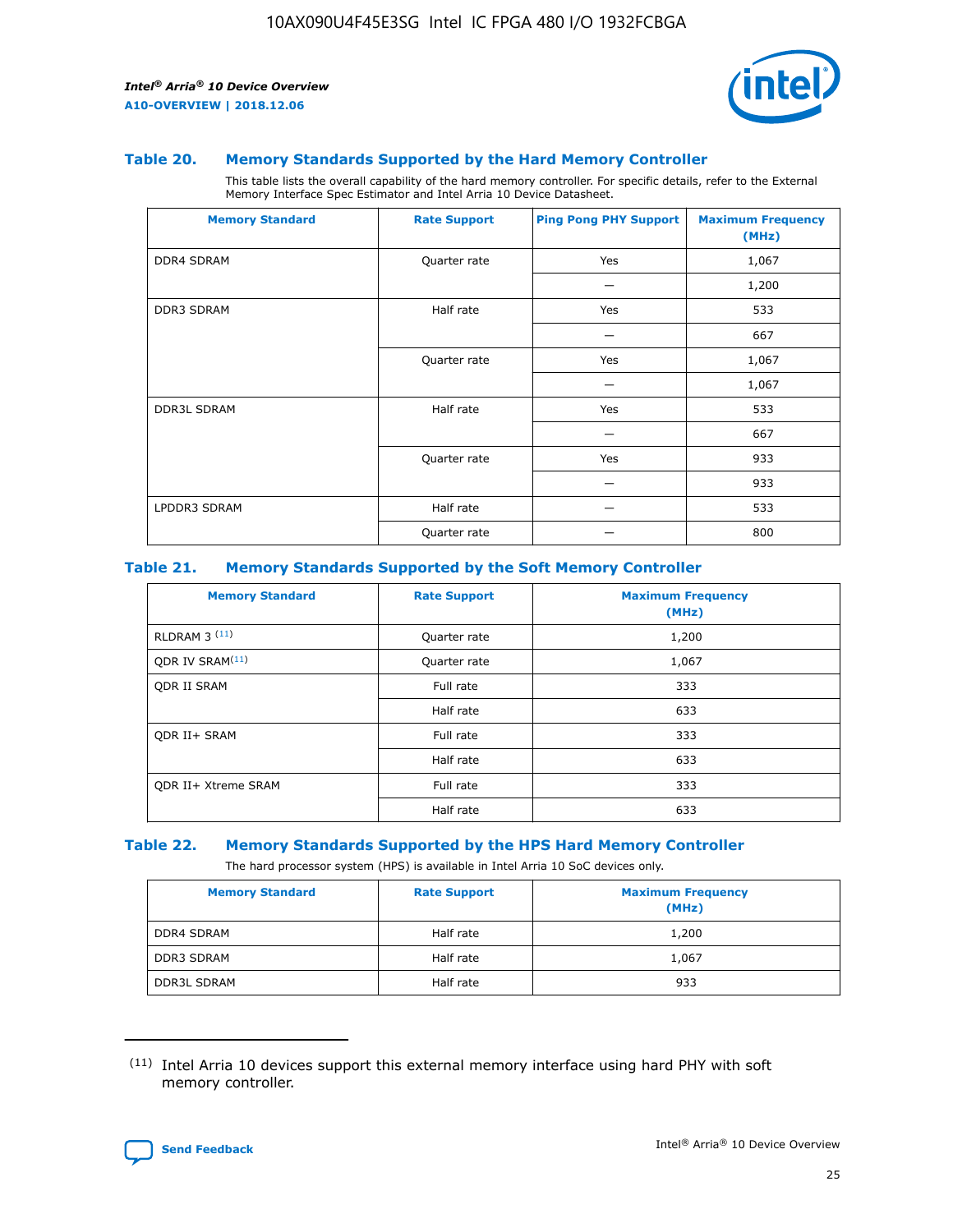

### **Related Information**

#### [Intel Arria 10 Device Datasheet](https://www.intel.com/content/www/us/en/programmable/documentation/mcn1413182292568.html#mcn1413182153340)

Lists the memory interface performance according to memory interface standards, rank or chip select configurations, and Intel Arria 10 device speed grades.

# **PCIe Gen1, Gen2, and Gen3 Hard IP**

Intel Arria 10 devices contain PCIe hard IP that is designed for performance and ease-of-use:

- Includes all layers of the PCIe stack—transaction, data link and physical layers.
- Supports PCIe Gen3, Gen2, and Gen1 Endpoint and Root Port in x1, x2, x4, or x8 lane configuration.
- Operates independently from the core logic—optional configuration via protocol (CvP) allows the PCIe link to power up and complete link training in less than 100 ms while the Intel Arria 10 device completes loading the programming file for the rest of the FPGA.
- Provides added functionality that makes it easier to support emerging features such as Single Root I/O Virtualization (SR-IOV) and optional protocol extensions.
- Provides improved end-to-end datapath protection using ECC.
- Supports FPGA configuration via protocol (CvP) using PCIe at Gen3, Gen2, or Gen1 speed.

#### **Related Information**

PCS Features on page 30

# **Enhanced PCS Hard IP for Interlaken and 10 Gbps Ethernet**

# **Interlaken Support**

The Intel Arria 10 enhanced PCS hard IP provides integrated Interlaken PCS supporting rates up to 25.8 Gbps per lane.

The Interlaken PCS is based on the proven functionality of the PCS developed for Intel's previous generation FPGAs, which demonstrated interoperability with Interlaken ASSP vendors and third-party IP suppliers. The Interlaken PCS is present in every transceiver channel in Intel Arria 10 devices.

#### **Related Information**

PCS Features on page 30

# **10 Gbps Ethernet Support**

The Intel Arria 10 enhanced PCS hard IP supports 10GBASE-R PCS compliant with IEEE 802.3 10 Gbps Ethernet (10GbE). The integrated hard IP support for 10GbE and the 10 Gbps transceivers save external PHY cost, board space, and system power.

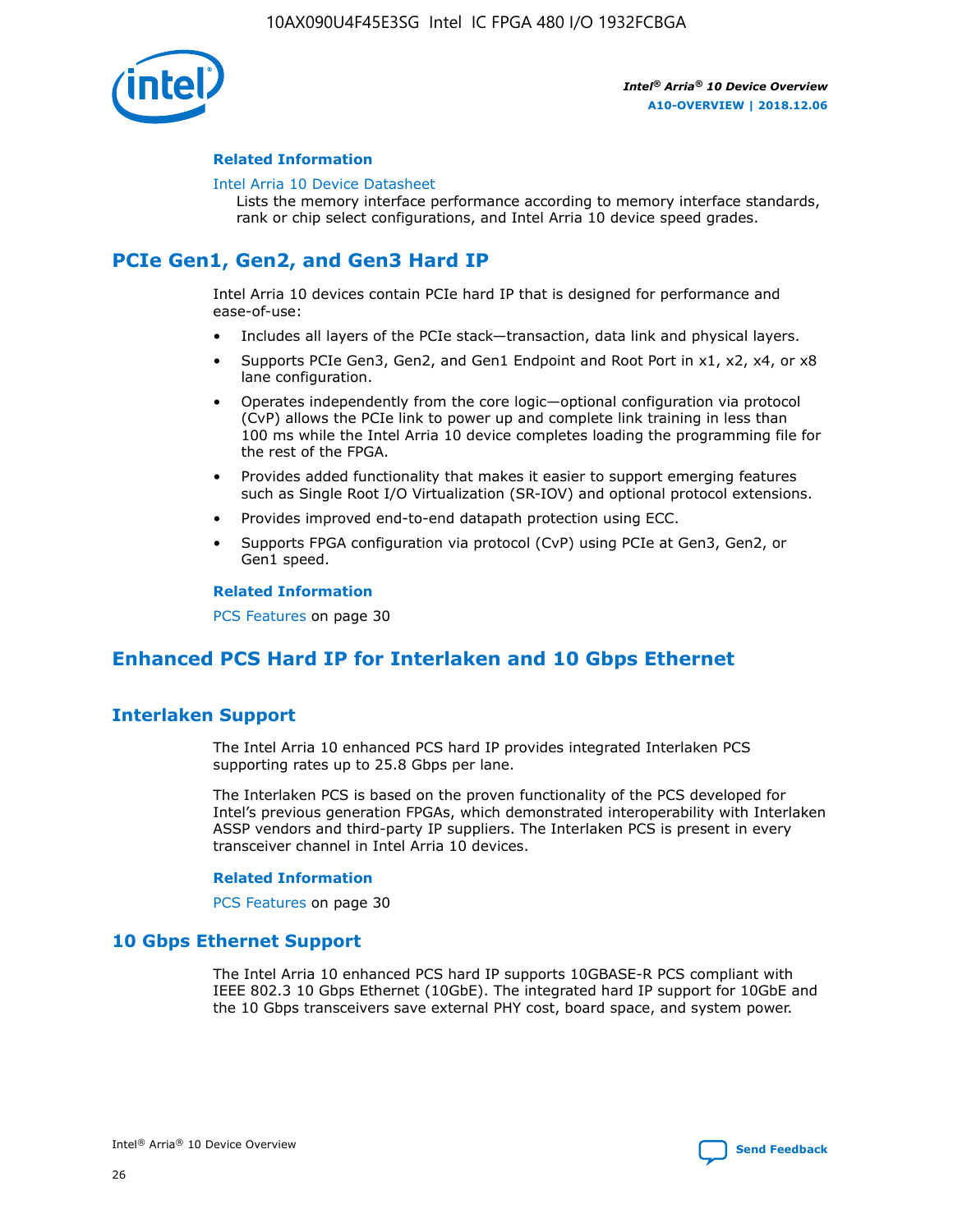

The scalable hard IP supports multiple independent 10GbE ports while using a single PLL for all the 10GBASE-R PCS instantiations, which saves on core logic resources and clock networks:

- Simplifies multiport 10GbE systems compared to XAUI interfaces that require an external XAUI-to-10G PHY.
- Incorporates Electronic Dispersion Compensation (EDC), which enables direct connection to standard 10 Gbps XFP and SFP+ pluggable optical modules.
- Supports backplane Ethernet applications and includes a hard 10GBASE-KR Forward Error Correction (FEC) circuit that you can use for 10 Gbps and 40 Gbps applications.

The 10 Gbps Ethernet PCS hard IP and 10GBASE-KR FEC are present in every transceiver channel.

#### **Related Information**

PCS Features on page 30

# **Low Power Serial Transceivers**

Intel Arria 10 FPGAs and SoCs include lowest power transceivers that deliver high bandwidth, throughput and low latency.

Intel Arria 10 devices deliver the industry's lowest power consumption per transceiver channel:

- 12.5 Gbps transceivers at as low as 242 mW
- 10 Gbps transceivers at as low as 168 mW
- 6 Gbps transceivers at as low as 117 mW

Intel Arria 10 transceivers support various data rates according to application:

- Chip-to-chip and chip-to-module applications—from 1 Gbps up to 25.8 Gbps
- Long reach and backplane applications—from 1 Gbps up to 12.5 with advanced adaptive equalization
- Critical power sensitive applications—from 1 Gbps up to 11.3 Gbps using lower power modes

The combination of 20 nm process technology and architectural advances provide the following benefits:

- Significant reduction in die area and power consumption
- Increase of up to two times in transceiver I/O density compared to previous generation devices while maintaining optimal signal integrity
- Up to 72 total transceiver channels—you can configure up to 6 of these channels to run as fast as 25.8 Gbps
- All channels feature continuous data rate support up to the maximum rated speed

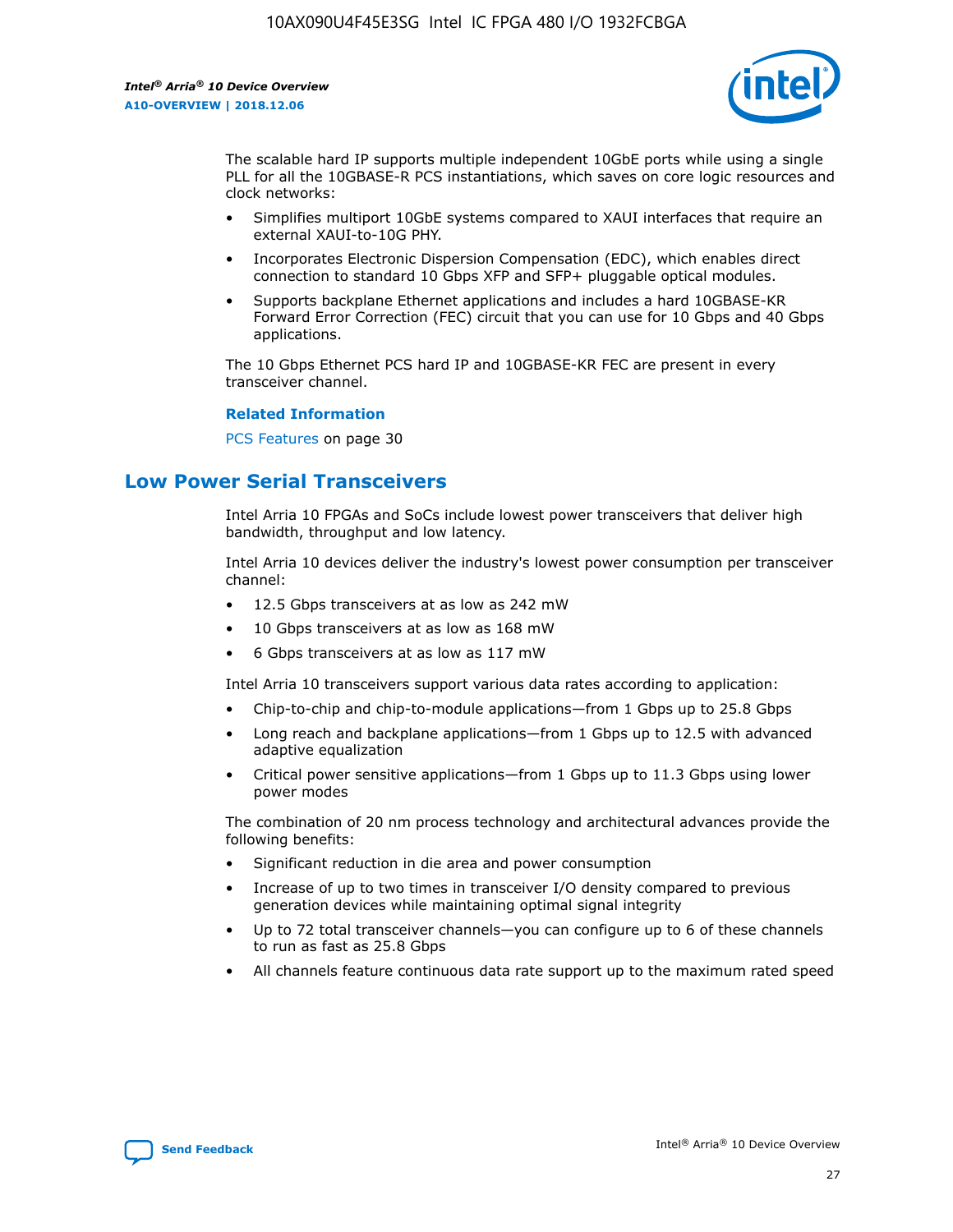



## **Figure 6. Intel Arria 10 Transceiver Block Architecture**

# **Transceiver Channels**

All transceiver channels feature a dedicated Physical Medium Attachment (PMA) and a hardened Physical Coding Sublayer (PCS).

- The PMA provides primary interfacing capabilities to physical channels.
- The PCS typically handles encoding/decoding, word alignment, and other preprocessing functions before transferring data to the FPGA core fabric.

A transceiver channel consists of a PMA and a PCS block. Most transceiver banks have 6 channels. There are some transceiver banks that contain only 3 channels.

A wide variety of bonded and non-bonded data rate configurations is possible using a highly configurable clock distribution network. Up to 80 independent transceiver data rates can be configured.

The following figures are graphical representations of top views of the silicon die, which correspond to reverse views for flip chip packages. Different Intel Arria 10 devices may have different floorplans than the ones shown in the figures.

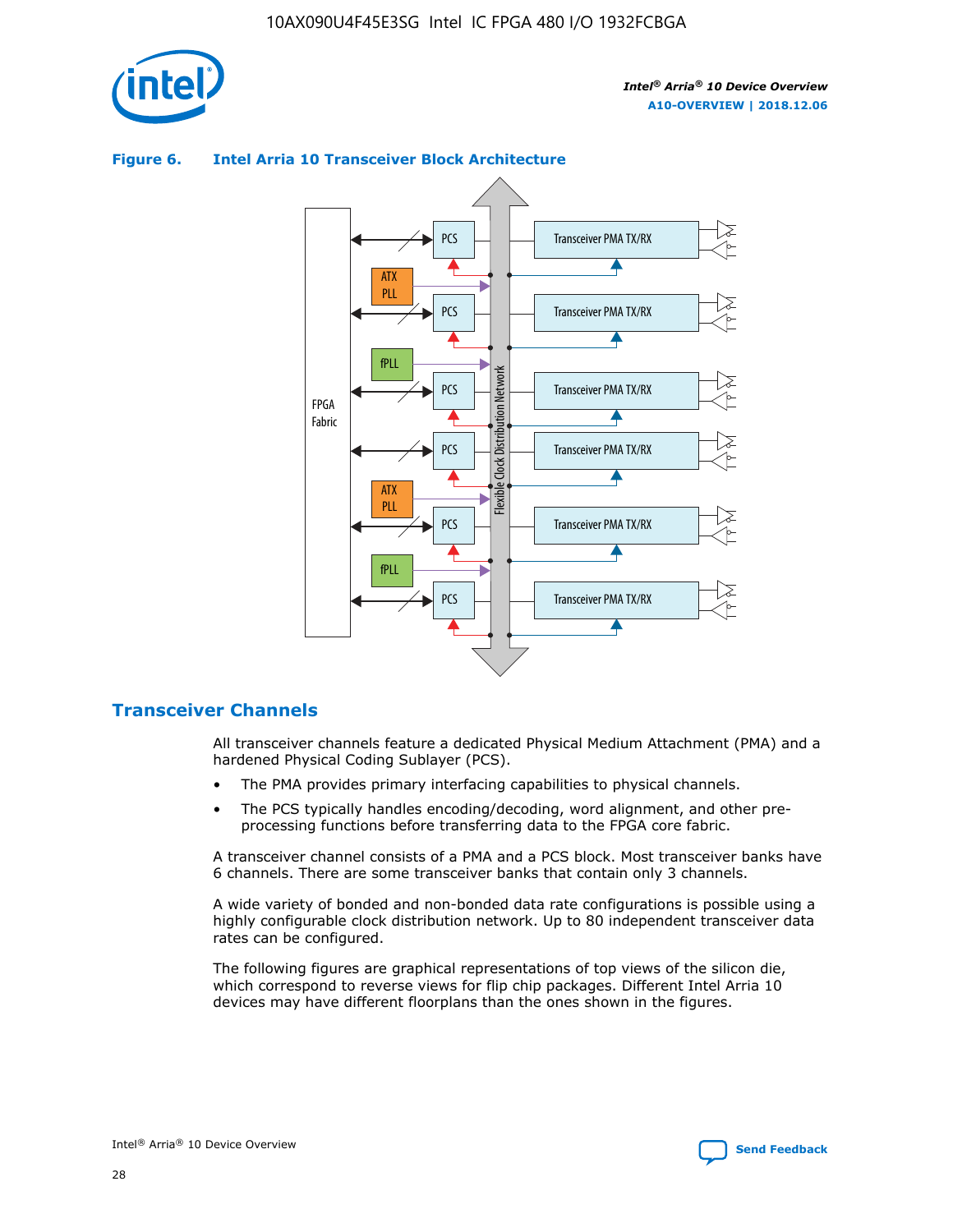

## **Figure 7. Device Chip Overview for Intel Arria 10 GX and GT Devices**



M20K Internal Memory Blocks Core Logic Fabric Transceiver Channels Hard IP Per Transceiver: Standard PCS and Enhanced PCS Hard IPs PCI Express Gen3 Hard IP Fractional PLLs M20K Internal Memory Blocks PCI Express Gen3 Hard IP Variable Precision DSP Blocks I/O PLLs Hard Memory Controllers, General-Purpose I/O Cells, LVDS Hard Processor Subsystem, Dual-Core ARM Cortex A9 M20K Internal Memory Blocks Variable Precision DSP Blocks M20K Internal Memory Blocks Core Logic Fabric I/O PLLs Hard Memory Controllers, General-Purpose I/O Cells, LVDS M20K Internal Memory Blocks Variable Precision DSP Blocks M20K Internal Memory Blocks Transceiver Channels Hard IP Per Transceiver: Standard PCS and Enhanced PCS Hard IPs PCI Express Gen3 Hard IP Fractional PLLs PCI Express Gen3 Hard IP Hard PCS Hard PCS Hard PCS Hard PCS Hard PCS Hard PCS Hard PCS Hard PCS Transceiver PMA Transceiver PMA Transceiver PMA Transceiver PMA Transceiver PMA Transceiver PMA Unused transceiver chann can be used as additional transceiver transmit PLLs Transceiver PMA Transceiver PMA Transceiver Clock Networks ATX (LC) **Transmit** PLL fPLL ATX (LC) Transmi PLL fPLL ATX (LC) **Transmit** PLL

# **PMA Features**

Intel Arria 10 transceivers provide exceptional signal integrity at data rates up to 25.8 Gbps. Clocking options include ultra-low jitter ATX PLLs (LC tank based), clock multiplier unit (CMU) PLLs, and fractional PLLs.

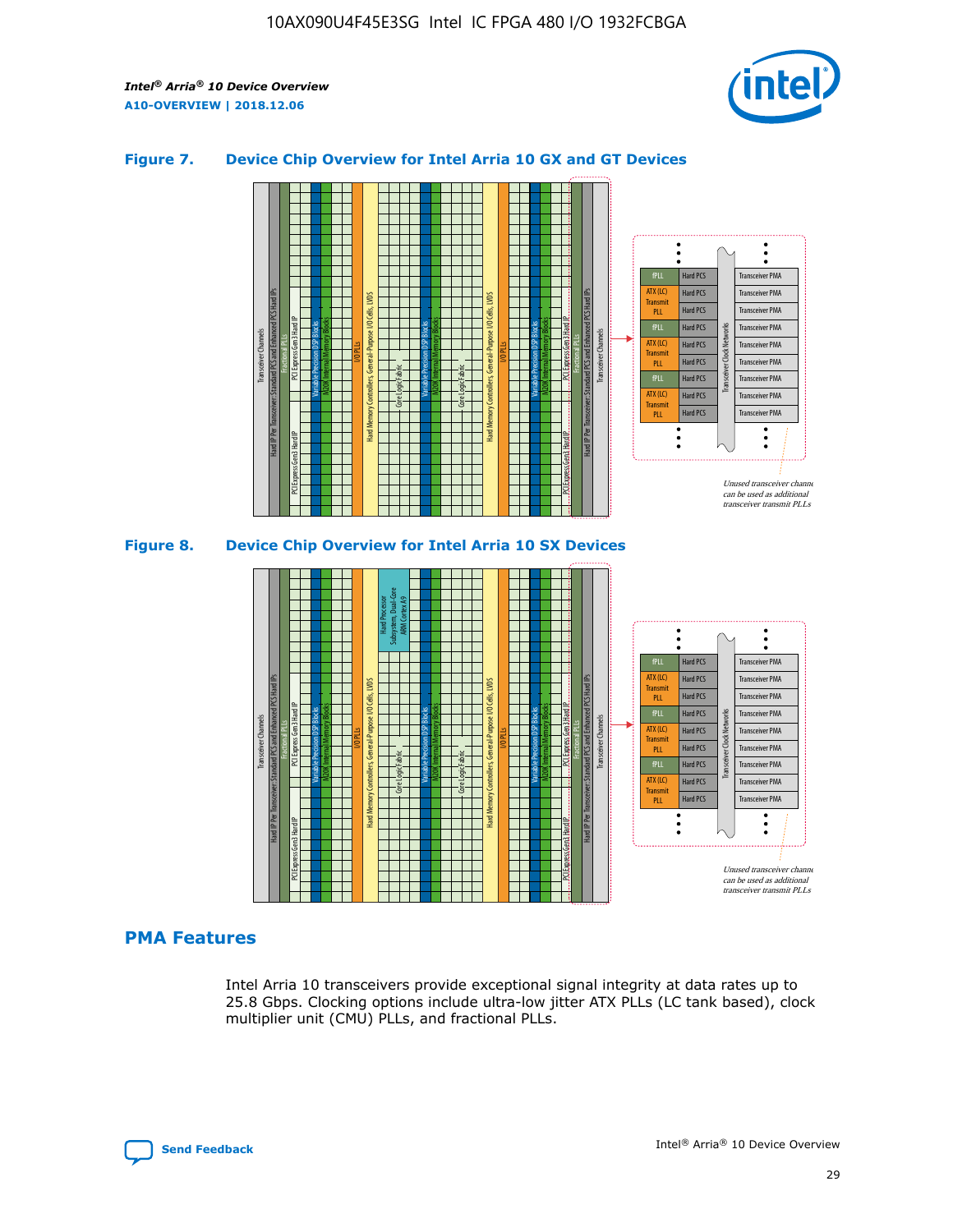

Each transceiver channel contains a channel PLL that can be used as the CMU PLL or clock data recovery (CDR) PLL. In CDR mode, the channel PLL recovers the receiver clock and data in the transceiver channel. Up to 80 independent data rates can be configured on a single Intel Arria 10 device.

## **Table 23. PMA Features of the Transceivers in Intel Arria 10 Devices**

| <b>Feature</b>                                             | <b>Capability</b>                                                                                                                                                                                                             |
|------------------------------------------------------------|-------------------------------------------------------------------------------------------------------------------------------------------------------------------------------------------------------------------------------|
| Chip-to-Chip Data Rates                                    | 1 Gbps to 17.4 Gbps (Intel Arria 10 GX devices)<br>1 Gbps to 25.8 Gbps (Intel Arria 10 GT devices)                                                                                                                            |
| Backplane Support                                          | Drive backplanes at data rates up to 12.5 Gbps                                                                                                                                                                                |
| <b>Optical Module Support</b>                              | SFP+/SFP, XFP, CXP, QSFP/QSFP28, CFP/CFP2/CFP4                                                                                                                                                                                |
| Cable Driving Support                                      | SFP+ Direct Attach, PCI Express over cable, eSATA                                                                                                                                                                             |
| Transmit Pre-Emphasis                                      | 4-tap transmit pre-emphasis and de-emphasis to compensate for system channel loss                                                                                                                                             |
| Continuous Time Linear<br>Equalizer (CTLE)                 | Dual mode, high-gain, and high-data rate, linear receive equalization to compensate for<br>system channel loss                                                                                                                |
| Decision Feedback Equalizer<br>(DFE)                       | 7-fixed and 4-floating tap DFE to equalize backplane channel loss in the presence of<br>crosstalk and noisy environments                                                                                                      |
| Variable Gain Amplifier                                    | Optimizes the signal amplitude prior to the CDR sampling and operates in fixed and<br>adaptive modes                                                                                                                          |
| Altera Digital Adaptive<br>Parametric Tuning (ADAPT)       | Fully digital adaptation engine to automatically adjust all link equalization parameters-<br>including CTLE, DFE, and variable gain amplifier blocks—that provide optimal link margin<br>without intervention from user logic |
| Precision Signal Integrity<br>Calibration Engine (PreSICE) | Hardened calibration controller to quickly calibrate all transceiver control parameters on<br>power-up, which provides the optimal signal integrity and jitter performance                                                    |
| Advanced Transmit (ATX)<br><b>PLL</b>                      | Low jitter ATX (LC tank based) PLLs with continuous tuning range to cover a wide range of<br>standard and proprietary protocols                                                                                               |
| <b>Fractional PLLs</b>                                     | On-chip fractional frequency synthesizers to replace on-board crystal oscillators and reduce<br>system cost                                                                                                                   |
| Digitally Assisted Analog<br><b>CDR</b>                    | Superior jitter tolerance with fast lock time                                                                                                                                                                                 |
| Dynamic Partial<br>Reconfiguration                         | Allows independent control of the Avalon memory-mapped interface of each transceiver<br>channel for the highest transceiver flexibility                                                                                       |
| Multiple PCS-PMA and PCS-<br>PLD interface widths          | 8-, 10-, 16-, 20-, 32-, 40-, or 64-bit interface widths for flexibility of deserialization width,<br>encoding, and reduced latency                                                                                            |

# **PCS Features**

This table summarizes the Intel Arria 10 transceiver PCS features. You can use the transceiver PCS to support a wide range of protocols ranging from 1 Gbps to 25.8 Gbps.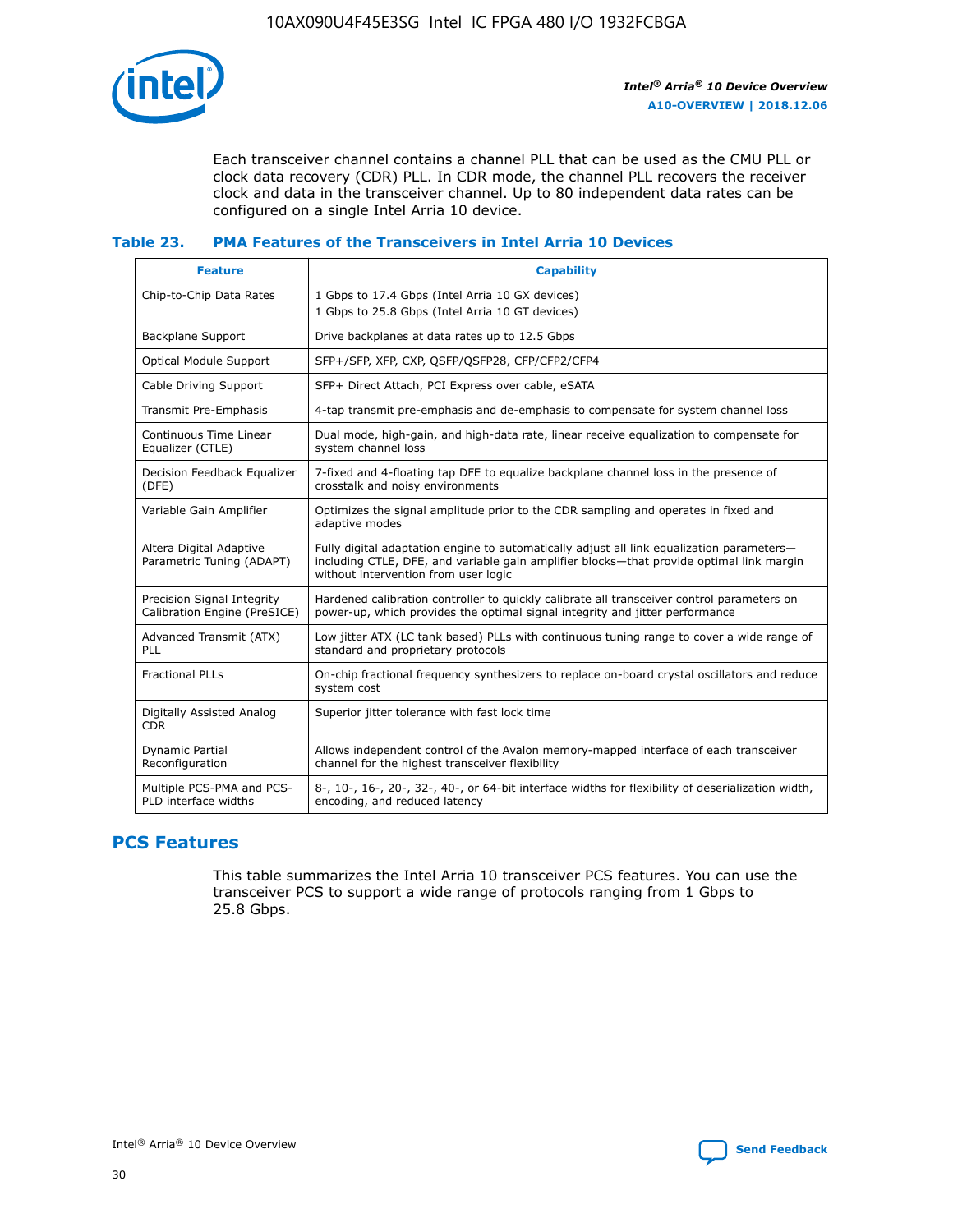

| <b>PCS</b>    | <b>Description</b>                                                                                                                                                                                                                                                                                                                                                                                             |
|---------------|----------------------------------------------------------------------------------------------------------------------------------------------------------------------------------------------------------------------------------------------------------------------------------------------------------------------------------------------------------------------------------------------------------------|
| Standard PCS  | Operates at a data rate up to 12 Gbps<br>Supports protocols such as PCI-Express, CPRI 4.2+, GigE, IEEE 1588 in Hard PCS<br>Implements other protocols using Basic/Custom (Standard PCS) transceiver<br>configuration rules.                                                                                                                                                                                    |
| Enhanced PCS  | Performs functions common to most serial data industry standards, such as word<br>alignment, encoding/decoding, and framing, before data is sent or received off-chip<br>through the PMA<br>• Handles data transfer to and from the FPGA fabric<br>Handles data transfer internally to and from the PMA<br>Provides frequency compensation<br>Performs channel bonding for multi-channel low skew applications |
| PCIe Gen3 PCS | Supports the seamless switching of Data and Clock between the Gen1, Gen2, and Gen3<br>data rates<br>Provides support for PIPE 3.0 features<br>Supports the PIPE interface with the Hard IP enabled, as well as with the Hard IP<br>bypassed                                                                                                                                                                    |

#### **Related Information**

- PCIe Gen1, Gen2, and Gen3 Hard IP on page 26
- Interlaken Support on page 26
- 10 Gbps Ethernet Support on page 26

# **PCS Protocol Support**

This table lists some of the protocols supported by the Intel Arria 10 transceiver PCS. For more information about the blocks in the transmitter and receiver data paths, refer to the related information.

| <b>Protocol</b>                                 | <b>Data Rate</b><br>(Gbps) | <b>Transceiver IP</b>       | <b>PCS Support</b>                      |
|-------------------------------------------------|----------------------------|-----------------------------|-----------------------------------------|
| PCIe Gen3 x1, x2, x4, x8                        | 8.0                        | Native PHY (PIPE)           | Standard PCS and PCIe<br>Gen3 PCS       |
| PCIe Gen2 x1, x2, x4, x8                        | 5.0                        | Native PHY (PIPE)           | <b>Standard PCS</b>                     |
| PCIe Gen1 x1, x2, x4, x8                        | 2.5                        | Native PHY (PIPE)           | Standard PCS                            |
| 1000BASE-X Gigabit Ethernet                     | 1.25                       | Native PHY                  | <b>Standard PCS</b>                     |
| 1000BASE-X Gigabit Ethernet with<br>IEEE 1588v2 | 1.25                       | Native PHY                  | Standard PCS                            |
| 10GBASE-R                                       | 10.3125                    | Native PHY                  | <b>Enhanced PCS</b>                     |
| 10GBASE-R with IEEE 1588v2                      | 10.3125                    | Native PHY                  | <b>Enhanced PCS</b>                     |
| 10GBASE-R with KR FEC                           | 10.3125                    | Native PHY                  | <b>Enhanced PCS</b>                     |
| 10GBASE-KR and 1000BASE-X                       | 10.3125                    | 1G/10GbE and 10GBASE-KR PHY | Standard PCS and<br><b>Enhanced PCS</b> |
| Interlaken (CEI-6G/11G)                         | 3.125 to 17.4              | Native PHY                  | <b>Enhanced PCS</b>                     |
| SFI-S/SFI-5.2                                   | 11.2                       | Native PHY                  | <b>Enhanced PCS</b>                     |
| $10G$ SDI                                       | 10.692                     | Native PHY                  | <b>Enhanced PCS</b>                     |
|                                                 |                            |                             | continued                               |

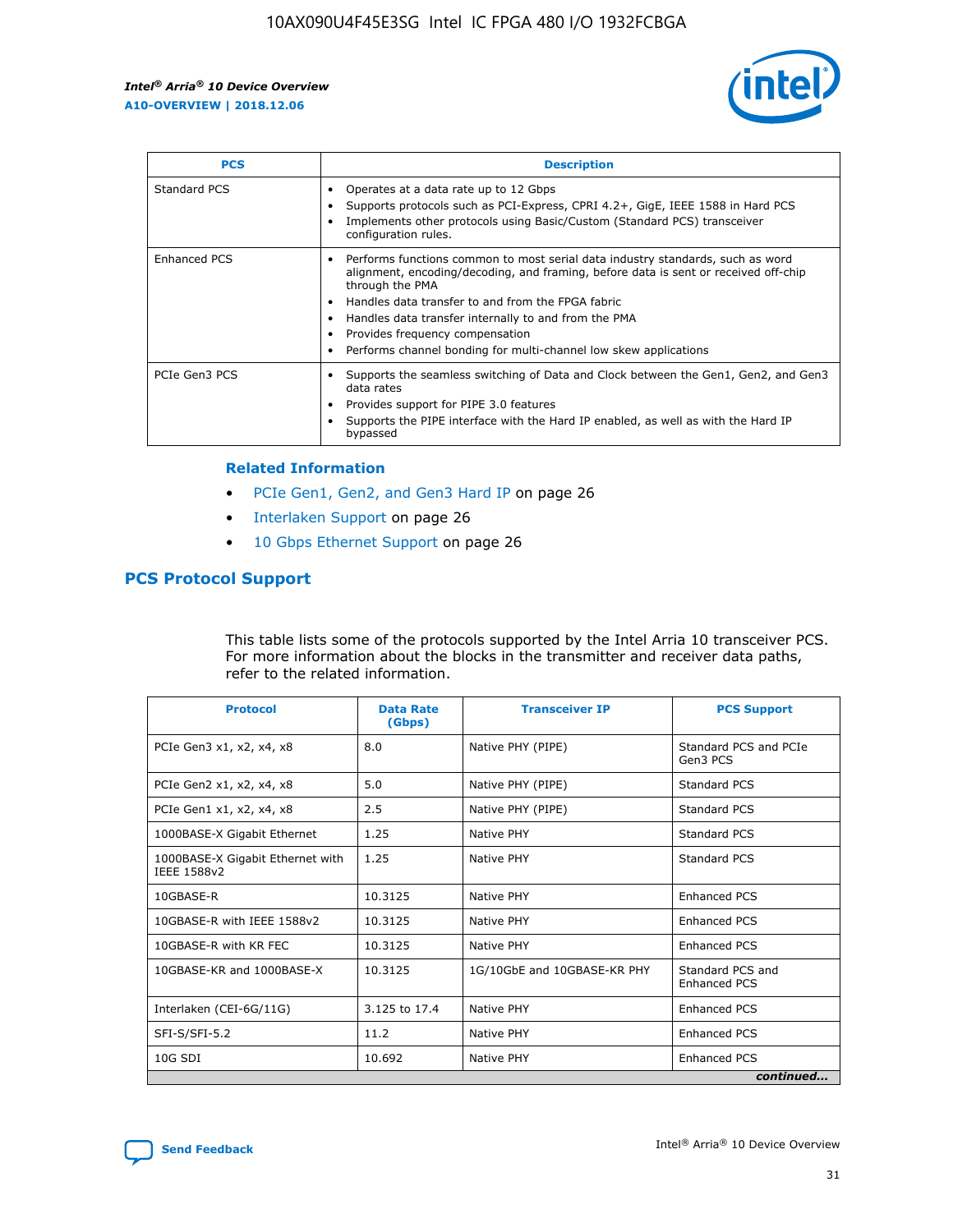

| <b>Protocol</b>      | <b>Data Rate</b><br>(Gbps) | <b>Transceiver IP</b> | <b>PCS Support</b> |
|----------------------|----------------------------|-----------------------|--------------------|
| CPRI 6.0 (64B/66B)   | 0.6144 to<br>10.1376       | Native PHY            | Enhanced PCS       |
| CPRI 4.2 (8B/10B)    | 0.6144 to<br>9.8304        | Native PHY            | Standard PCS       |
| OBSAI RP3 v4.2       | 0.6144 to 6.144            | Native PHY            | Standard PCS       |
| SD-SDI/HD-SDI/3G-SDI | $0.143(12)$ to<br>2.97     | Native PHY            | Standard PCS       |

# **Related Information**

#### [Intel Arria 10 Transceiver PHY User Guide](https://www.intel.com/content/www/us/en/programmable/documentation/nik1398707230472.html#nik1398707091164)

Provides more information about the supported transceiver protocols and PHY IP, the PMA architecture, and the standard, enhanced, and PCIe Gen3 PCS architecture.

# **SoC with Hard Processor System**

Each SoC device combines an FPGA fabric and a hard processor system (HPS) in a single device. This combination delivers the flexibility of programmable logic with the power and cost savings of hard IP in these ways:

- Reduces board space, system power, and bill of materials cost by eliminating a discrete embedded processor
- Allows you to differentiate the end product in both hardware and software, and to support virtually any interface standard
- Extends the product life and revenue through in-field hardware and software updates

 $(12)$  The 0.143 Gbps data rate is supported using oversampling of user logic that you must implement in the FPGA fabric.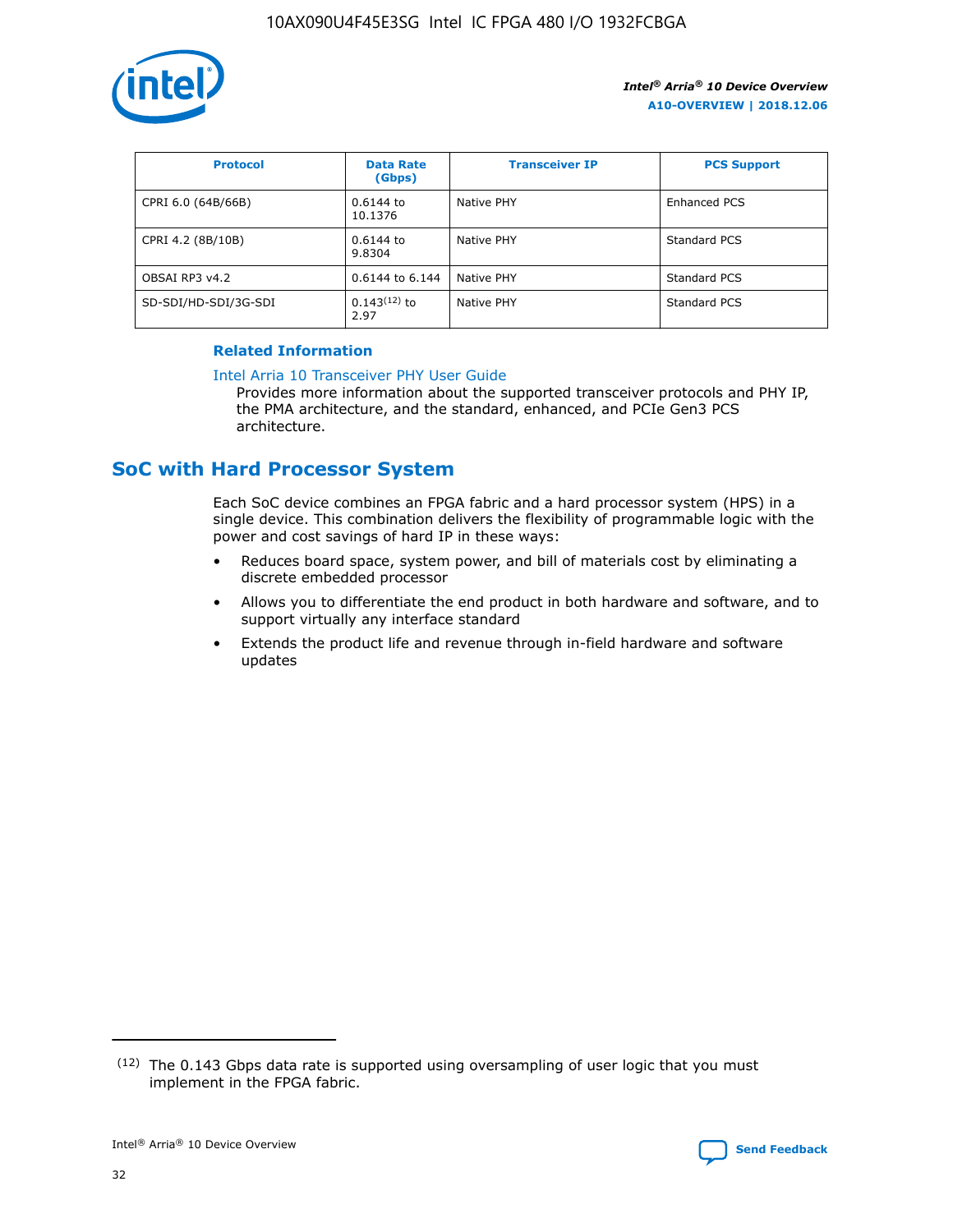

#### **Figure 9. HPS Block Diagram**

This figure shows a block diagram of the HPS with the dual ARM Cortex-A9 MPCore processor.



# **Key Advantages of 20-nm HPS**

The 20-nm HPS strikes a balance between enabling maximum software compatibility with 28-nm SoCs while still improving upon the 28-nm HPS architecture. These improvements address the requirements of the next generation target markets such as wireless and wireline communications, compute and storage equipment, broadcast and military in terms of performance, memory bandwidth, connectivity via backplane and security.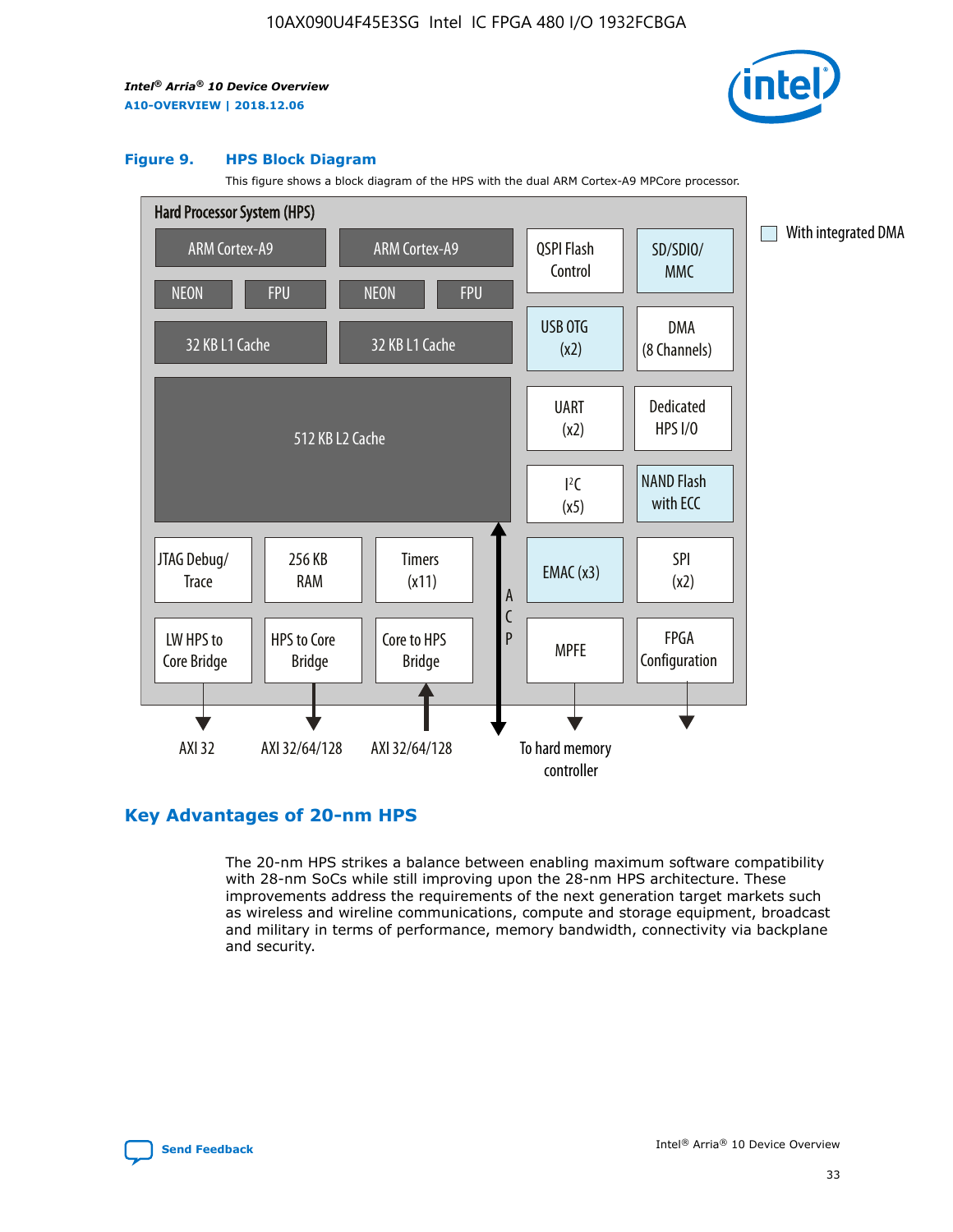

## **Table 24. Improvements in 20 nm HPS**

This table lists the key improvements of the 20 nm HPS compared to the 28 nm HPS.

| Advantages/<br><b>Improvements</b>                          | <b>Description</b>                                                                                                                                                                                                                                                                                                                                                                                                                                                                                                                                                                                                                                                                                                                                                                                                                                                                                                      |
|-------------------------------------------------------------|-------------------------------------------------------------------------------------------------------------------------------------------------------------------------------------------------------------------------------------------------------------------------------------------------------------------------------------------------------------------------------------------------------------------------------------------------------------------------------------------------------------------------------------------------------------------------------------------------------------------------------------------------------------------------------------------------------------------------------------------------------------------------------------------------------------------------------------------------------------------------------------------------------------------------|
| Increased performance and<br>overdrive capability           | While the nominal processor frequency is 1.2 GHz, the 20 nm HPS offers an "overdrive"<br>feature which enables a higher processor operating frequency. This requires a higher supply<br>voltage value that is unique to the HPS and may require a separate regulator.                                                                                                                                                                                                                                                                                                                                                                                                                                                                                                                                                                                                                                                   |
| Increased processor memory<br>bandwidth and DDR4<br>support | Up to 64-bit DDR4 memory at 2,400 Mbps support is available for the processor. The hard<br>memory controller for the HPS comprises a multi-port front end that manages connections<br>to a single port memory controller. The multi-port front end allows logic core and the HPS<br>to share ports and thereby the available bandwidth of the memory controller.                                                                                                                                                                                                                                                                                                                                                                                                                                                                                                                                                        |
| Flexible I/O sharing                                        | An advanced I/O pin muxing scheme allows improved sharing of I/O between the HPS and<br>the core logic. The following types of I/O are available for SoC:<br>17 dedicated I/Os-physically located inside the HPS block and are not accessible to<br>logic within the core. The 17 dedicated I/Os are used for HPS clock, resets, and<br>interfacing with boot devices, QSPI, and SD/MMC.<br>48 direct shared I/O-located closest to the HPS block and are ideal for high speed HPS<br>peripherals such as EMAC, USB, and others. There is one bank of 48 I/Os that supports<br>direct sharing where the 48 I/Os can be shared 12 I/Os at a time.<br>Standard (shared) I/O—all standard I/Os can be shared by the HPS peripherals and any<br>logic within the core. For designs where more than 48 I/Os are required to fully use all<br>the peripherals in the HPS, these I/Os can be connected through the core logic. |
| <b>EMAC</b> core                                            | Three EMAC cores are available in the HPS. The EMAC cores enable an application to<br>support two redundant Ethernet connections; for example, backplane, or two EMAC cores<br>for managing IEEE 1588 time stamp information while allowing a third EMAC core for debug<br>and configuration. All three EMACs can potentially share the same time stamps, simplifying<br>the 1588 time stamping implementation. A new serial time stamp interface allows core<br>logic to access and read the time stamp values. The integrated EMAC controllers can be<br>connected to external Ethernet PHY through the provided MDIO or I <sup>2</sup> C interface.                                                                                                                                                                                                                                                                  |
| On-chip memory                                              | The on-chip memory is updated to 256 KB support and can support larger data sets and<br>real time algorithms.                                                                                                                                                                                                                                                                                                                                                                                                                                                                                                                                                                                                                                                                                                                                                                                                           |
| <b>ECC</b> enhancements                                     | Improvements in L2 Cache ECC management allow identification of errors down to the<br>address level. ECC enhancements also enable improved error injection and status reporting<br>via the introduction of new memory mapped access to syndrome and data signals.                                                                                                                                                                                                                                                                                                                                                                                                                                                                                                                                                                                                                                                       |
| HPS to FPGA Interconnect<br>Backbone                        | Although the HPS and the Logic Core can operate independently, they are tightly coupled<br>via a high-bandwidth system interconnect built from high-performance ARM AMBA AXI bus<br>bridges. IP bus masters in the FPGA fabric have access to HPS bus slaves via the FPGA-to-<br>HPS interconnect. Similarly, HPS bus masters have access to bus slaves in the core fabric<br>via the HPS-to-FPGA bridge. Both bridges are AMBA AXI-3 compliant and support<br>simultaneous read and write transactions. Up to three masters within the core fabric can<br>share the HPS SDRAM controller with the processor. Additionally, the processor can be used<br>to configure the core fabric under program control via a dedicated 32-bit configuration port.                                                                                                                                                                  |
| FPGA configuration and HPS<br>booting                       | The FPGA fabric and HPS in the SoCs are powered independently. You can reduce the clock<br>frequencies or gate the clocks to reduce dynamic power.<br>You can configure the FPGA fabric and boot the HPS independently, in any order, providing<br>you with more design flexibility.                                                                                                                                                                                                                                                                                                                                                                                                                                                                                                                                                                                                                                    |
| Security                                                    | New security features have been introduced for anti-tamper management, secure boot,<br>encryption (AES), and authentication (SHA).                                                                                                                                                                                                                                                                                                                                                                                                                                                                                                                                                                                                                                                                                                                                                                                      |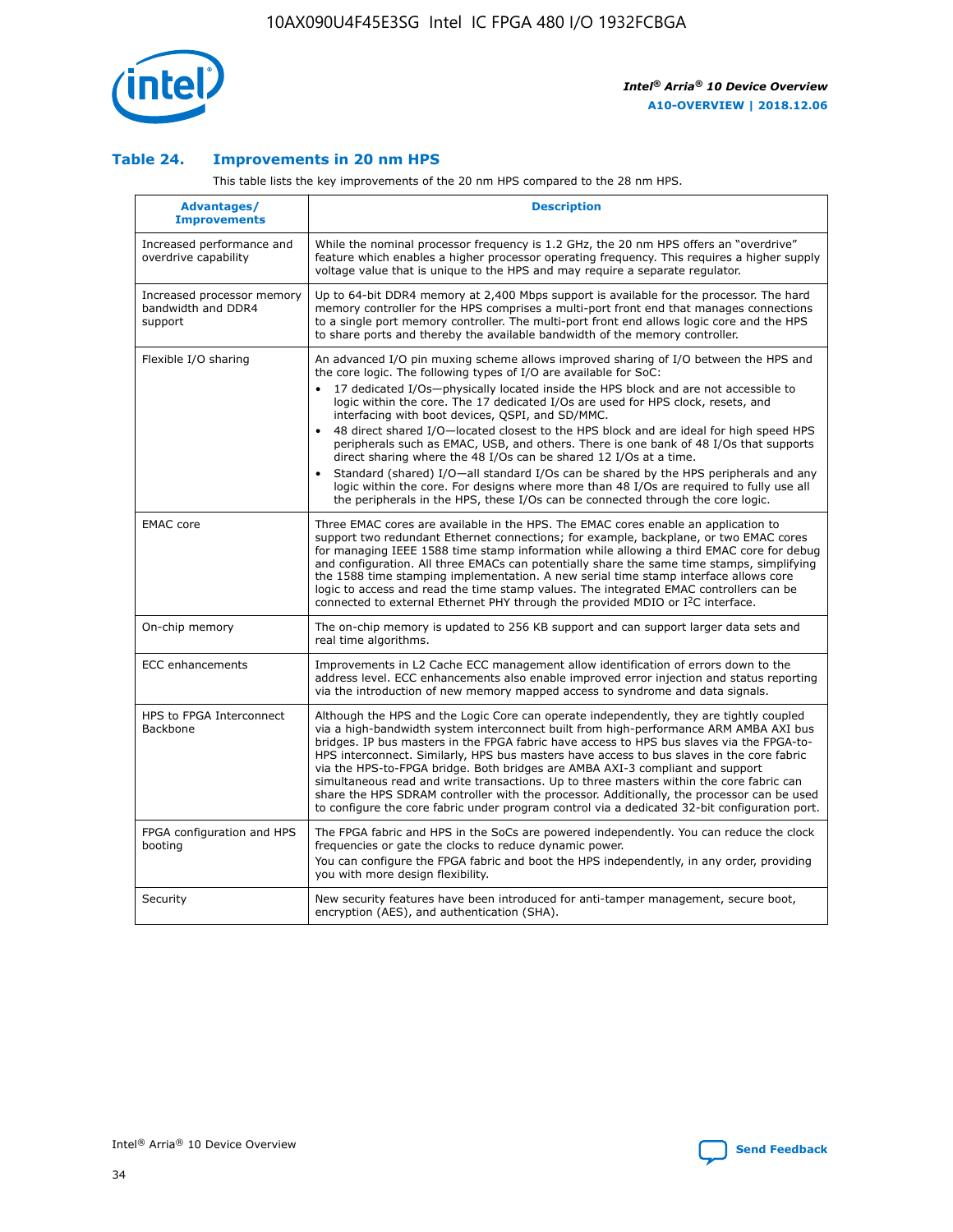

# **Features of the HPS**

The HPS has the following features:

- 1.2-GHz, dual-core ARM Cortex-A9 MPCore processor with up to 1.5-GHz via overdrive
	- ARMv7-A architecture that runs 32-bit ARM instructions, 16-bit and 32-bit Thumb instructions, and 8-bit Java byte codes in Jazelle style
	- Superscalar, variable length, out-of-order pipeline with dynamic branch prediction
	- Instruction Efficiency 2.5 MIPS/MHz, which provides total performance of 7500 MIPS at 1.5 GHz
- Each processor core includes:
	- 32 KB of L1 instruction cache, 32 KB of L1 data cache
	- Single- and double-precision floating-point unit and NEON media engine
	- CoreSight debug and trace technology
	- Snoop Control Unit (SCU) and Acceleration Coherency Port (ACP)
- 512 KB of shared L2 cache
- 256 KB of scratch RAM
- Hard memory controller with support for DDR3, DDR4 and optional error correction code (ECC) support
- Multiport Front End (MPFE) Scheduler interface to the hard memory controller
- 8-channel direct memory access (DMA) controller
- QSPI flash controller with SIO, DIO, QIO SPI Flash support
- NAND flash controller (ONFI 1.0 or later) with DMA and ECC support, updated to support 8 and 16-bit Flash devices and new command DMA to offload CPU for fast power down recovery
- Updated SD/SDIO/MMC controller to eMMC 4.5 with DMA with CE-ATA digital command support
- 3 10/100/1000 Ethernet media access control (MAC) with DMA
- 2 USB On-the-Go (OTG) controllers with DMA
- $\bullet$  5 I<sup>2</sup>C controllers (3 can be used by EMAC for MIO to external PHY)
- 2 UART 16550 Compatible controllers
- 4 serial peripheral interfaces (SPI) (2 Master, 2 Slaves)
- 62 programmable general-purpose I/Os, which includes 48 direct share I/Os that allows the HPS peripherals to connect directly to the FPGA I/Os
- 7 general-purpose timers
- 4 watchdog timers
- Anti-tamper, Secure Boot, Encryption (AES) and Authentication (SHA)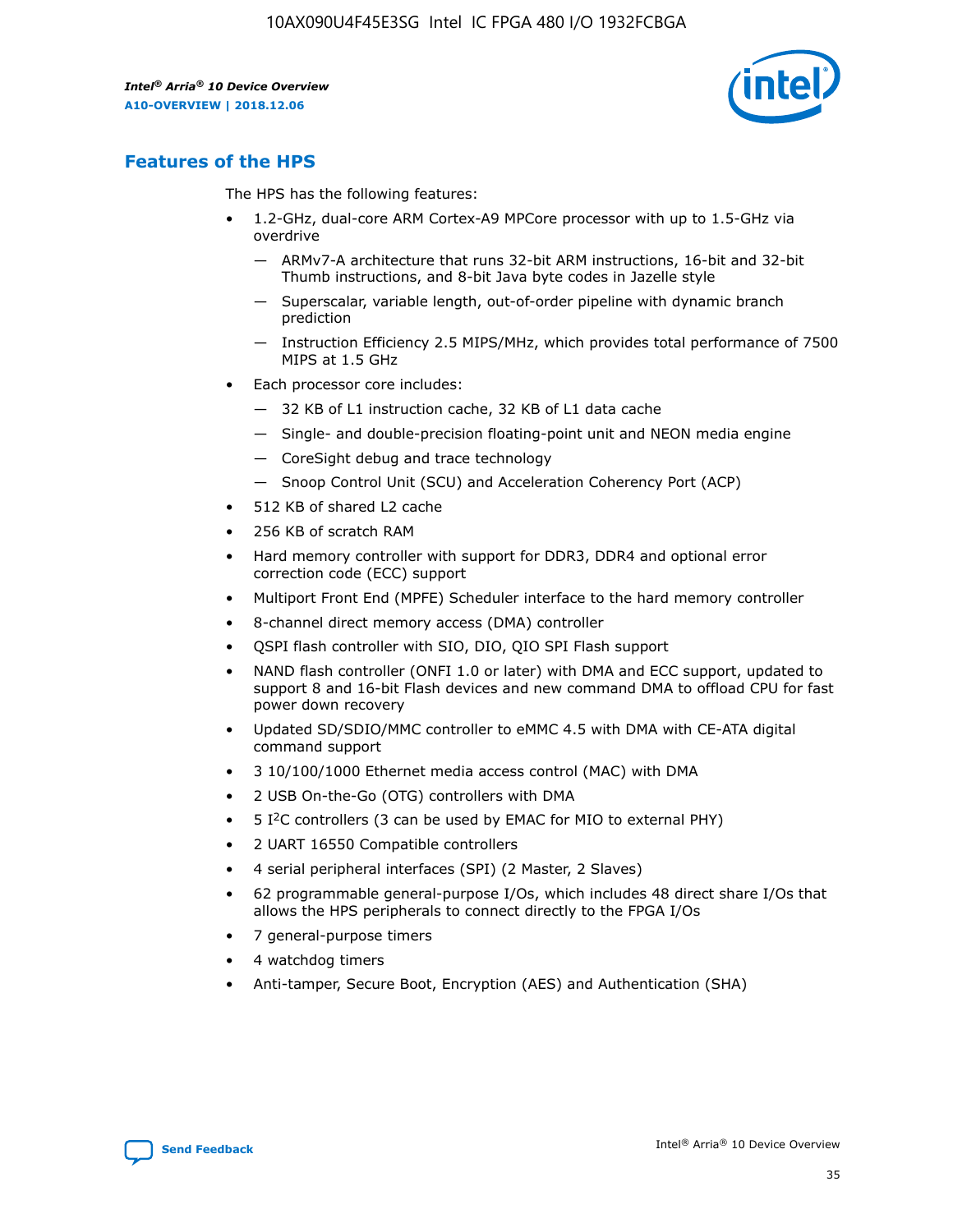

# **System Peripherals and Debug Access Port**

Each Ethernet MAC, USB OTG, NAND flash controller, and SD/MMC controller module has an integrated DMA controller. For modules without an integrated DMA controller, an additional DMA controller module provides up to eight channels of high-bandwidth data transfers. Peripherals that communicate off-chip are multiplexed with other peripherals at the HPS pin level. This allows you to choose which peripherals interface with other devices on your PCB.

The debug access port provides interfaces to industry standard JTAG debug probes and supports ARM CoreSight debug and core traces to facilitate software development.

#### **HPS–FPGA AXI Bridges**

The HPS–FPGA bridges, which support the Advanced Microcontroller Bus Architecture (AMBA) Advanced eXtensible Interface (AXI™) specifications, consist of the following bridges:

- FPGA-to-HPS AMBA AXI bridge—a high-performance bus supporting 32, 64, and 128 bit data widths that allows the FPGA fabric to issue transactions to slaves in the HPS.
- HPS-to-FPGA Avalon/AMBA AXI bridge—a high-performance bus supporting 32, 64, and 128 bit data widths that allows the HPS to issue transactions to slaves in the FPGA fabric.
- Lightweight HPS-to-FPGA AXI bridge—a lower latency 32 bit width bus that allows the HPS to issue transactions to soft peripherals in the FPGA fabric. This bridge is primarily used for control and status register (CSR) accesses to peripherals in the FPGA fabric.

The HPS–FPGA AXI bridges allow masters in the FPGA fabric to communicate with slaves in the HPS logic, and vice versa. For example, the HPS-to-FPGA AXI bridge allows you to share memories instantiated in the FPGA fabric with one or both microprocessors in the HPS, while the FPGA-to-HPS AXI bridge allows logic in the FPGA fabric to access the memory and peripherals in the HPS.

Each HPS–FPGA bridge also provides asynchronous clock crossing for data transferred between the FPGA fabric and the HPS.

#### **HPS SDRAM Controller Subsystem**

The HPS SDRAM controller subsystem contains a multiport SDRAM controller and DDR PHY that are shared between the FPGA fabric (through the FPGA-to-HPS SDRAM interface), the level 2 (L2) cache, and the level 3 (L3) system interconnect. The FPGA-to-HPS SDRAM interface supports AMBA AXI and Avalon® Memory-Mapped (Avalon-MM) interface standards, and provides up to six individual ports for access by masters implemented in the FPGA fabric.

The HPS SDRAM controller supports up to 3 masters (command ports), 3x 64-bit read data ports and 3x 64-bit write data ports.

To maximize memory performance, the SDRAM controller subsystem supports command and data reordering, deficit round-robin arbitration with aging, and high-priority bypass features.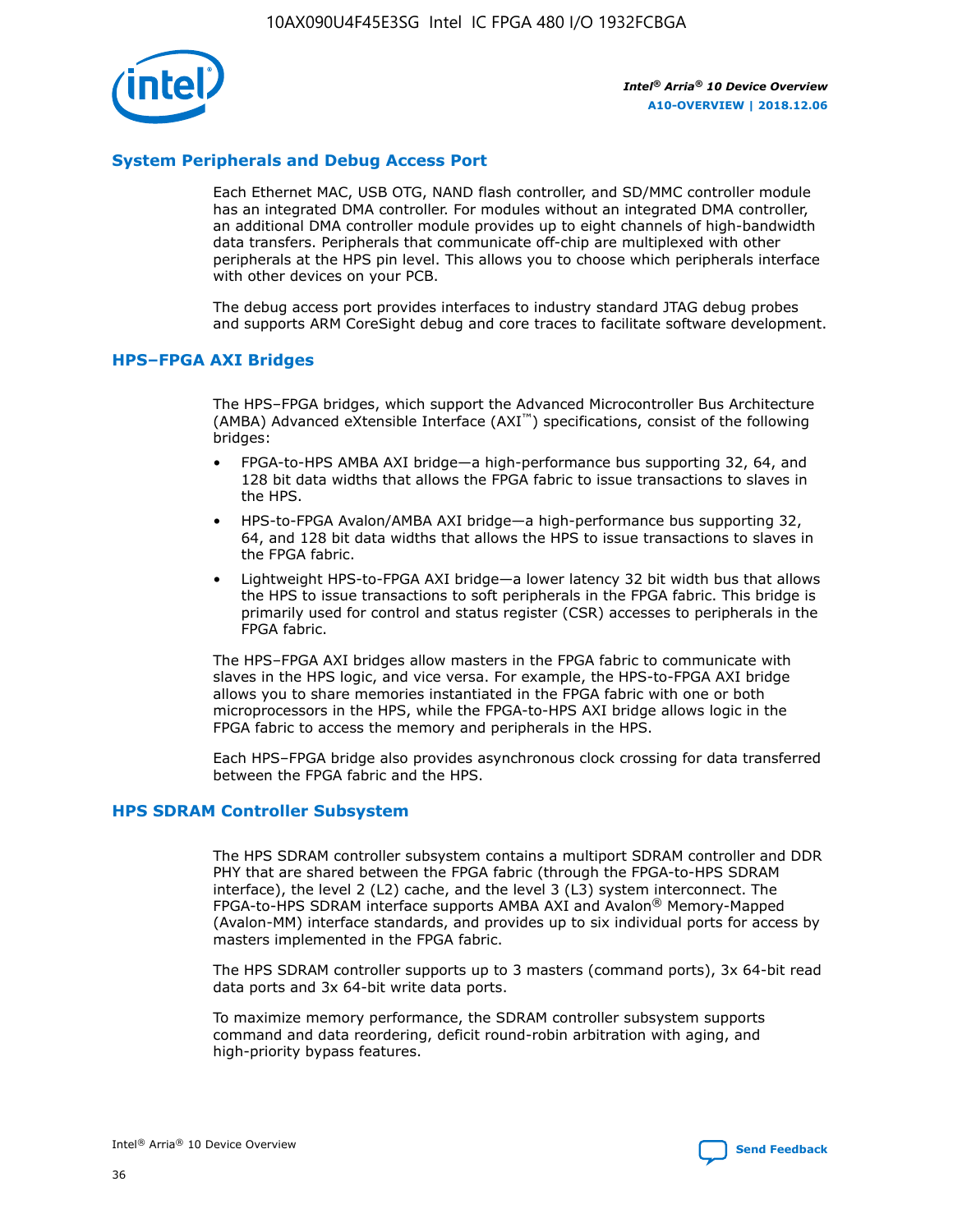

# **FPGA Configuration and HPS Booting**

The FPGA fabric and HPS in the SoC FPGA must be powered at the same time. You can reduce the clock frequencies or gate the clocks to reduce dynamic power.

Once powered, the FPGA fabric and HPS can be configured independently thus providing you with more design flexibility:

- You can boot the HPS independently. After the HPS is running, the HPS can fully or partially reconfigure the FPGA fabric at any time under software control. The HPS can also configure other FPGAs on the board through the FPGA configuration controller.
- Configure the FPGA fabric first, and then boot the HPS from memory accessible to the FPGA fabric.

## **Hardware and Software Development**

For hardware development, you can configure the HPS and connect your soft logic in the FPGA fabric to the HPS interfaces using the Platform Designer system integration tool in the Intel Quartus Prime software.

For software development, the ARM-based SoC FPGA devices inherit the rich software development ecosystem available for the ARM Cortex-A9 MPCore processor. The software development process for Intel SoC FPGAs follows the same steps as those for other SoC devices from other manufacturers. Support for Linux\*, VxWorks\*, and other operating systems are available for the SoC FPGAs. For more information on the operating systems support availability, contact the Intel FPGA sales team.

You can begin device-specific firmware and software development on the Intel SoC FPGA Virtual Target. The Virtual Target is a fast PC-based functional simulation of a target development system—a model of a complete development board. The Virtual Target enables the development of device-specific production software that can run unmodified on actual hardware.

# **Dynamic and Partial Reconfiguration**

The Intel Arria 10 devices support dynamic and partial reconfiguration. You can use dynamic and partial reconfiguration simultaneously to enable seamless reconfiguration of both the device core and transceivers.

# **Dynamic Reconfiguration**

You can reconfigure the PMA and PCS blocks while the device continues to operate. This feature allows you to change the data rates, protocol, and analog settings of a channel in a transceiver bank without affecting on-going data transfer in other transceiver banks. This feature is ideal for applications that require dynamic multiprotocol or multirate support.

# **Partial Reconfiguration**

Using partial reconfiguration, you can reconfigure some parts of the device while keeping the device in operation.

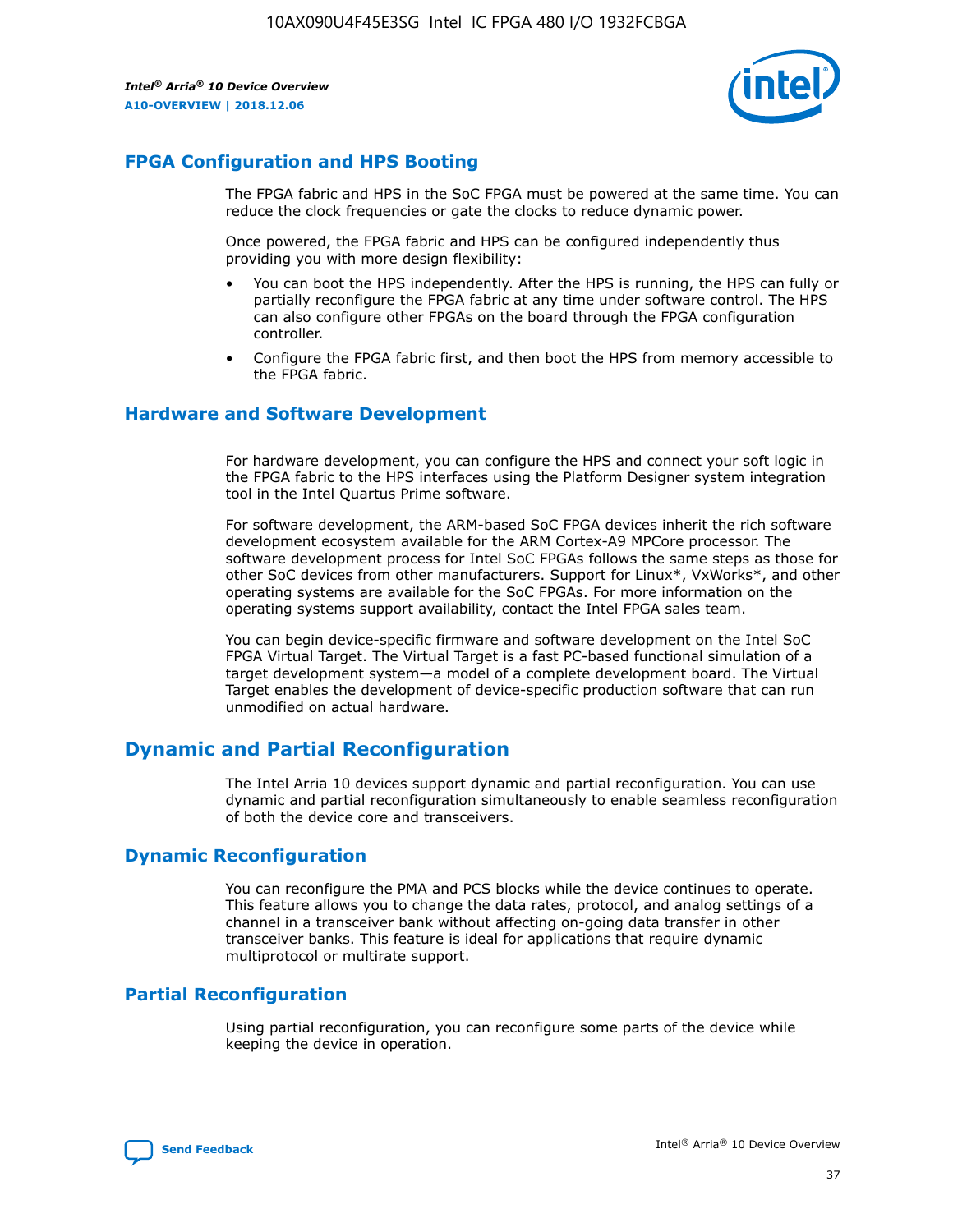

Instead of placing all device functions in the FPGA fabric, you can store some functions that do not run simultaneously in external memory and load them only when required. This capability increases the effective logic density of the device, and lowers cost and power consumption.

In the Intel solution, you do not have to worry about intricate device architecture to perform a partial reconfiguration. The partial reconfiguration capability is built into the Intel Quartus Prime design software, making such time-intensive task simple.

Intel Arria 10 devices support partial reconfiguration in the following configuration options:

- Using an internal host:
	- All supported configuration modes where the FPGA has access to external memory devices such as serial and parallel flash memory.
	- Configuration via Protocol [CvP (PCIe)]
- Using an external host—passive serial (PS), fast passive parallel (FPP) x8, FPP x16, and FPP x32 I/O interface.

# **Enhanced Configuration and Configuration via Protocol**

# **Table 25. Configuration Schemes and Features of Intel Arria 10 Devices**

Intel Arria 10 devices support 1.8 V programming voltage and several configuration schemes.

| <b>Scheme</b>                                                          | <b>Data</b><br><b>Width</b> | <b>Max Clock</b><br>Rate<br>(MHz) | <b>Max Data</b><br>Rate<br>(Mbps)<br>(13) | <b>Decompression</b> | <b>Design</b><br>Security <sup>(1</sup><br>4) | <b>Partial</b><br><b>Reconfiguration</b><br>(15) | <b>Remote</b><br><b>System</b><br><b>Update</b> |
|------------------------------------------------------------------------|-----------------------------|-----------------------------------|-------------------------------------------|----------------------|-----------------------------------------------|--------------------------------------------------|-------------------------------------------------|
| <b>JTAG</b>                                                            | 1 bit                       | 33                                | 33                                        |                      |                                               | Yes(16)                                          |                                                 |
| Active Serial (AS)<br>through the<br>EPCO-L<br>configuration<br>device | 1 bit,<br>4 bits            | 100                               | 400                                       | Yes                  | Yes                                           | $Y_{PS}(16)$                                     | Yes                                             |
| Passive serial (PS)<br>through CPLD or<br>external<br>microcontroller  | 1 bit                       | 100                               | 100                                       | Yes                  | Yes                                           | Yes(16)                                          | Parallel<br>Flash<br>Loader<br>(PFL) IP<br>core |
|                                                                        |                             |                                   |                                           |                      |                                               |                                                  | continued                                       |

<sup>(13)</sup> Enabling either compression or design security features affects the maximum data rate. Refer to the Intel Arria 10 Device Datasheet for more information.

<sup>(14)</sup> Encryption and compression cannot be used simultaneously.

 $(15)$  Partial reconfiguration is an advanced feature of the device family. If you are interested in using partial reconfiguration, contact Intel for support.

 $(16)$  Partial configuration can be performed only when it is configured as internal host.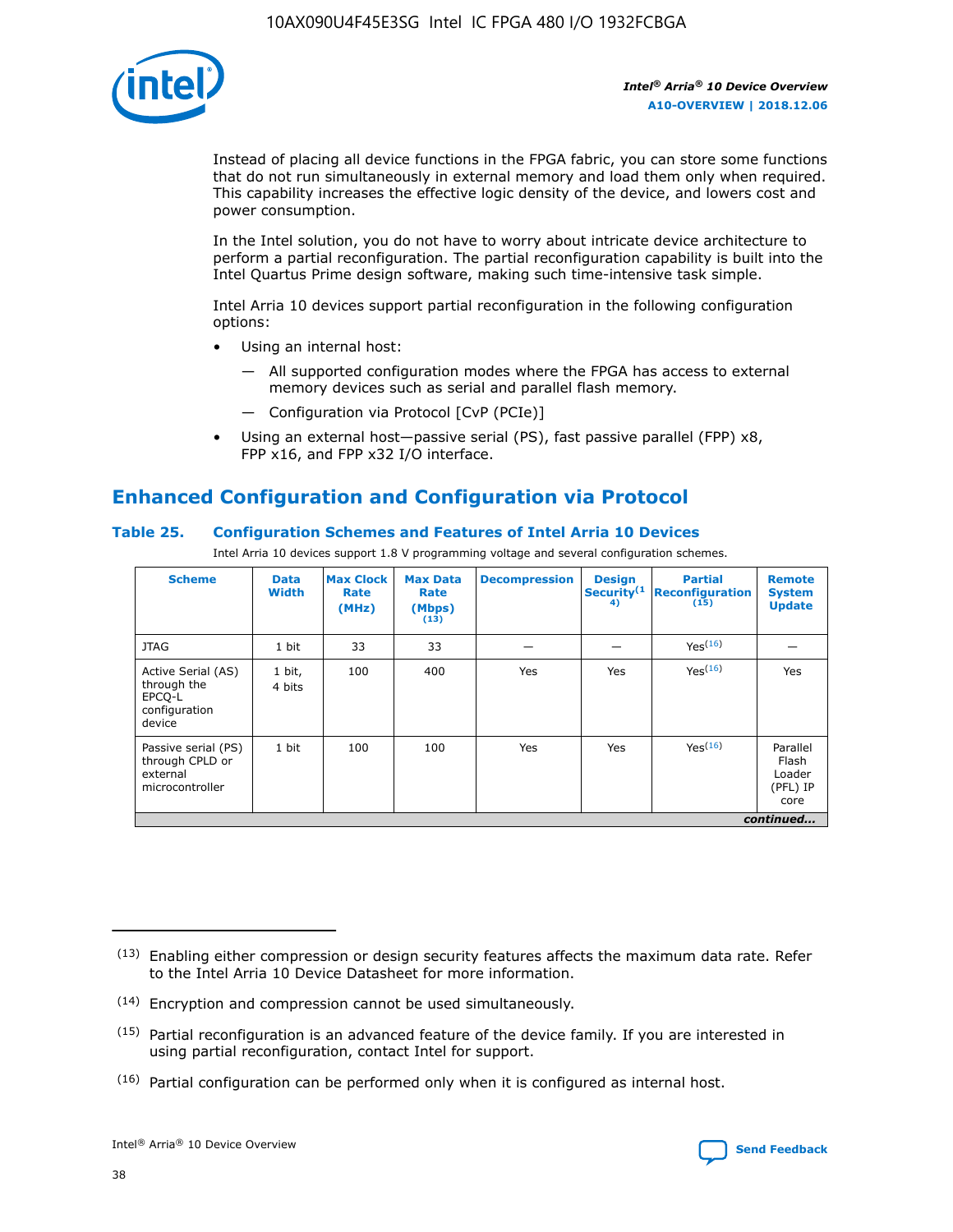

| <b>Scheme</b>                                    | <b>Data</b><br><b>Width</b> | <b>Max Clock</b><br>Rate<br>(MHz) | <b>Max Data</b><br>Rate<br>(Mbps)<br>(13) | <b>Decompression</b> | <b>Design</b><br>Security <sup>(1</sup><br>4) | <b>Partial</b><br><b>Reconfiguration</b><br>(15) | <b>Remote</b><br><b>System</b><br><b>Update</b> |
|--------------------------------------------------|-----------------------------|-----------------------------------|-------------------------------------------|----------------------|-----------------------------------------------|--------------------------------------------------|-------------------------------------------------|
| Fast passive                                     | 8 bits                      | 100                               | 3200                                      | Yes                  | Yes                                           | Yes(17)                                          | PFL IP                                          |
| parallel (FPP)<br>through CPLD or                | 16 bits                     |                                   |                                           | Yes                  | Yes                                           |                                                  | core                                            |
| external<br>microcontroller                      | 32 bits                     |                                   |                                           | Yes                  | Yes                                           |                                                  |                                                 |
| Configuration via                                | 16 bits                     | 100                               | 3200                                      | Yes                  | Yes                                           | Yes <sup>(17)</sup>                              |                                                 |
| <b>HPS</b>                                       | 32 bits                     |                                   |                                           | Yes                  | Yes                                           |                                                  |                                                 |
| Configuration via<br>Protocol [CvP<br>$(PCIe^*)$ | x1, x2,<br>x4, x8<br>lanes  |                                   | 8000                                      | Yes                  | Yes                                           | Yes(16)                                          |                                                 |

You can configure Intel Arria 10 devices through PCIe using Configuration via Protocol (CvP). The Intel Arria 10 CvP implementation conforms to the PCIe 100 ms power-up-to-active time requirement.

#### **Related Information**

[Configuration via Protocol \(CvP\) Implementation in Intel FPGAs User Guide](https://www.intel.com/content/www/us/en/programmable/documentation/dsu1441819344145.html#dsu1442269728522) Provides more information about the CvP configuration scheme.

# **SEU Error Detection and Correction**

Intel Arria 10 devices offer robust and easy-to-use single-event upset (SEU) error detection and correction circuitry.

The detection and correction circuitry includes protection for Configuration RAM (CRAM) programming bits and user memories. The CRAM is protected by a continuously running CRC error detection circuit with integrated ECC that automatically corrects one or two errors and detects higher order multi-bit errors. When more than two errors occur, correction is available through reloading of the core programming file, providing a complete design refresh while the FPGA continues to operate.

The physical layout of the Intel Arria 10 CRAM array is optimized to make the majority of multi-bit upsets appear as independent single-bit or double-bit errors which are automatically corrected by the integrated CRAM ECC circuitry. In addition to the CRAM protection, the M20K memory blocks also include integrated ECC circuitry and are layout-optimized for error detection and correction. The MLAB does not have ECC.

(14) Encryption and compression cannot be used simultaneously.

<sup>(17)</sup> Supported at a maximum clock rate of 100 MHz.



 $(13)$  Enabling either compression or design security features affects the maximum data rate. Refer to the Intel Arria 10 Device Datasheet for more information.

 $(15)$  Partial reconfiguration is an advanced feature of the device family. If you are interested in using partial reconfiguration, contact Intel for support.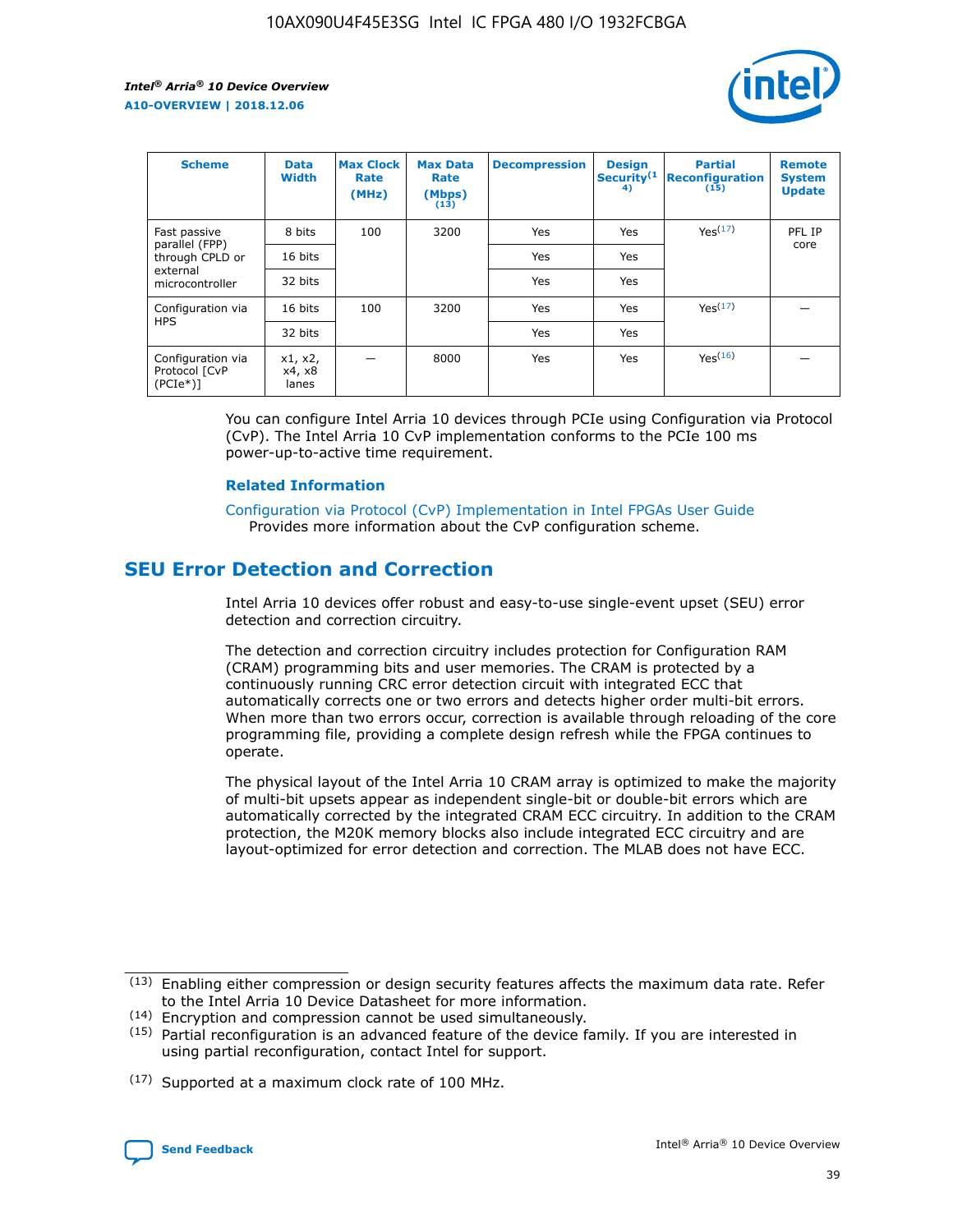

# **Power Management**

Intel Arria 10 devices leverage the advanced 20 nm process technology, a low 0.9 V core power supply, an enhanced core architecture, and several optional power reduction techniques to reduce total power consumption by as much as 40% compared to Arria V devices and as much as 60% compared to Stratix V devices.

The optional power reduction techniques in Intel Arria 10 devices include:

- **SmartVID**—a code is programmed into each device during manufacturing that allows a smart regulator to operate the device at lower core  $V_{CC}$  while maintaining performance
- **Programmable Power Technology**—non-critical timing paths are identified by the Intel Quartus Prime software and the logic in these paths is biased for low power instead of high performance
- **Low Static Power Options**—devices are available with either standard static power or low static power while maintaining performance

Furthermore, Intel Arria 10 devices feature Intel's industry-leading low power transceivers and include a number of hard IP blocks that not only reduce logic resources but also deliver substantial power savings compared to soft implementations. In general, hard IP blocks consume up to 90% less power than the equivalent soft logic implementations.

# **Incremental Compilation**

The Intel Quartus Prime software incremental compilation feature reduces compilation time and helps preserve performance to ease timing closure. The incremental compilation feature enables the partial reconfiguration flow for Intel Arria 10 devices.

Incremental compilation supports top-down, bottom-up, and team-based design flows. This feature facilitates modular, hierarchical, and team-based design flows where different designers compile their respective design sections in parallel. Furthermore, different designers or IP providers can develop and optimize different blocks of the design independently. These blocks can then be imported into the top level project.

# **Document Revision History for Intel Arria 10 Device Overview**

| <b>Document</b><br><b>Version</b> | <b>Changes</b>                                                                                                                                                                                                                                                              |
|-----------------------------------|-----------------------------------------------------------------------------------------------------------------------------------------------------------------------------------------------------------------------------------------------------------------------------|
| 2018.12.06                        | Added links to Intel Arria 10 device errata documents.<br>Removed automotive temperature option from the Intel Arria 10 GX devices.<br>Removed -3 fabric speed grade from the Intel Arria 10 GT devices.<br>Updated power options for the Intel Arria 10 GX and GT devices. |
| 2018.04.09                        | Updated the lowest $V_{CC}$ from 0.83 V to 0.82 V in the topic listing a summary of the device features.                                                                                                                                                                    |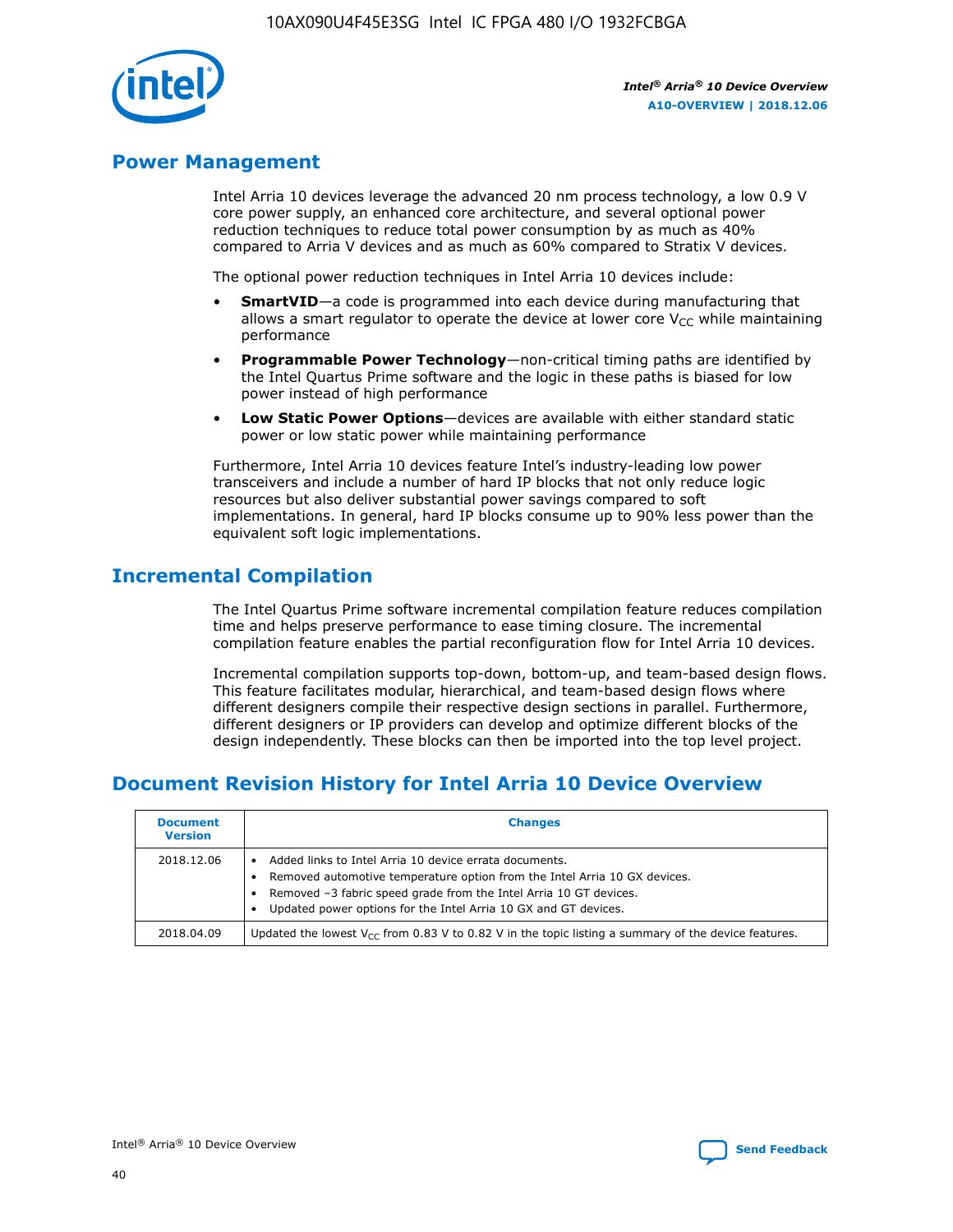*Intel® Arria® 10 Device Overview* **A10-OVERVIEW | 2018.12.06**



| <b>Date</b>    | <b>Version</b> | <b>Changes</b>                                                                                                                                                                                                                                                                                                                                                                                                                                                                                                                                                                                                                                                                                                                                                                                                                                                                                                                                                            |
|----------------|----------------|---------------------------------------------------------------------------------------------------------------------------------------------------------------------------------------------------------------------------------------------------------------------------------------------------------------------------------------------------------------------------------------------------------------------------------------------------------------------------------------------------------------------------------------------------------------------------------------------------------------------------------------------------------------------------------------------------------------------------------------------------------------------------------------------------------------------------------------------------------------------------------------------------------------------------------------------------------------------------|
| January 2018   | 2018.01.17     | Updated the maximum data rate for HPS (Intel Arria 10 SX devices<br>external memory interface DDR3 controller from 2,166 Mbps to 2,133<br>Mbps.<br>Updated maximum frequency supported for half rate QDRII and QDRII<br>+ SRAM to 633 MHz in Memory Standards Supported by the Soft<br>Memory Controller table.<br>Updated transceiver backplane capability to 12.5 Gbps.<br>$\bullet$<br>Removed transceiver speed grade 5 in Sample Ordering Core and<br>Available Options for Intel Arria 10 GX Devices figure.<br>Removed package code 40, low static power, SmartVID, industrial, and<br>military operating temperature support from Sample Ordering Core and<br>Available Options for Intel Arria 10 GT Devices figure.<br>Updated short reach transceiver rate for Intel Arria 10 GT devices to<br>25.8 Gbps.<br>Removed On-Die Instrumentation - EyeQ and Jitter Margin Tool<br>support from PMA Features of the Transceivers in Intel Arria 10 Devices<br>table. |
| September 2017 | 2017.09.20     | Updated the maximum speed of the DDR4 external memory interface from<br>1,333 MHz/2,666 Mbps to 1,200 MHz/2,400 Mbps.                                                                                                                                                                                                                                                                                                                                                                                                                                                                                                                                                                                                                                                                                                                                                                                                                                                     |
| July 2017      | 2017.07.13     | Corrected the automotive temperature range in the figure showing the<br>available options for the Intel Arria 10 GX devices from "-40°C to 100°C"<br>to "-40°C to 125°C".                                                                                                                                                                                                                                                                                                                                                                                                                                                                                                                                                                                                                                                                                                                                                                                                 |
| July 2017      | 2017.07.06     | Added automotive temperature option to Intel Arria 10 GX device family.                                                                                                                                                                                                                                                                                                                                                                                                                                                                                                                                                                                                                                                                                                                                                                                                                                                                                                   |
| May 2017       | 2017.05.08     | Corrected protocol names with "1588" to "IEEE 1588v2".<br>$\bullet$<br>Updated the vertical migration table to remove vertical migration<br>$\bullet$<br>between Intel Arria 10 GX and Intel Arria 10 SX device variants.<br>Removed all "Preliminary" marks.<br>$\bullet$                                                                                                                                                                                                                                                                                                                                                                                                                                                                                                                                                                                                                                                                                                |
| March 2017     | 2017.03.15     | Removed the topic about migration from Intel Arria 10 to Intel Stratix<br>10 devices.<br>Rebranded as Intel.<br>$\bullet$                                                                                                                                                                                                                                                                                                                                                                                                                                                                                                                                                                                                                                                                                                                                                                                                                                                 |
| October 2016   | 2016.10.31     | Removed package F36 from Intel Arria 10 GX devices.<br>Updated Intel Arria 10 GT sample ordering code and maximum GX<br>$\bullet$<br>transceiver count. Intel Arria 10 GT devices are available only in the<br>SF45 package option with a maximum of 72 transceivers.                                                                                                                                                                                                                                                                                                                                                                                                                                                                                                                                                                                                                                                                                                     |
| May 2016       | 2016.05.02     | Updated the FPGA Configuration and HPS Booting topic.<br>$\bullet$<br>Remove V <sub>CC</sub> PowerManager from the Summary of Features, Power<br>Management and Arria 10 Device Variants and packages topics. This<br>feature is no longer supported in Arria 10 devices.<br>Removed LPDDR3 from the Memory Standards Supported by the HPS<br>Hard Memory Controller table in the Memory Standards Supported by<br>Intel Arria 10 Devices topic. This standard is only supported by the<br>FPGA.<br>Removed transceiver speed grade 5 from the Device Variants and<br>Packages topic for Arria 10 GX and SX devices.                                                                                                                                                                                                                                                                                                                                                      |
| February 2016  | 2016.02.11     | Changed the maximum Arria 10 GT datarate to 25.8 Gbps and the<br>minimum datarate to 1 Gbps globally.<br>Revised the state for Core clock networks in the Summary of Features<br>$\bullet$<br>topic.<br>Changed the transceiver parameters in the "Summary of Features for<br>$\bullet$<br>Arria 10 Devices" table.<br>• Changed the transceiver parameters in the "Maximum Resource Counts<br>for Arria 10 GT Devices" table.<br>Changed the package availability for GT devices in the "Package Plan<br>for Arria 10 GT Devices" table.<br>Changed the package configurations for GT devices in the "Migration"<br>Capability Across Arria 10 Product Lines" figure.<br>continued                                                                                                                                                                                                                                                                                       |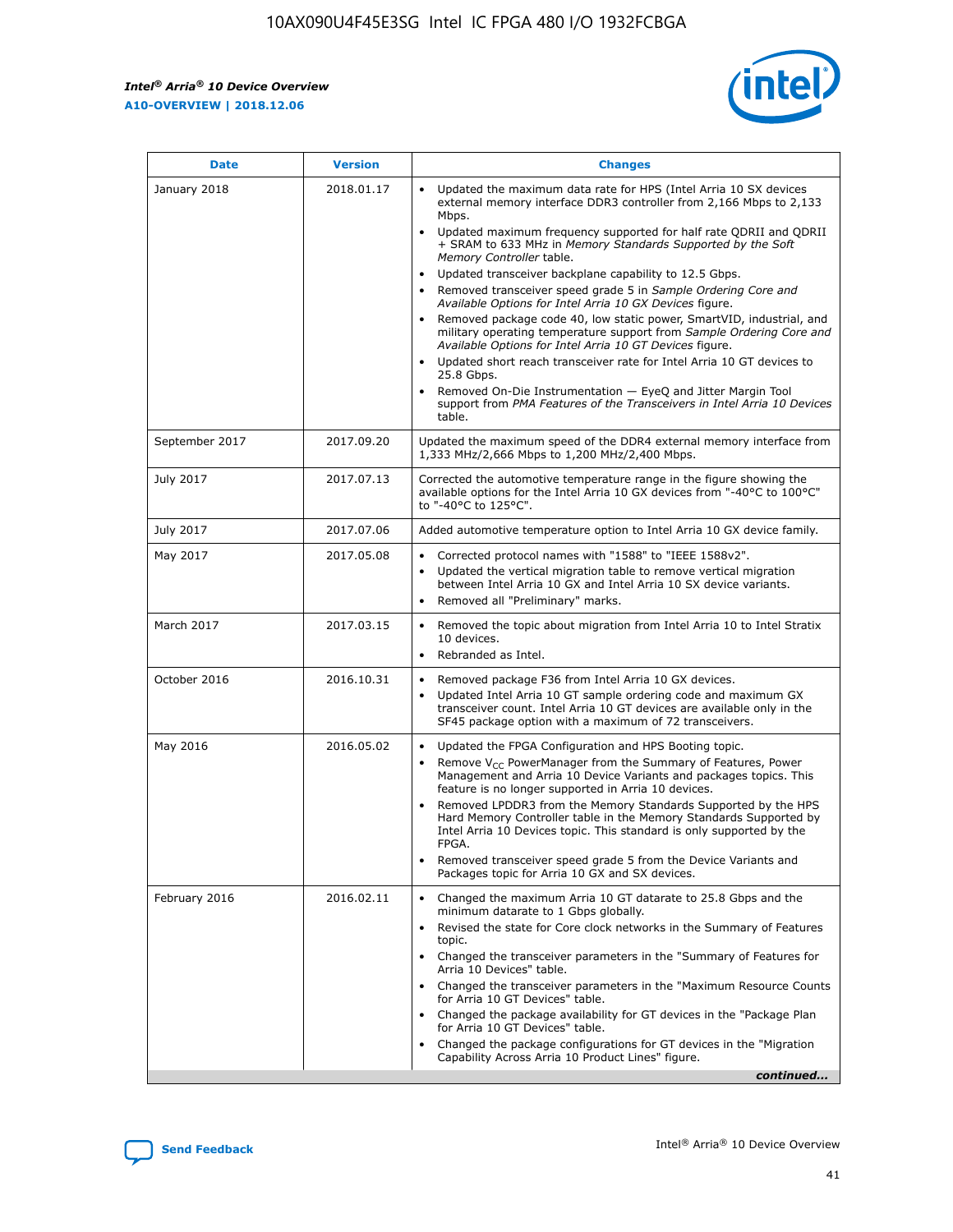

| <b>Date</b>   | <b>Version</b> | <b>Changes</b>                                                                                                                                                               |
|---------------|----------------|------------------------------------------------------------------------------------------------------------------------------------------------------------------------------|
|               |                | Changed transceiver parameters in the "Low Power Serial Transceivers"<br>$\bullet$<br>section.                                                                               |
|               |                | • Changed the transceiver descriptions in the "Device Variants for the<br>Arria 10 Device Family" table.                                                                     |
|               |                | • Changed the "Sample Ordering Code and Available Options for Arria 10<br>GT Devices" figure.                                                                                |
|               |                | Changed the datarates for GT devices in the "PMA Features" section.                                                                                                          |
|               |                | Changed the datarates for GT devices in the "PCS Features" section.<br>$\bullet$                                                                                             |
| December 2015 | 2015.12.14     | Updated the number of M20K memory blocks for Arria 10 GX 660 from<br>2133 to 2131 and corrected the total RAM bit from 48,448 Kb to<br>48,408 Kb.                            |
|               |                | Corrected the number of DSP blocks for Arria 10 GX 660 from 1688 to<br>$\bullet$<br>1687 in the table listing floating-point arithmetic resources.                           |
| November 2015 | 2015.11.02     | Updated the maximum resources for Arria 10 GX 220, GX 320, GX 480,<br>GX 660, SX 220, SX 320, SX 480, and SX 660.                                                            |
|               |                | Updated resource count for Arria 10 GX 320, GX 480, GX 660, SX 320,<br>SX 480, a SX 660 devices in Number of Multipliers in Intel Arria 10<br><b>Devices</b> table.          |
|               |                | Updated the available options for Arria 10 GX, GT, and SX.<br>$\bullet$                                                                                                      |
|               |                | Changed instances of Quartus II to Quartus Prime.<br>$\bullet$                                                                                                               |
| June 2015     | 2015.06.15     | Corrected label for Intel Arria 10 GT product lines in the vertical migration<br>figure.                                                                                     |
| May 2015      | 2015.05.15     | Corrected the DDR3 half rate and quarter rate maximum frequencies in the<br>table that lists the memory standards supported by the Intel Arria 10 hard<br>memory controller. |
| May 2015      | 2015.05.04     | • Added support for 13.5G JESD204b in the Summary of Features table.<br>Added a link to Arria 10 GT Channel Usage in the Arria 10 GT Package<br>$\bullet$<br>Plan topic.     |
|               |                | • Added a note to the table, Maximum Resource Counts for Arria 10 GT<br>devices.                                                                                             |
|               |                | • Updated the power requirements of the transceivers in the Low Power<br>Serial Transceivers topic.                                                                          |
| January 2015  | 2015.01.23     | • Added floating point arithmetic features in the Summary of Features<br>table.                                                                                              |
|               |                | • Updated the total embedded memory from 38.38 megabits (Mb) to<br>65.6 Mb.                                                                                                  |
|               |                | • Updated the table that lists the memory standards supported by Intel<br>Arria 10 devices.                                                                                  |
|               |                | Removed support for DDR3U, LPDDR3 SDRAM, RLDRAM 2, and DDR2.                                                                                                                 |
|               |                | Moved RLDRAM 3 support from hard memory controller to soft memory<br>controller. RLDRAM 3 support uses hard PHY with soft memory<br>controller.                              |
|               |                | Added soft memory controller support for QDR IV.                                                                                                                             |
|               |                | Updated the maximum resource count table to include the number of<br>hard memory controllers available in each device variant.                                               |
|               |                | Updated the transceiver PCS data rate from 12.5 Gbps to 12 Gbps.                                                                                                             |
|               |                | Updated the max clock rate of PS, FPP x8, FPP x16, and Configuration<br>via HPS from 125 MHz to 100 MHz.                                                                     |
|               |                | Added a feature for fractional synthesis PLLs: PLL cascading.                                                                                                                |
|               |                | Updated the HPS programmable general-purpose I/Os from 54 to 62.<br>$\bullet$                                                                                                |
|               |                | continued                                                                                                                                                                    |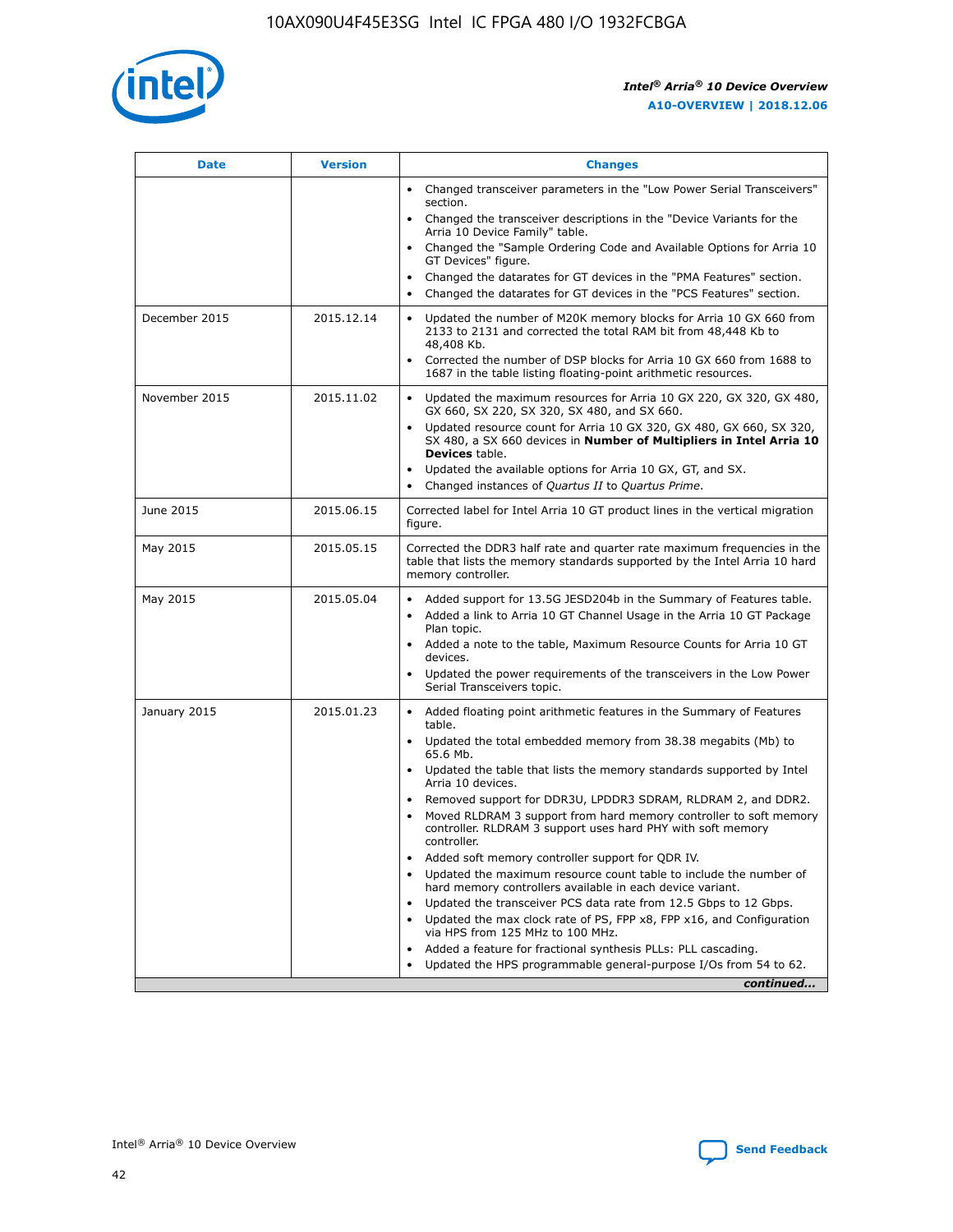

| <b>Date</b>    | <b>Version</b> | <b>Changes</b>                                                                                                                                                                                                                                                                                                                                                                                                                                                                                                                                                   |
|----------------|----------------|------------------------------------------------------------------------------------------------------------------------------------------------------------------------------------------------------------------------------------------------------------------------------------------------------------------------------------------------------------------------------------------------------------------------------------------------------------------------------------------------------------------------------------------------------------------|
| September 2014 | 2014.09.30     | Corrected the 3 V I/O and LVDS I/O counts for F35 and F36 packages<br>$\bullet$<br>of Arria 10 GX.<br>Corrected the 3 V I/O, LVDS I/O, and transceiver counts for the NF40<br>$\bullet$<br>package of the Arria GX 570 and 660.<br>Removed 3 V I/O, LVDS I/O, and transceiver counts for the NF40<br>$\bullet$<br>package of the Arria GX 900 and 1150. The NF40 package is not<br>available for Arria 10 GX 900 and 1150.                                                                                                                                       |
| August 2014    | 2014.08.18     | Updated Memory (Kb) M20K maximum resources for Arria 10 GX 660<br>$\bullet$<br>devices from 42,660 to 42,620.<br>Added GPIO columns consisting of LVDS I/O Bank and 3V I/O Bank in<br>$\bullet$<br>the Package Plan table.<br>Added how to use memory interface clock frequency higher than 533<br>$\bullet$<br>MHz in the I/O vertical migration.<br>Added information to clarify that RLDRAM3 support uses hard PHY with<br>$\bullet$<br>soft memory controller.<br>Added variable precision DSP blocks support for floating-point<br>$\bullet$<br>arithmetic. |
| June 2014      | 2014.06.19     | Updated number of dedicated I/Os in the HPS block to 17.                                                                                                                                                                                                                                                                                                                                                                                                                                                                                                         |
| February 2014  | 2014.02.21     | Updated transceiver speed grade options for GT devices in Figure 2.                                                                                                                                                                                                                                                                                                                                                                                                                                                                                              |
| February 2014  | 2014.02.06     | Updated data rate for Arria 10 GT devices from 28.1 Gbps to 28.3 Gbps.                                                                                                                                                                                                                                                                                                                                                                                                                                                                                           |
| December 2013  | 2013.12.10     | Updated the HPS memory standards support from LPDDR2 to LPDDR3.<br>$\bullet$<br>Updated HPS block diagram to include dedicated HPS I/O and FPGA<br>$\bullet$<br>Configuration blocks as well as repositioned SD/SDIO/MMC, DMA, SPI<br>and NAND Flash with ECC blocks.                                                                                                                                                                                                                                                                                            |
| December 2013  | 2013.12.02     | Initial release.                                                                                                                                                                                                                                                                                                                                                                                                                                                                                                                                                 |